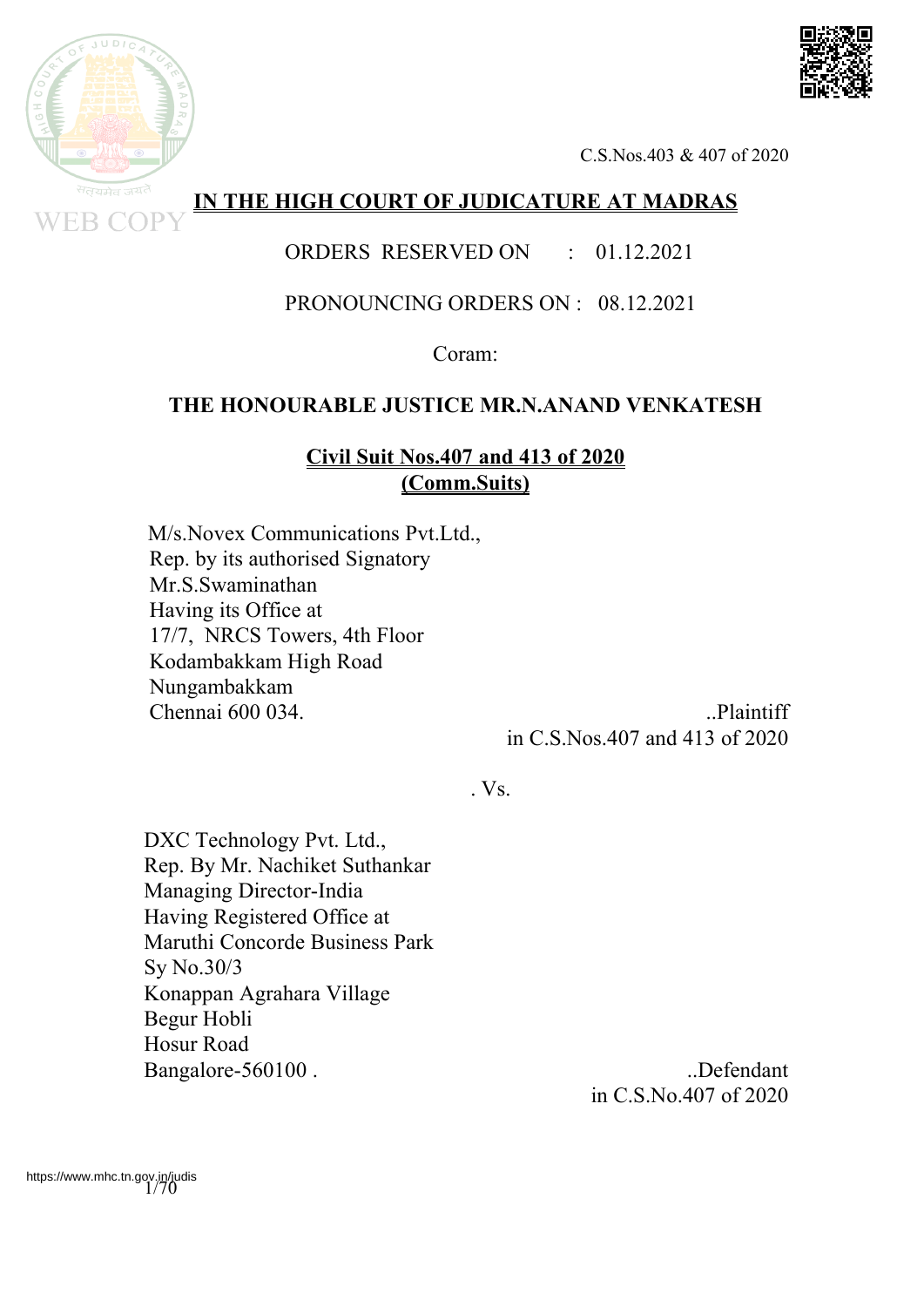

 $JUDIC$ सत्यमेव

C.S.Nos.403 & 407 of 2020

Cognizant Technologies Solutions India Pvt. Ltd., WEB CO Rep.by Mr.Thirumalai Narayanan, Managing Director – India. Having Registered Office at 5/535, Okkiam Thoraipakkam Old Mahabalipuram Road. Kancheepuram Chennai -600 096. ..Defendant

in C.S.No.413 of 2020

Prayer in C.S.No.407 of 2020: Civil Suit has been filed under Order IV, Rule 1 of O.S.Rules R/W Order VII Rule 1 of the C.P.C., and under Sections 51, 55 and 62 of the Copyright Ac, 1957, praying to pass a judgment and decree for:-

a) that this Hon'ble Court be pleased to issue a judgment and decree of Mandatory Injunction restraining Defendant, its directors, their servants, employees, agents, assignees, licensees, representatives, and/or any person claiming through them or acting on their behalf, from publicity performing or in any manner communicating the sound recordings of the songs assigned and authorized to the Plaintiff or allowing their premises or any premises under their control to the Plaintff or allowing their premises or any premises under their control to be used for the said purposes, without obtaining non-exclusive public performance rights in sound recordings fromthe Plaintiff, or otherwise infringing the copyright in any work owned and protected by the Plaintiff;

https://www.mhc.tn.gov.in/judis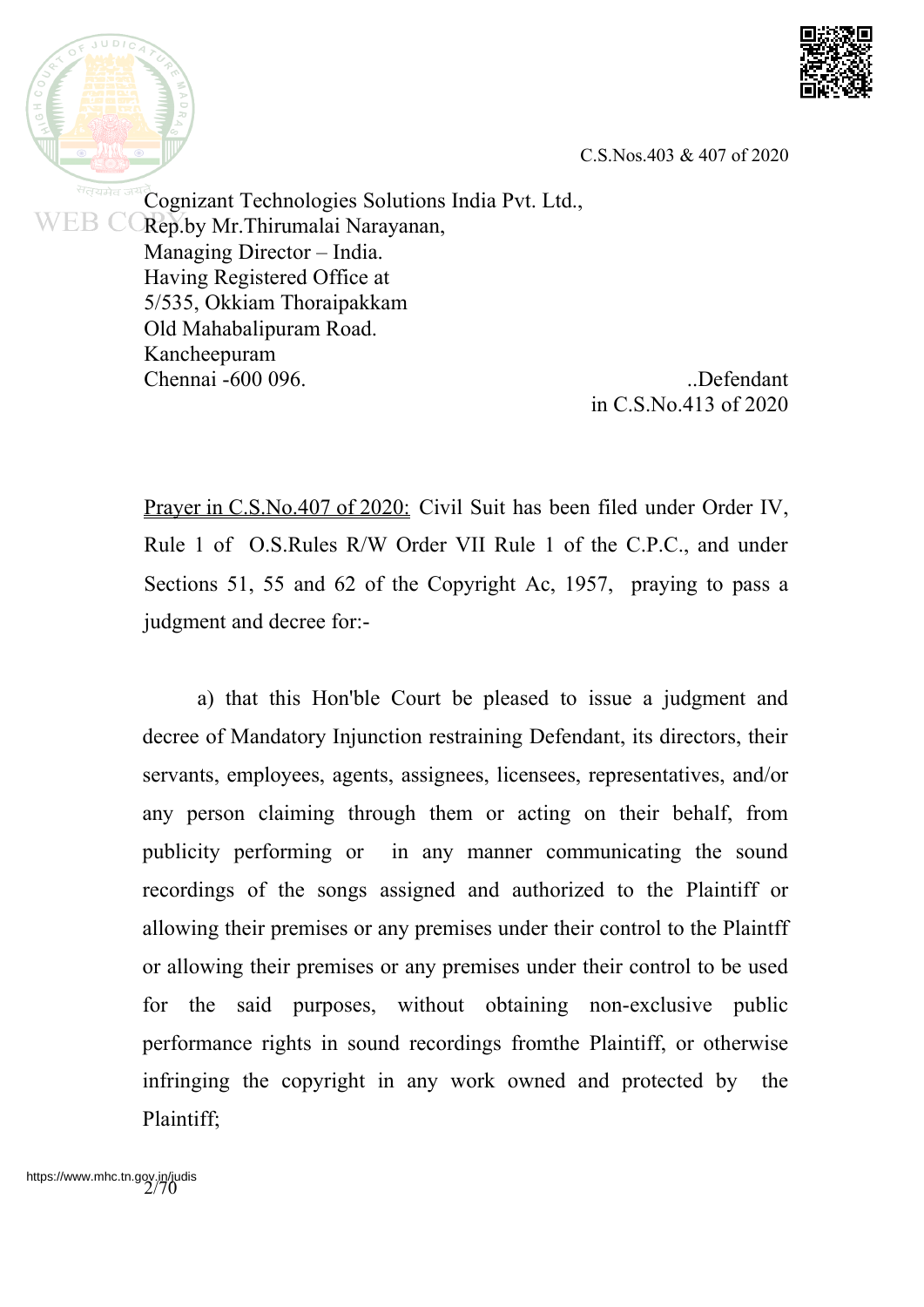



b) that this Hon'ble Court be pleased to issue a judgment and decree of Mandatory Injunction directing the Defendant, to hand over all disks, Cds, laptops, mobile phones, SD cards, flash drives, hard disks, computers and other mdedia contraining the Plaintiff copyrighted works and used byt he Defendant and to deliver them up for destruction.

c) that this Hon'ble Court be pleased to issue a judgment and decree directing the Defendant to pay the Plaintiff, initial Damages in the sum of Rs.51,60,000/- (rupees Fifty-One Lakhs and Sixty Thousand Only) for illegal exploitation of the sound recordings of the songs assigned and licensed to the Plaintiff.

d) that this Hon'ble Court may be pleased to pass a Preliminary Decree in favour of the Plaintiff directing the Defendant to render true and complete details of all the in house events held by them over the last three years prior to institution of the present Suit where on ground performance rights were exploited and for a final Decree in favour of the Plaintiff for the amount the Plaintiff is found entitled to on account of using sound recordings of the Plaintiff, without any authorization from the Plaintiff.

e) that this Hon'ble Court may be pleased to pass a judgment and decree in favour of the Plaintiff directing the Defendant to provide free and unlimited access to all offices and in-house events of the Defendant in order to monitor the usage of the Plaintiff's sound recordings;

https://www.mhc.tn.gov.in/judis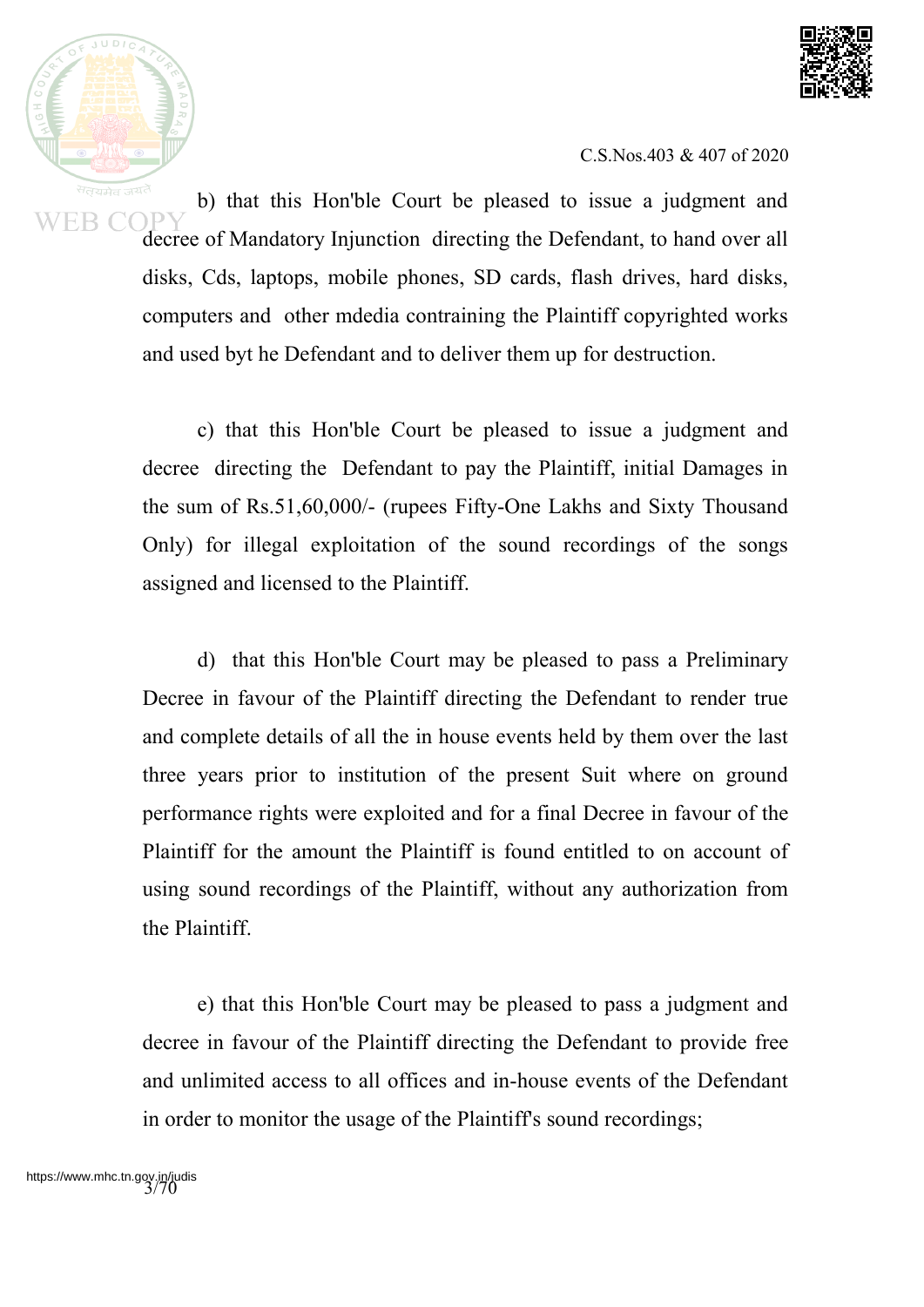



f) For costs; and

g) For such other and further orders and reliefs as this Hon'ble Court may deem fit and proper in the nature and circumstances of the case may require.

Prayer in C.S.No.413 of 2020: Civil Suit has been filed under Order IV, Rule 1 of O.S.Rules R/W Order VII Rule 1 of the C.P.C., and under Sections 51, 55 and 62 of the Copyright Ac, 1957, praying to pass a judgment and decree for:-

a) that this Hon'ble Court be pleased to issue a judgment and decree of Permanent Injunction restraiing Defendant, its directors, their servants, employees, agents, assignees, licensees, repressentatives, and /or any person claiming through them or acting on their behalf, from publicly performing or in any manner communicating the sound recordings of the songs assigned and authorized to the Plaintiff or allowing their premises or any premises under their control to be used for the said urposes, without obtaining non-exclusive public performance rights in sound recordings from the Plaintiff, or otherwise infrincging the copyright in any work owned and protected by the Plantiff;

b) that this Hon'ble Court be pleased to pass a judgment and decree of directing the Defendant to hand over all disks, Cds, laptos, mobile phones, SD cards, flash drives, hard disks, computers and other media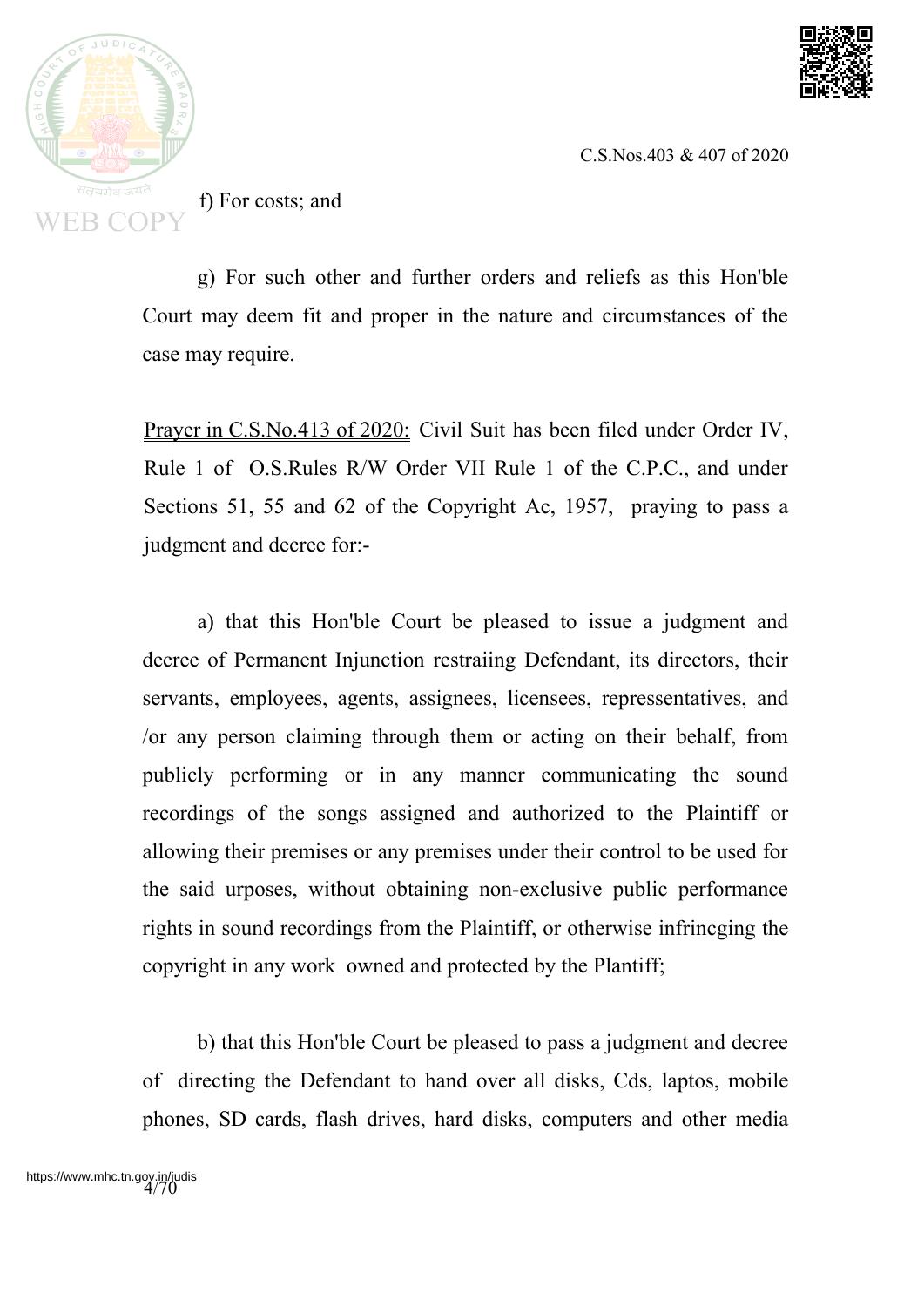

containing the Plaintiff copyrighted works and used by the Defendant and to deliver them up for destruction.

> c) that this Hon'ble Court be pleased to pass an Order directing the Defendant to pay the Plaintiff Damages in the sum of Rs.1,50,00,000/- [One Crore and Fifty Lakhs Only] for illegal exploitation of the sound recordings of the songs assigned and authorized to the Plaintiff.

> d) that this Hon'ble Court be pleased to pass a Preliminary Decree in favour of the Plaintiff directing the Defendant to render true and complete details of all the in house events held by them over the last three years prior to institution of the present Suit where on ground performance rights were exploited and for a final Decree in favour of the Plaintiff for the amount the Plaintiff is found entitled to on account of using sound recordings of the Plaintiff, without any authorization from the Plaintiff.

> e) that this Hon'ble Coourt may be pleased to pass a judgment and decree in favour of the Plaintiff mandatory inunction directingthe Defendant to provide free and unlimited access to all offices and in-house events of the Defendant in order to monitor the usage of the Plaintiff's sound recordings;

f) For costs; and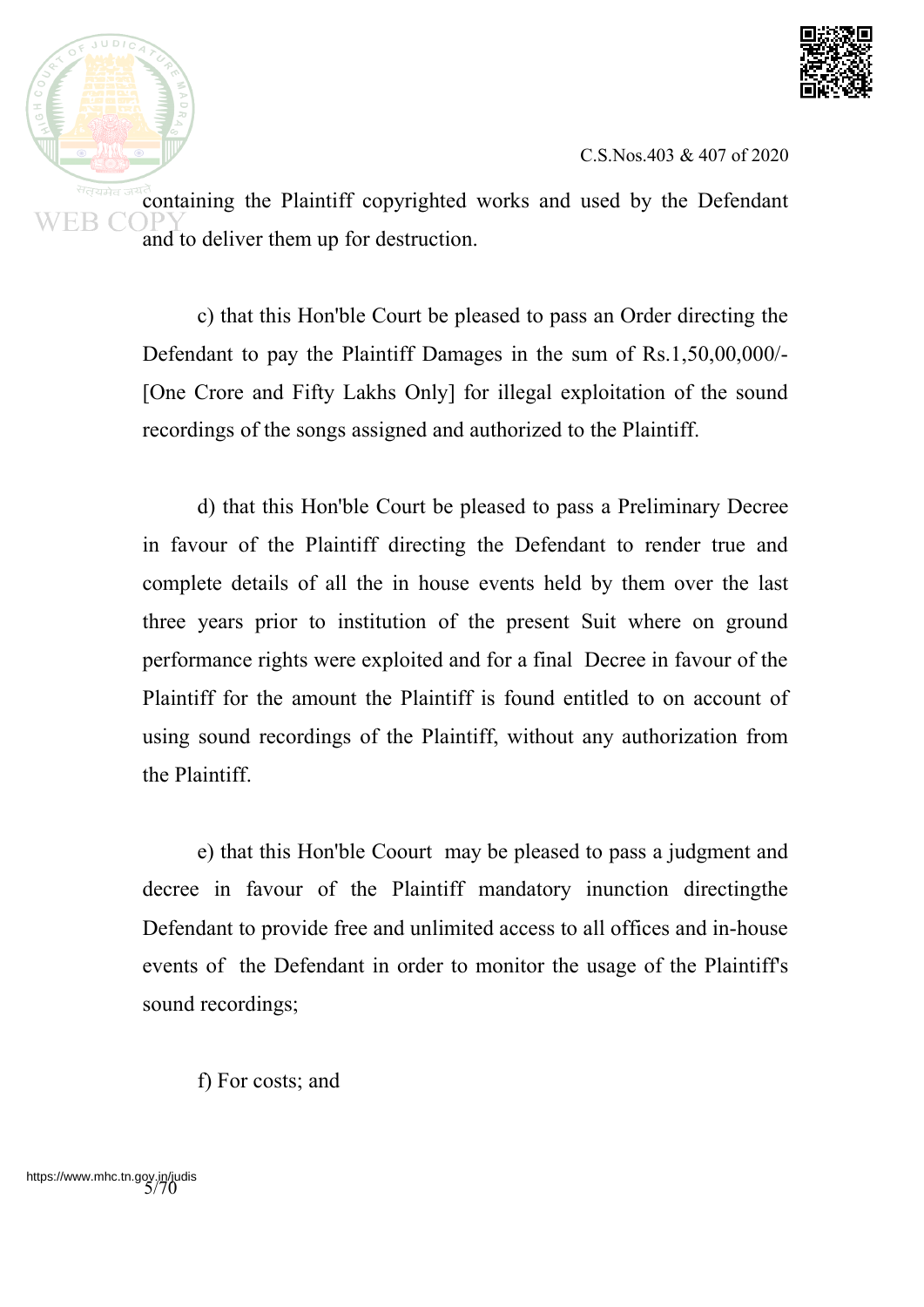



g) For such other and further orders and reliefs as this Hon'ble Court may deem fit and proper in the nature and circumstances of the case may require.

C.S.No.407 of 2020

For Plaintiff : Mr.P.V.Balasubramaniam for BFS Legal

For Defendant : Mr. Premchander Mr.N.C.Vishal

C.S.No.413 of 2020

For Plaintiff : Mr.P.V.Balasubramaniam for Mr.Vandhiyathevan Veera

For Defendant : Mr.K.Harishankar Asst.by Ms.Aishwarya Nathan

------

https://www.mhc.tn.gov.in/judis<br>6/70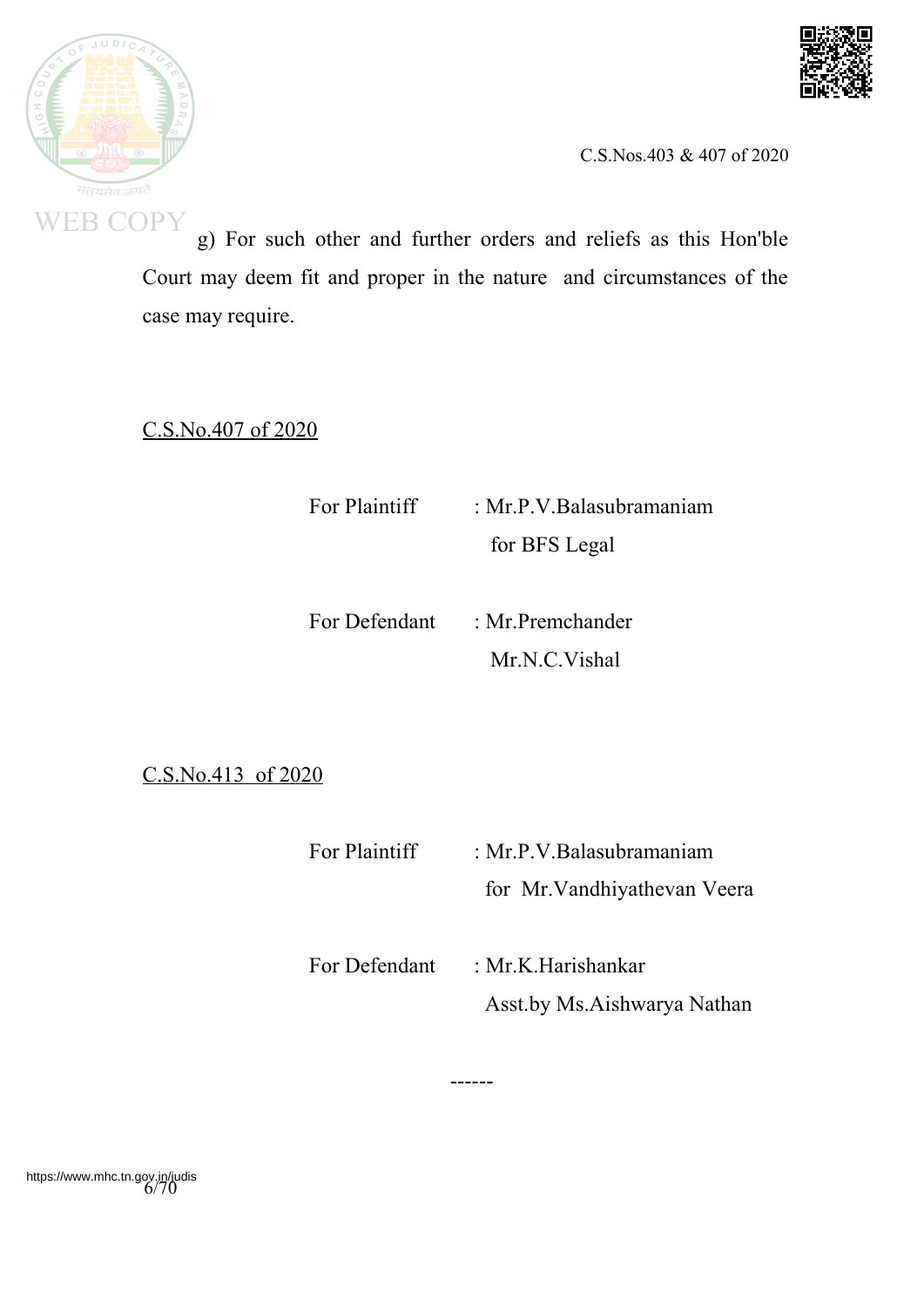



#### **COMMON JUDGMENT**

The term "*hirfat al-adab"* is occasionally used in Arabic texts to express the disappointment felt by a poet or a man of letters who leads a life of poverty and full of uncertainties, even threats to his life.*Hirfa,* it is said, connoted a dual meaning viz., profession/ practising a craft and misfortune/grief. *Adab*means the display of verbal acuity and literary culture. Therefore,Arabic writers from the early Abbasid period are said to have used the punning phrase "*hirfat al-adab*" to refer to both "exercising the profession of a man of letters" and "misery inherent in being a man of letters."(See Seeger A. Bonebakker, THE MISERY OF THE MEN OF LETTERS. SOME QUOTATIONS FROM THEIR POERTY, Istituto per l'Oriente C. A. Nallino,Quaderni di Studi Arabi, Vol. 19 (2001), pp. 147-161.)

2.Perhaps, it would not be out of place, rather unfortunately though, to extend the spirit behind "*hirfat al-adab*" to artists at large. The case before this Court echoes the lament of the artist-community, who touch the soul of millions of people, cutting across language, geographic and even religious identities among others. However, neither history nor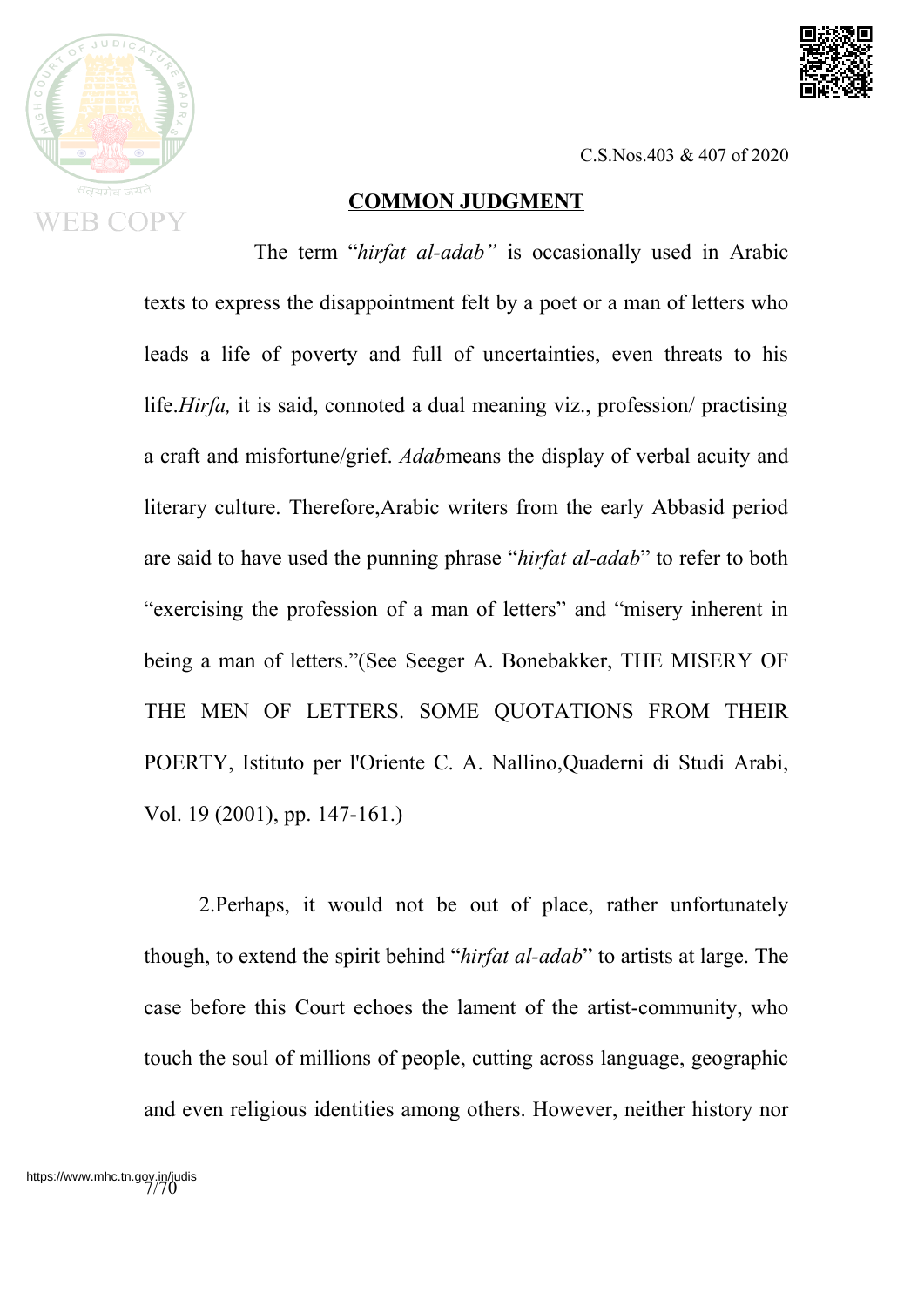

the present seems to be sparse with instances of artists who perished penniless. One may argue that a true artist would not prioritise food and roof over his artistry, but he too is human. Applause and awards encourage them, but do not help feed their families or pay their rents. They are no businessmen who intend selling their cherished art for gold and many of them know not how to. Would the law come to their rescue in protecting them from being exploited by businesses that make more than a living out of the artists sweat and blood? The reason for this Court's indulgence into this pensive prelude will unfold as it proceeds to deal with a very significant issue that has arisen in the present case.

3.This Court, on perusing the pleadings in both the suits and hearing the learned counsel on either side, framed the following common preliminary issue under Order XIV Rule 2(2)(b) of Code of Civil Procedure, 1908 (hereinafter referred to as the "CPC") :

"*Whether the plaintiff is legally permitted to issue or grant license under the Copyright Act without being the copyright society under the Copyright Act as contemplated under Section 33 of the Copyright Act, 1957?"*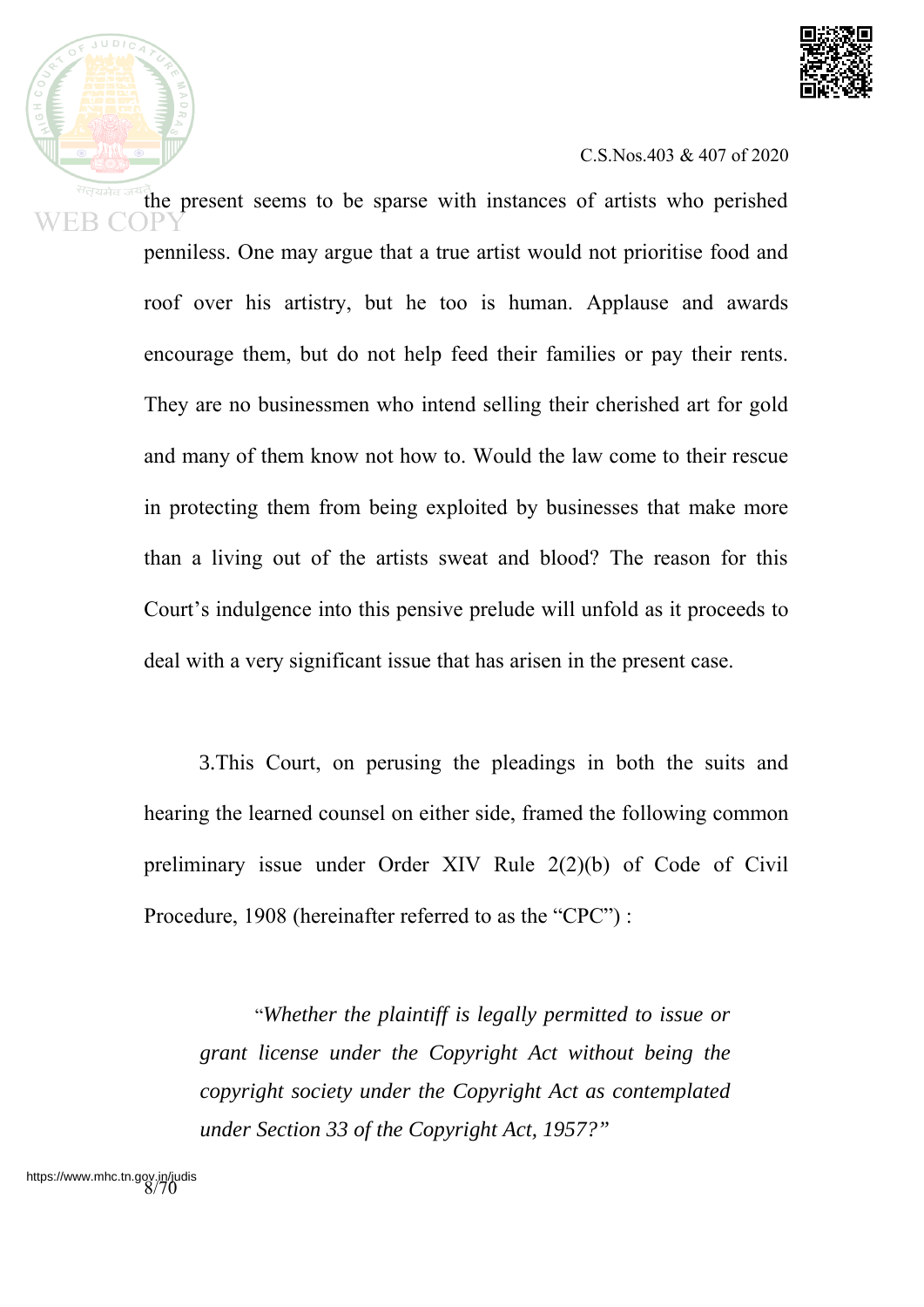



As the issue involved in the two suits are identical, they were heard together and are being decided by way of this common judgment.

#### *The Facts:*

4.The relevant facts to appreciate the controversy at hand are as under:

> a) The common plaintiff to both the suits is engaged in the business of protection of copyright subsisting in sound recording of various film songs, in their capacity as an assignee, licensee or authorised agent of various copyright holders. The plaintiff has entered into various assignment agreements with the owners of sound recordings and acquired rights, including the rights for on-ground public performance of sound recordings of the songs contained in various films. Thus, by virtue of the assignment deeds, the plaintiff claims that they have been assigned the right to grant license in respect of the on-ground performance rights. On this basis, the plaintiff claims exclusive copyright with respect to the exploitation of the on-ground performance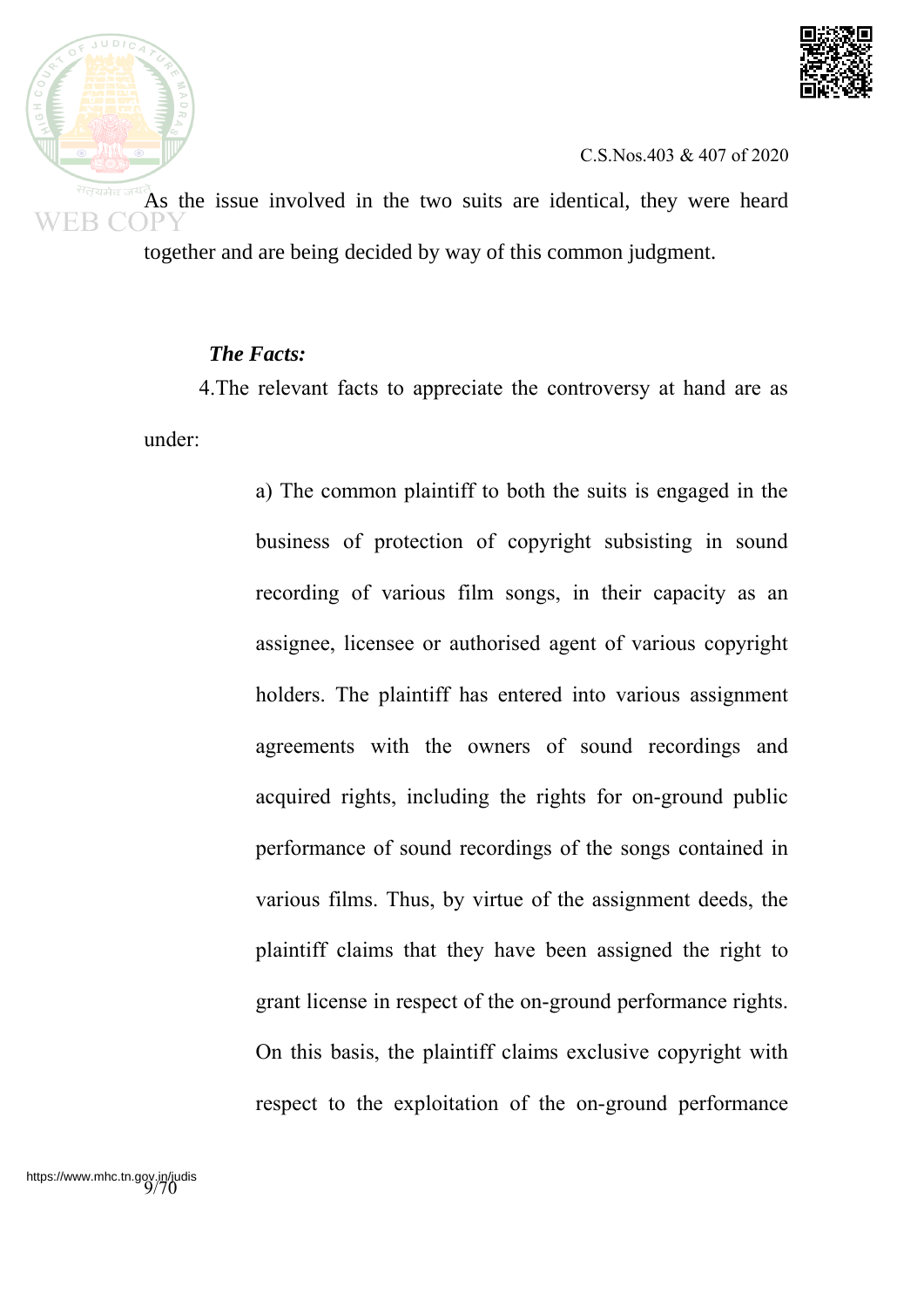



rights of various sound recordings that have been mentioned in the Schedule appended to the two plaints.

b) The grievance of the plaintiff, in the two suits, is that the respective defendants, without obtaining the requisite license from the plaintiff by paying the fees, had infringed the copyright of the plaintiff by playing the songs at the events conducted by them. The defendants in both the suits, apart from contesting the case on merits, have taken a preliminary objection on the very claim made by the plaintiff, stating that the plaintiff being neither a copyright society nor a member of the copyright society, cannot issue or grant any license or claim license fees in terms of Section 33 of the Copyright Act, 1957 (hereinafter referred to as "the Act"). Since this objection touches upon the very competence of the plaintiff to institute these two suits in this Court, a preliminary issue was framed in terms alluded to in paragraph 1, *supra*.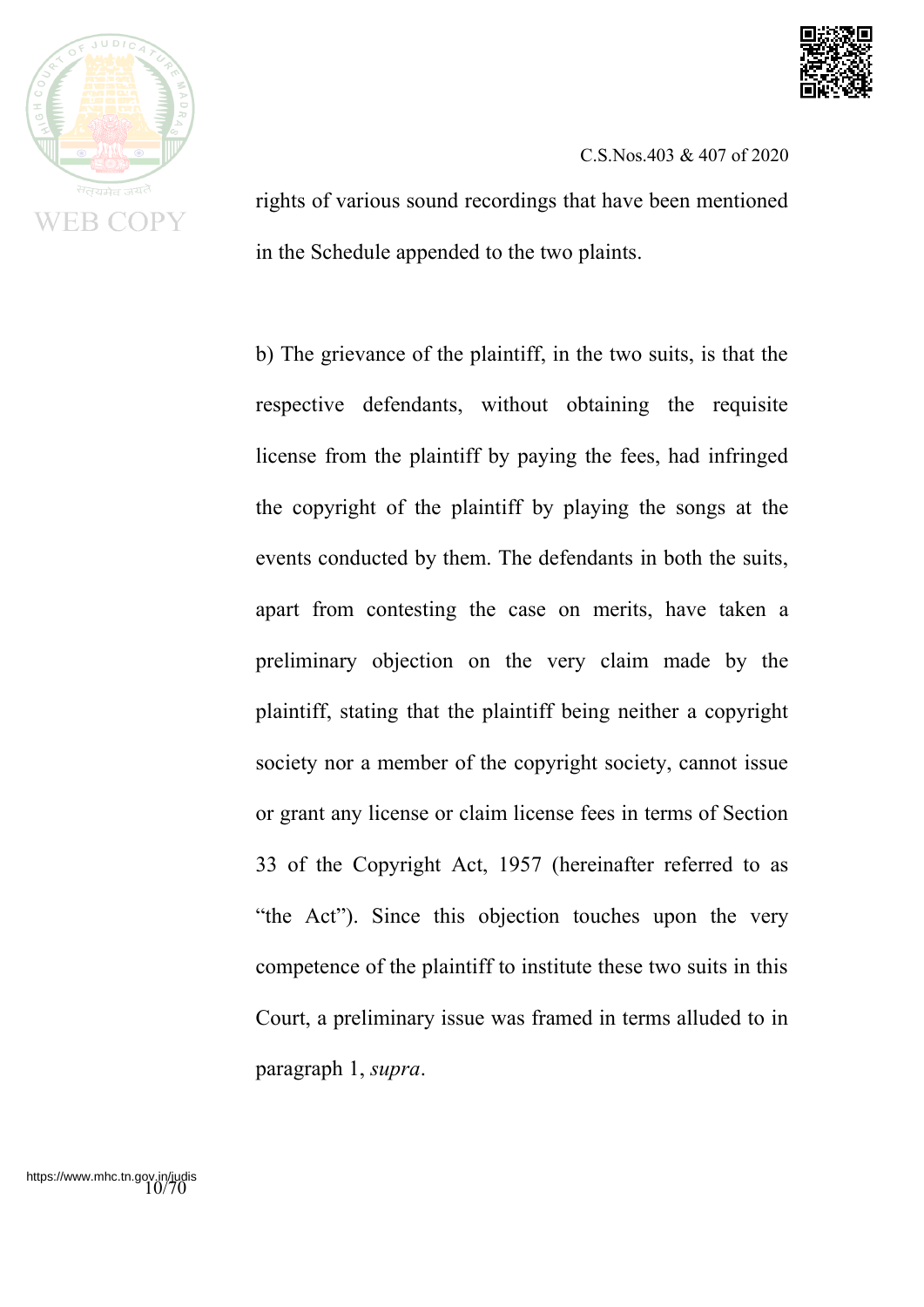



5.Heard Mr.P.V.Balasubramaniam, learned counsel for the plaintiff, Mr.Premchander and Mr.K.Harishankar, learned counsel for the defendants.

# *The Contentions of the Plaintiff:*

6. The learned counsel for the plaintiff contended as under:

- The plaintiff, by virtue of the assignment agreements executed in their favour by the owners of copyright, has become the absolute owner of the copyright under Section 18(2) of the Act.
- The plaintiff being the owner of the copyright has the right to issue licenses to any person, and such a right is recognised under Section 30 of the Act.
- The plaintiff being the owner of the sound recording that was assigned in their favour, must be taken to be the owner of the "work" since the definition of "work" under Section 2(y) of the Act also includes a sound recording.
- The plaintiff has a separate copyright in the sound recording and hence, their independent right is recognised under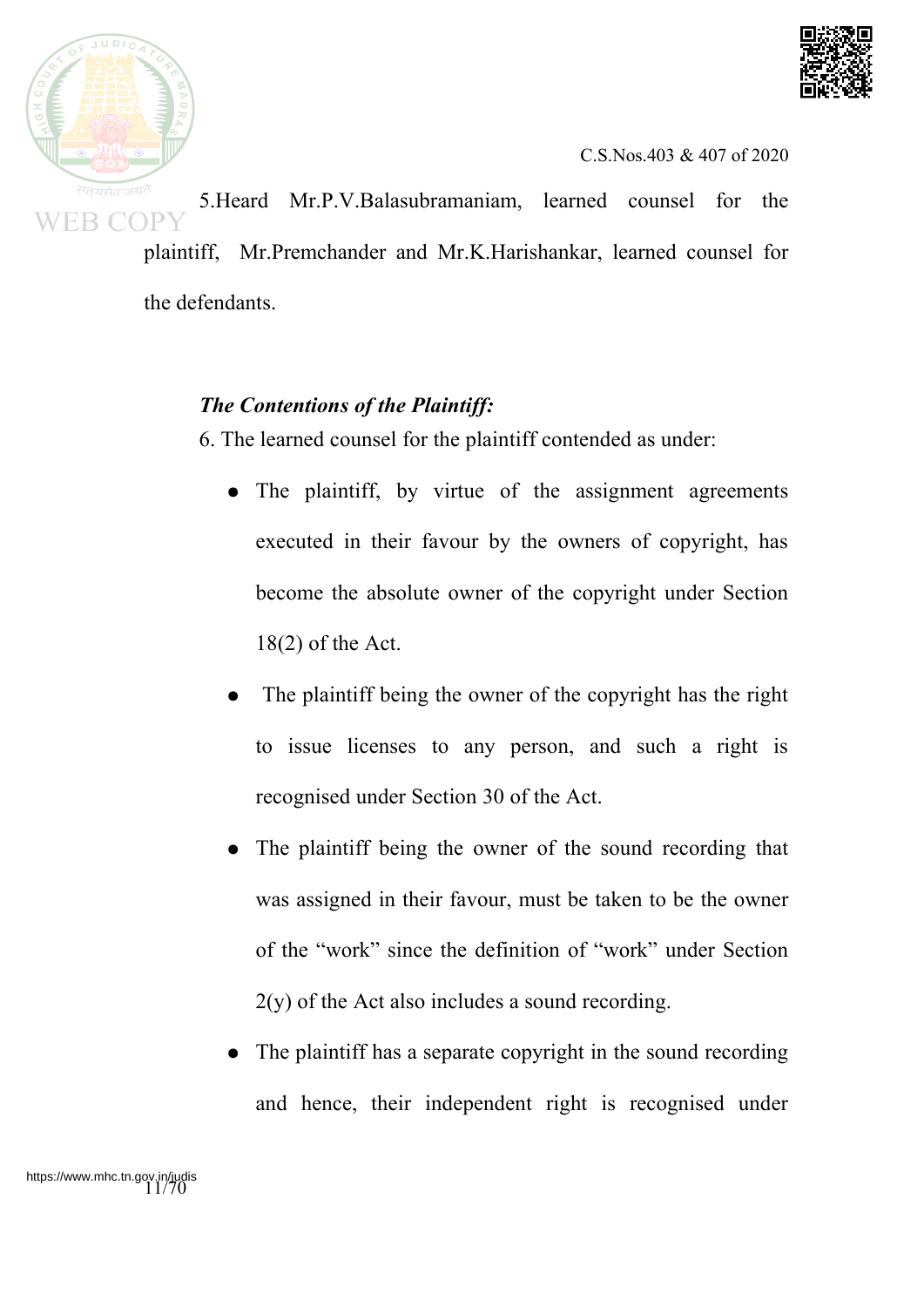



Section 30 of the Act. This right cannot be whittled away by the other independent rights like literary, dramatic, musical and artistic works even though they form part of a sound recording.

- There is a distinction between the owner of a sound recording and the original content creators who are the authors of the underlying literary, musical or artistic work, and it is the latter category of persons whose right is recognisedunder Section 33 of the Act, wherein, the role of the copyright society comes into play.
- There is no necessity for the owner of the copyright to be registered under Section 33(3) of the Act since the right of the owner is specifically recognised under Section 30 of the Act. That apart, a reading of Section 34 shows that joining a copyright society is entirely a voluntary act that is left to the decision of the copyright owner.
- A combined reading of Sections 18, 30  $&$  33 of the Act makes it clear that the owner of the copyright is entitled to independently issue licenses and collect royalties. The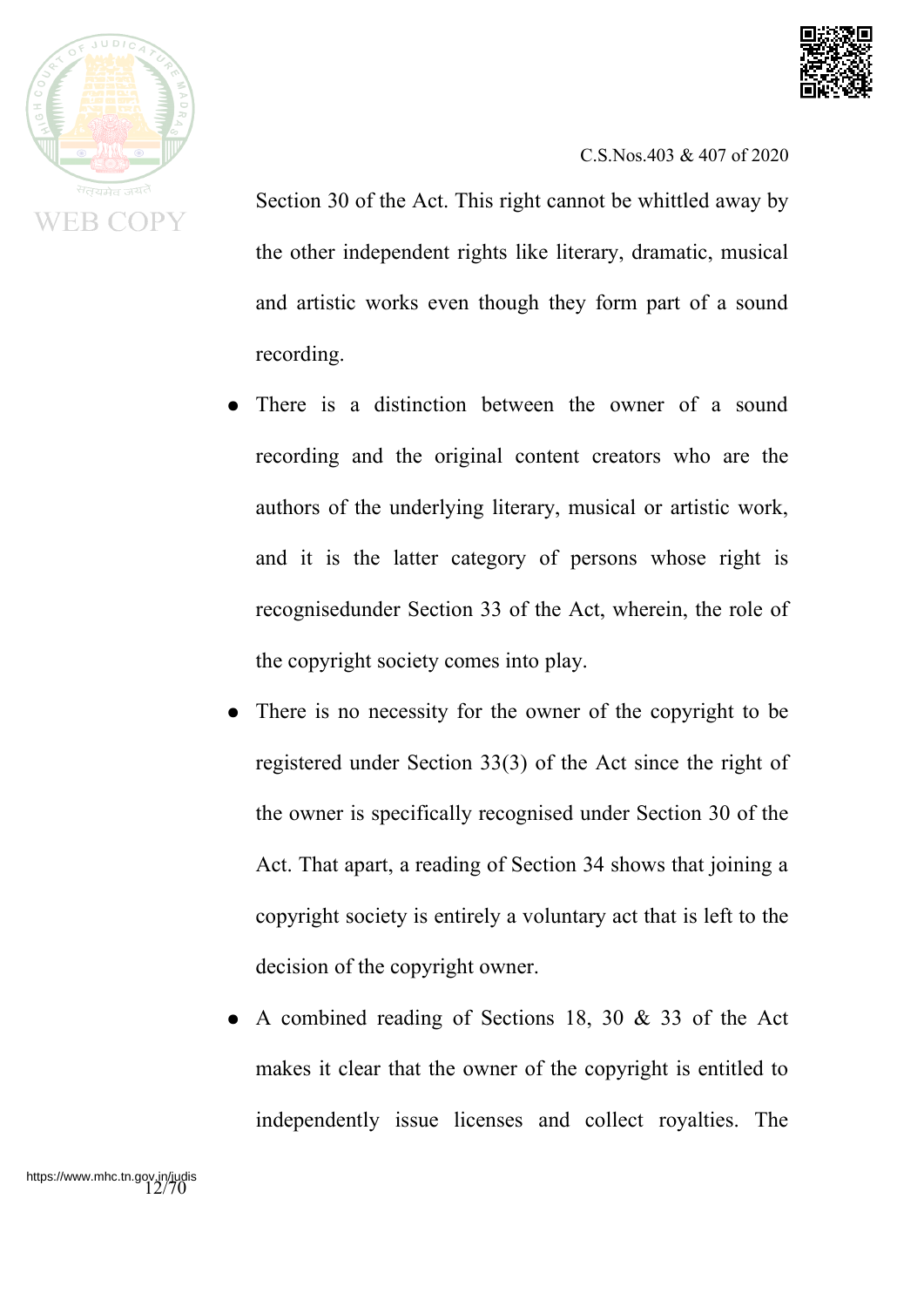



legislature did not mandate that the copyright owner should necessarily issue a license and collect the fees only through a copyright society. If such an interpretation is given, the exclusive rights given to the owners of the copyright under Sections 17, 18, 19 & 30 of the Act would be rendered otiose.

The learned counsel also relied upon the following judgments to substantiate his submissions:i) *Indian Performing Right Society v. Eastern Indian Motion Pictures Association and Ors*. reported in 1977 2 SCC 820, *Gramophone Company of India Ltd. v. Super Cassette Industries Ltd.* reported in 2010 SCC OnLine Del 4743, *Leopold Café & Stores &Anr v. NovexCommunications Pvt.Ltd.*reported in 2014 SCC Online Bom 4801, *ICSAC v. Aditya Pandey* reported in (2017) 11 SCC 437, *PPL v. Cri Events Pvt. Ltd.* reported in 2021 SCC OnLine Del 1 and *Novex Communications (P) Ltd. v. Lemon Tree Hotels Ltd. and Anr.*reported in 2019 SCC OnLine Del 6568.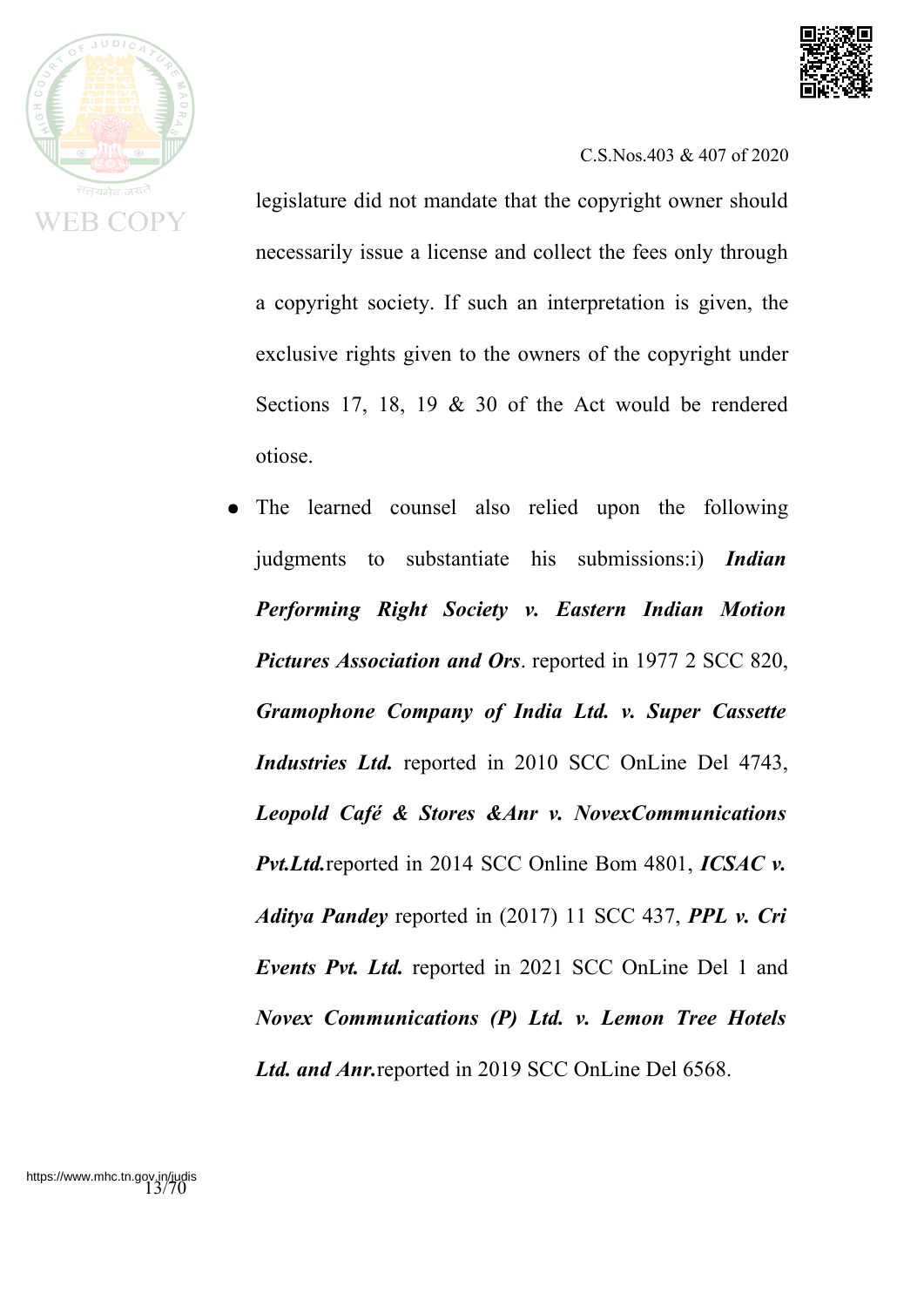



# *The Contentions of the Defendant:*

7.On the other hand, the learned counsels appearing on behalf of the respective defendants contended as under:

- The admitted case of the plaintiff is that they are carrying on with the business of licensing sound recordings for all forms of exploitation of copyright in sound recordings.
- The second proviso to Section 33 of the Act specifically prohibits the business of issuing and granting license in respect of literary, dramatic, musical and artistic works incorporated in a sound recording, except through a copyright society. Hence, on the admitted case of the plaintiff, the bar imposed under the Act disentitles the plaintiff from making any claim in the present suit.
- The plaintiff is only claiming to be the owner of a singular right namely,on-ground performance rights, and the plaintiff cannot be taken to be the owner of the "*work*". Hence,the plaintiff cannot take advantage of inclusion of the term "sound recording" within the definition of"work" under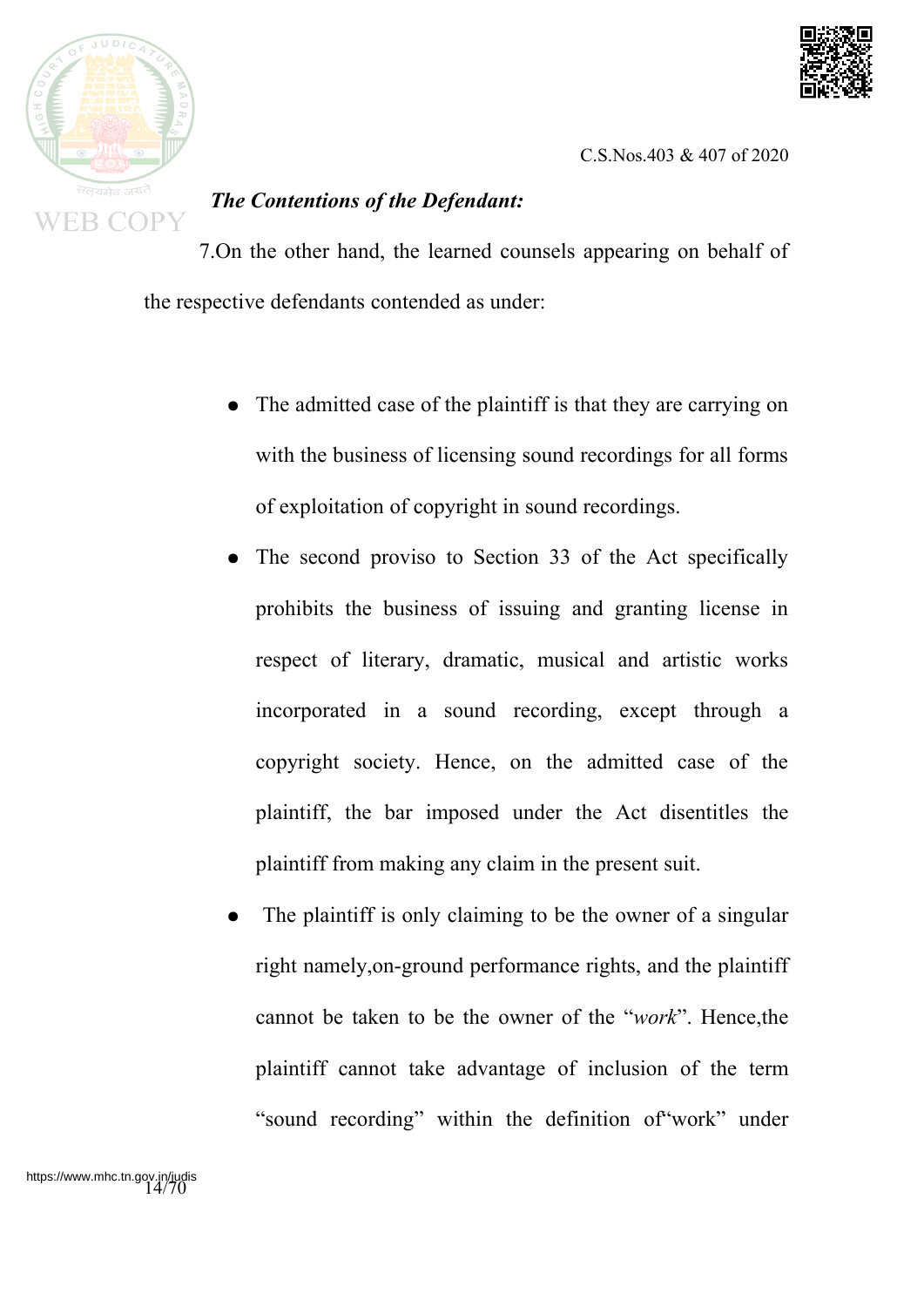

R ( 'OP

C.S.Nos.403 & 407 of 2020

Section  $2(y)(iii)$  of the Act. The assignment of this singular right alone falls out of the assignment deeds relied upon by the plaintiff. Consequently, the plaintiff cannot trace their right to Section 30 of the Act which permitsonly the owner of the "work" to grant license, and not the owner of the any "right". The legislature had consciously omitted the word "right" under Section 30 of the Act, whereas, Section 33 of the Act speaks about both "work" and "right".

- On a demurrer, it was also submitted that even the owner of the "work" in respect of literary, dramatic, musical and artistic works incorporated in a sound recording can grant license only through a copyright society as per the second proviso to Section 33 of the Act.
- The business conducted by the plaintiff namely, issuing license for the sound recordings and collecting royalties, is not regulated by any law and therefore, the plaintiff is exploiting the situation by claiming exorbitant amounts in the guise of collecting royalty. The spirit of the Copyright (Amendment) Act, 2012 is to tackle such a scenario, by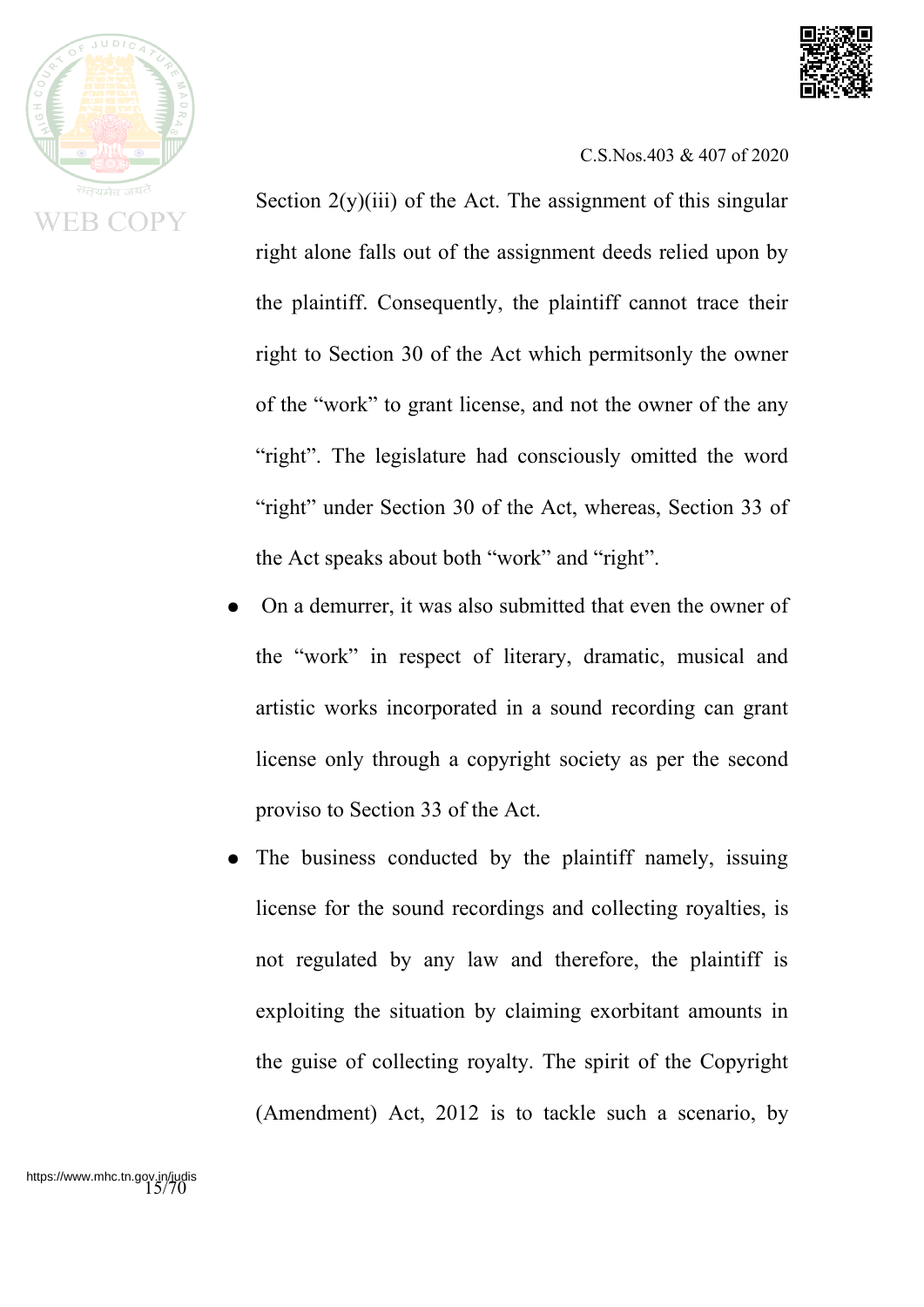



introducing formulating rules to ensure that the working of the copyright society is made completely accountable.

- Section  $33(3)$  highlights the importance of safeguarding the interest and convenience of the public and the authors of literary, dramatic, musical and artistic works and if a free hand is given to persons who claim to be assignees or agents of the original owners, it will defeat the spirit behind Section 33 of the Act.
- Before the Act was amended in the year 2012, a Parliamentary Standing Committee was appointed to get the views on each and every amendment that was proposed to be made to the Act. While doing so, the Committee, had in its mind, the object of the proposed amendment, wherein, independent rights were sought to be given to the authors of the literary and musical works in cinematographic films and sound recordings. Various suggestions and objections were received by the committee and ultimately, the amendments were brought into force. By virtue of the amendment with respect to issuing or granting license for literary, dramatic,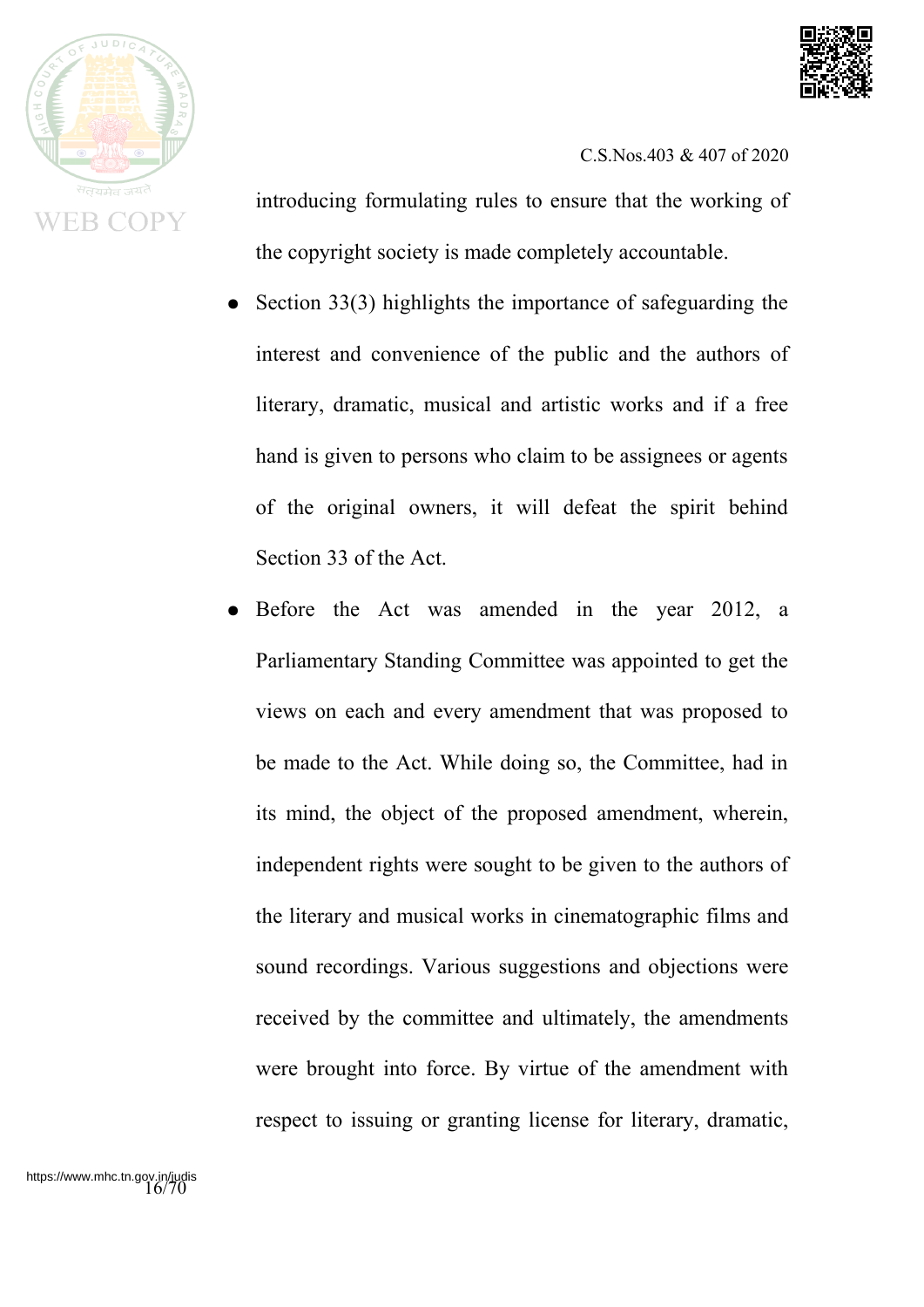



musical and artistic works incorporated in a sound recording, the only source contemplated was a copyright society.

- The third proviso to Section 18 of the Act makes it abundantly clear that the right to receive royalties cannot be assigned or waived by the author of the literary or musical work, and it has to be shared on an equal basis with the assignee of the copyright for utilization of such work in any form other than for the communication to the public of the work, along with the cinematograph film, in a cinema hall.
- The amendment brought in the rights of the authors of the work on par with the owner of the work and is the reason why the exploitation of the copyright for granting license and collecting royalties was commonly rooted through the copyright society,whose functioning is regulated under the Rules.
- The judgments of the Delhi and Bombay High Courts relied upon by the learned counsel for the plaintiff did not take these vital aspectsinto consideration. In any event, these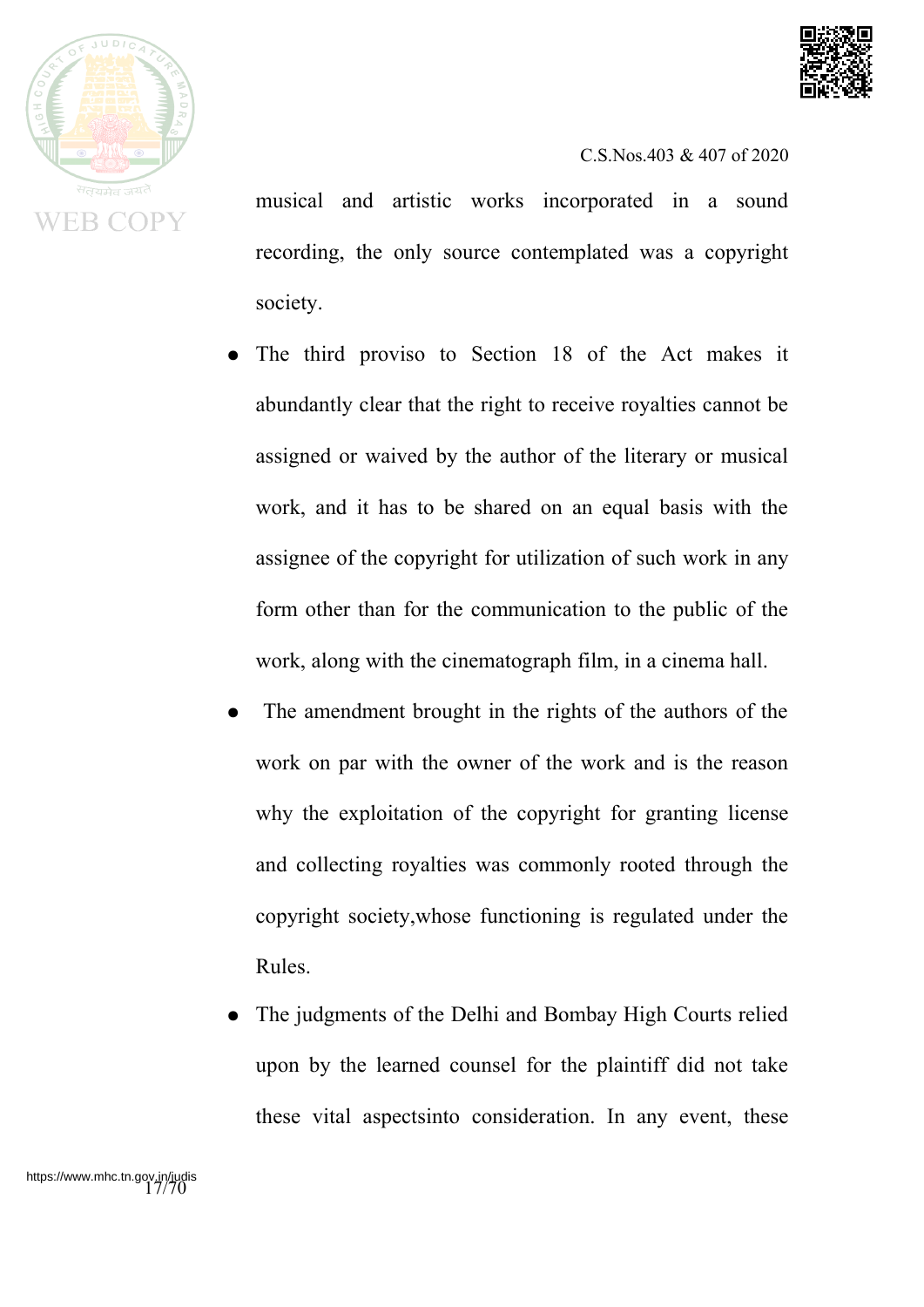



judgments are merely persuasive and do not bind thisCourt in interpreting the plain and unambiguous provisions of the Act.

8. The plaintiff in these suits traces their right, either as the owner of the copyright by virtue of the assignment agreements, or is acting as an agent for the actual owner of the copyright. The preliminary issue that has been raised by the defendants is that the business activities of the plaintiff will amount to carrying on the business of issuing or granting licenses which is statutorily barred under 33 of the Act, as the plaintiff is admittedly not a copyright society or a member of any copyright society.

9. To answer this issue, it is first necessary to set out the relevant legal provisions:

Section 2(d) of the Act defines an author to mean as under:

"*(i) in relation to a literary or dramatic work, the author of the work; (ii) in relation to a musical work, the composer; (iii) in relation to an artistic work other than a photograph, the artist;*

https://www.mhc.tn.gov.in/<br>18/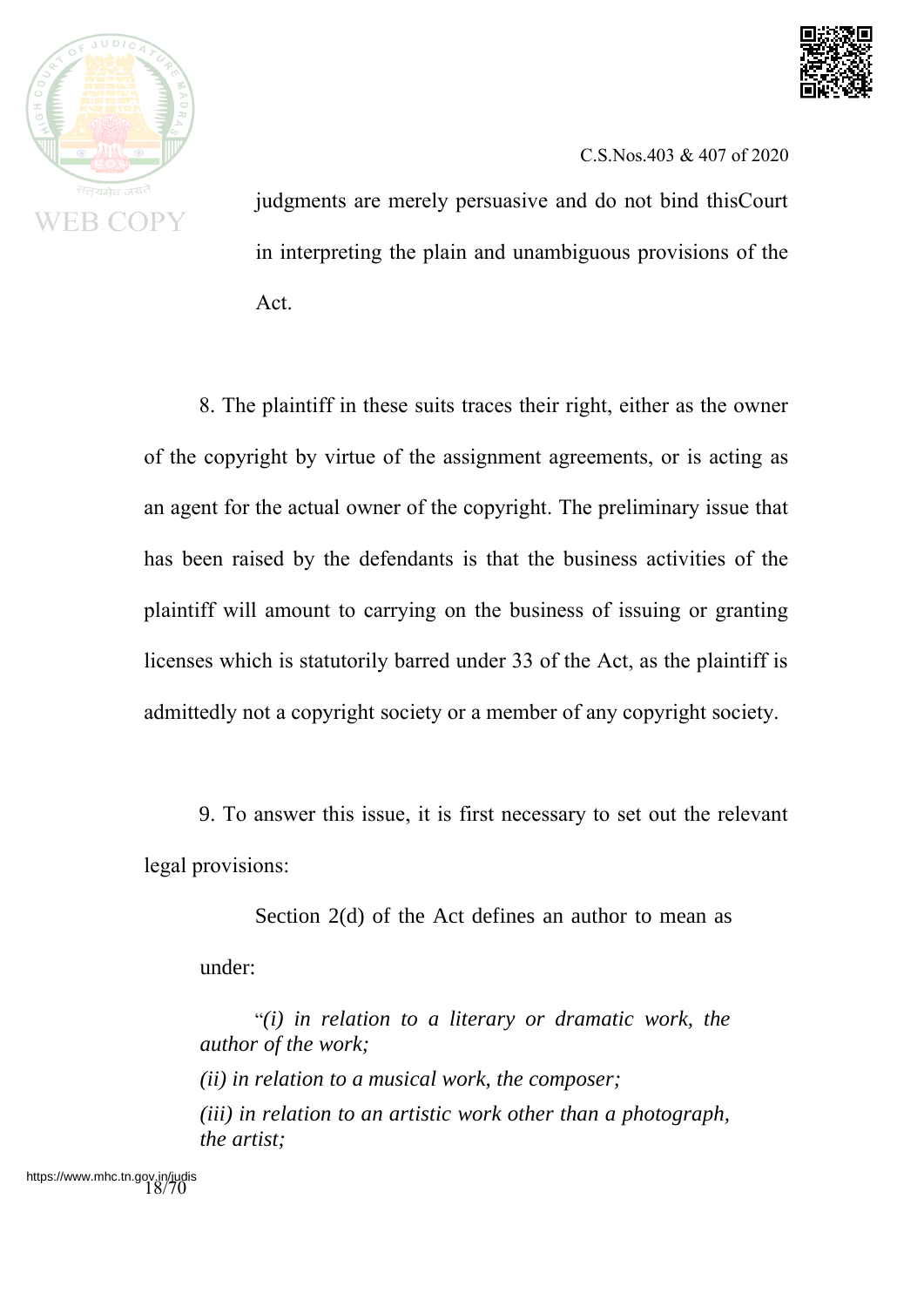



*(iv) in relation to a photograph, the person taking the photograph;*

*(v) in relation to a cinematograph film or sound recording, the producer; and*

*(vi) in relation to any literary, dramatic, musical or artistic work which is computer-generated, the person who causes the work to be created."*

A copyright society is defined in Section 2(ffd) of the Act as under

"*(ffd) "copyright society" means a society registered under sub-section (3) of section 33."*

*(xx) "sound recording" means a recording of sounds from which such sounds may be produced regardless of the medium on which such recording is made or the method by which the sounds are produced;]*

*(y) "work" means any of the following works, namely:— (i) a literary, dramatic, musical or artistic work;*

*(ii) a cinematograph film;*

*(iii) a [sound recording];*

## **18. Assignment of copyright :**

*(1) The owner of the copyright in an existing work or the prospective owner of the copyright in a future work may assign to any person the copyright either wholly or partially and either generally or subject to limitations and either for the whole term of the copyright or any part thereof:*

*Provided that in the case of the assignment of copyright in any future work, the assignment shall take effect only when the work comes into existence.*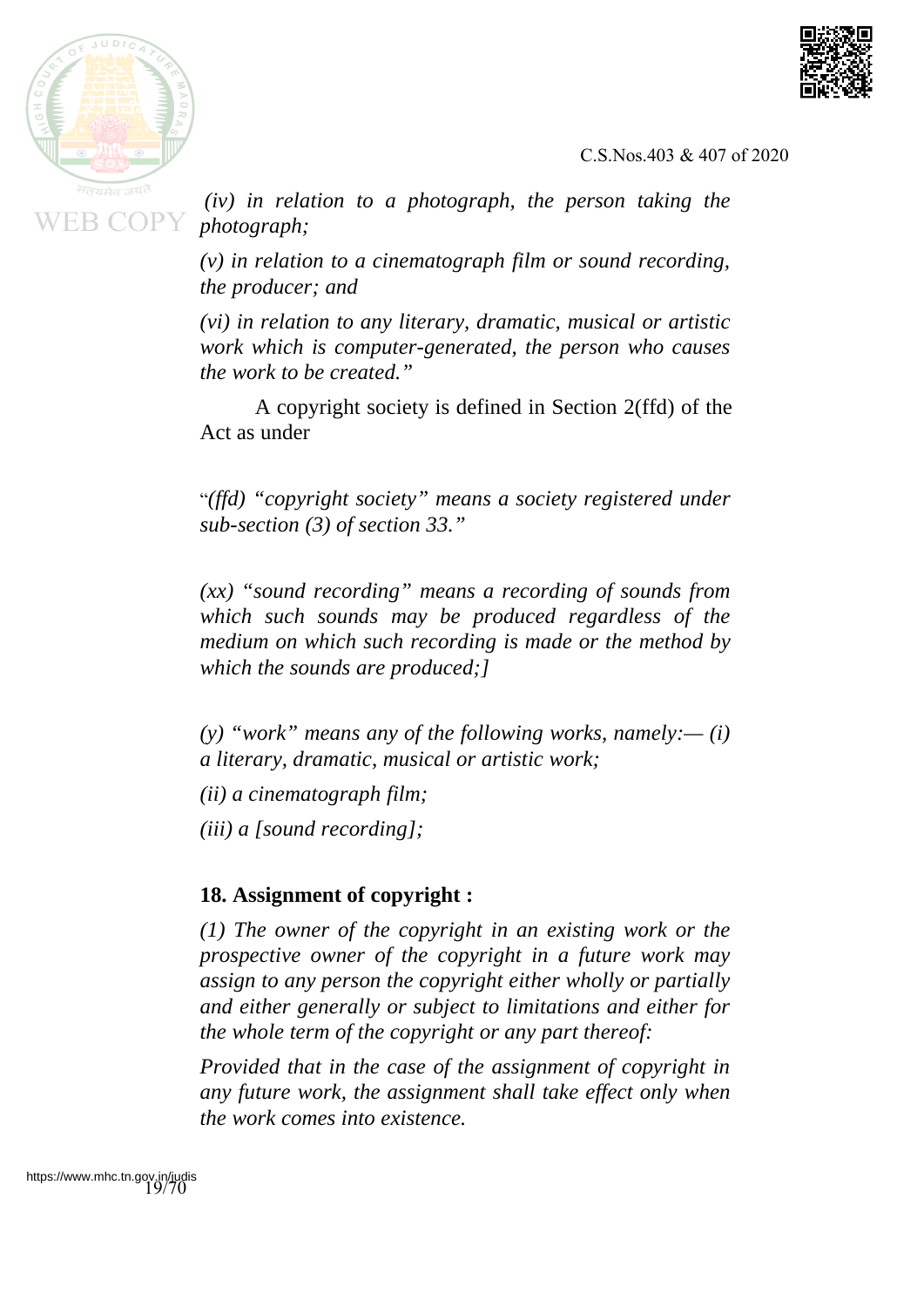



*[Provided further that no such assignment shall be applied to any medium or mode of exploitation of the work which did not exist or was not in commercial use at the time when the assignment was made, unless the assignment specifically referred to such medium or mode of exploitation of the work:*

*Provided also that the author of the literary or musical work included in a cinematograph film shall not assign or waive the right to receive royalties to be shared on an equal basis with the assignee of copyright for the utilization of such work in any form other than for the communication to the public of the work along with the cinematograph film in a cinema hall, except to the legal heirs of the authors or to a copyright society for collection and distribution and any agreement to contrary shall be void:*

*Provided also that the author of the literary or musical work included in the sound recording but not forming part of any cinematograph film shall not assign or waive the right to receive royalties to be shared on an equal basis with the assignee of copyright for any utilization of such work except to the legal heirs of the authors or to a collecting society for collection and distribution and any assignment to the contrary shall be void.]*

*(2) Where the assignee of a copyright becomes entitled to any right comprised in the copyright, the assignee as respects the rights so assigned, and the assignor as respects the rights not assigned, shall be treated for the purposes of this Act as the owner of copyright and the provisions of this Act shall have effect accordingly.*

*(3) In this section, the expression "assignee" as respects the assignment of the copyright in any future work includes the legal representatives of the assignee, if the assignee dies before the work comes into existence."*

#### "**19. Mode of assignment**.—

https://www.mhc.tn.gov.in/judis<br>20/70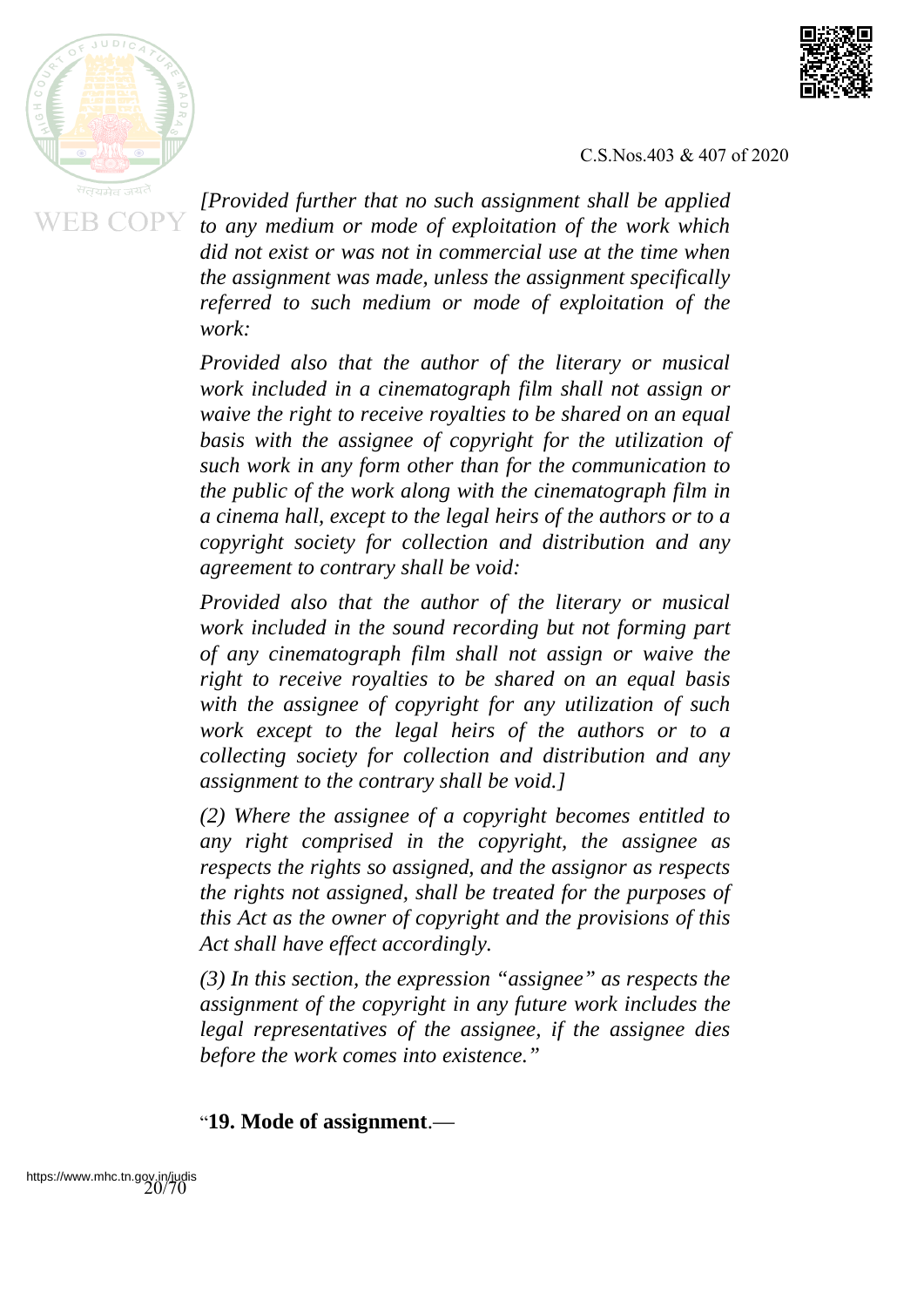



*(1) No assignment of the copyright in any work shall be valid unless it is in writing signed by the assignor or by his duly authorised agent.*

*(2) The assignment of copyright in any work shall identify such work, and shall specify the rights assigned and the duration and territorial extent of such assignment.*

*(3) The assignment of copyright in any work shall also specify the amount of royalty and any other consideration payable], to the author or his legal heirs during the currency of the assignment and the assignment shall be subject to revision, extension or termination on terms mutually agreed upon by the parties.*

*(4) Where the assignee does not exercise the rights assigned to him under any of the other sub-sections of this section within a period of one year from the date of assignment, the assignment in respect of such rights shall be deemed to have lapsed after the expiry of the said period unless otherwise specified in the assignment.*

*(5) If the period of assignment is not stated, it shall be deemed to be five years from the date of assignment.*

*(6) If the territorial extent of assignment of the rights is not specified, it shall be presumed to extend within India.*

*(7) Nothing in sub-section (2) or sub-section (3) or subsection (4) or sub-section (5) or sub-section (6) shall be applicable to assignments made before the coming into force of the Copyright (Amendment) Act, 1994 (38 of 1994)].*

https://www.mhc.tn.gov.in/judis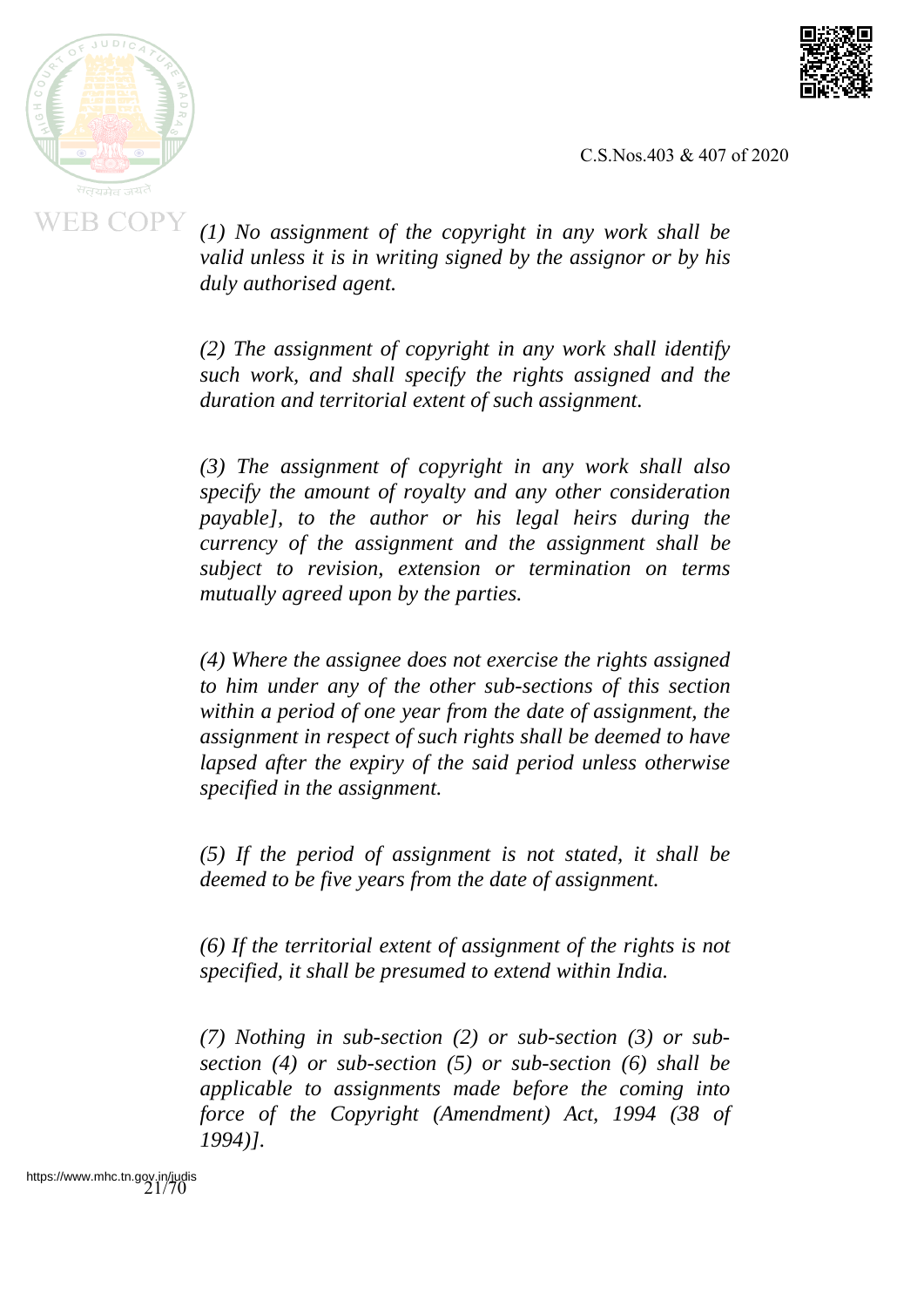



*(8) The assignment of copyright in any work contrary to the terms and conditions of the rights already assigned to a copyright society in which the author of the work is a member shall be void.*

*(9) No assignment of copyright in any work to make a cinematograph film shall affect the right of the author of the work to claim an equal share of royalties and consideration payable in case of utilisation of the work in any form other than for the communication to the public of the work, along with the cinematograph film in a cinema hall.*

*(10) No assignment of the copyright in any work to make a sound recording which does not form part of any cinematograph film shall affect the right of the author of the work to claim an equal share of royalties and consideration payable for any utilization of such work in any form."*

#### "*30. Licences by owners of copyright.—*

*The owner of the copyright in any existing work or the prospective owner of the copyright in any future work may grant any interest in the right by licence in writing by him or by his duly authorised agent:*

*Provided that in the case of a licence relating to copyright in any future work, the licence shall take effect only when the work comes into existence.*

*Explanation.— Where a person to whom a licence relating to copyright in any future work is granted under this section dies before the work comes into existence, his legal representatives shall, in the absence of any provision to the contrary in the licence, be entitled to the benefit of the licence."*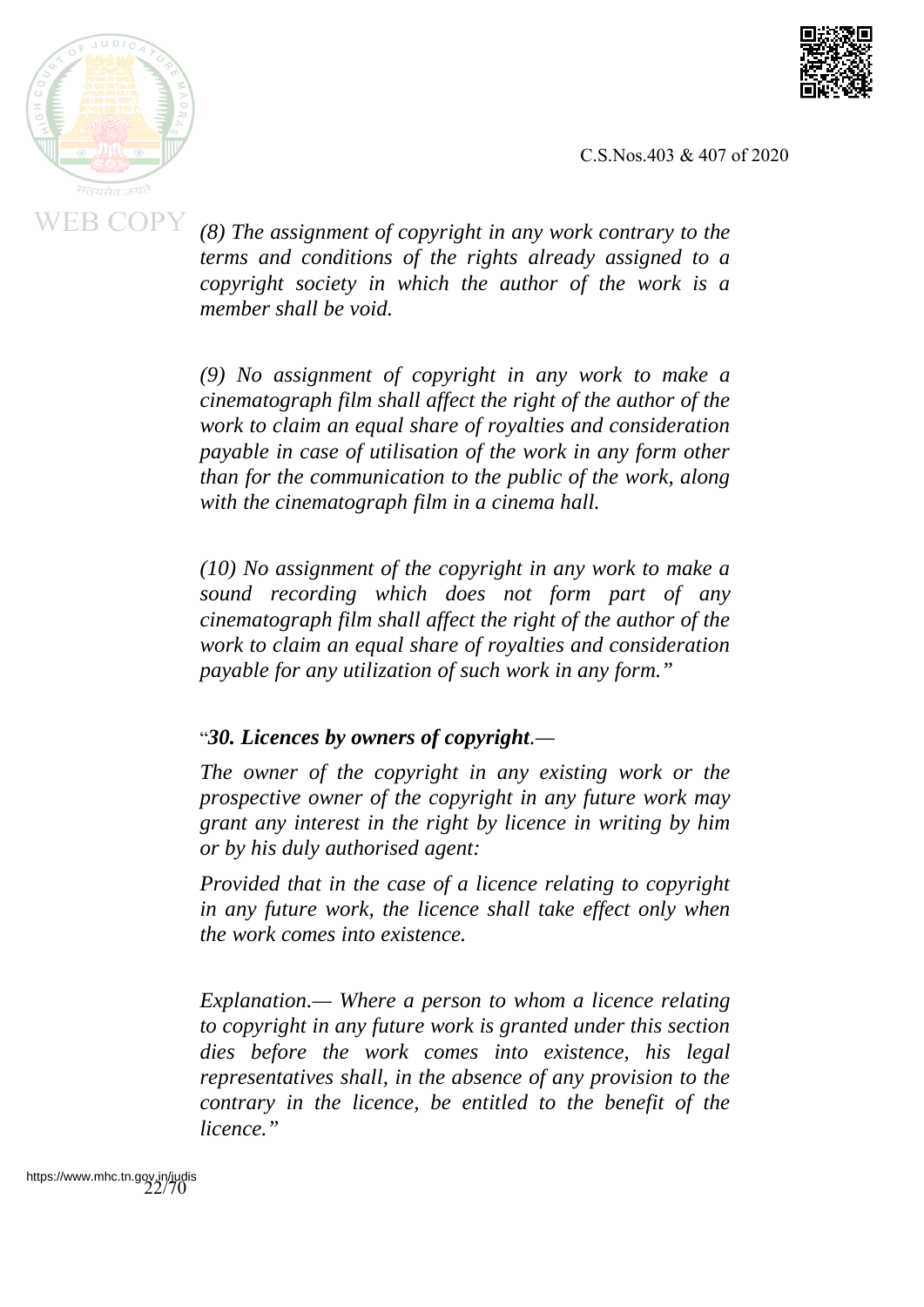



## "**33. Registration of Copyright society:**

*(1) No person or association of persons shall, after coming into force of the Copyright (Amendment) Act, 1994 (38 of 1994) commence or, carry on the business of issuing or granting licences in respect of any work in which copyright subsists or in respect of any other rights conferred by this Act except under or in accordance with the registration granted under sub-section* (3) :

*Provided that an owner of copyright shall, in his individual capacity, continue to have the right to grant licences in respect of his own works consistent with his obligations as a member of the registered copyright society:*

*Provided further that the business of issuing or granting licence in respect of literary, dramatic, musical and artistic works incorporated in a cinematograph films or sound recordings shall be carried out only through a copyright society duly registered under this Act:*

*Provided also that a performing rights society functioning in accordance with the provisions of section 33 on the date immediately before the coming into force of the Copyright (Amendment) Act, 1994 (38 of 1994) shall be deemed to be a copyright society for the purposes of this Chapter and every such society shall get itself registered within a period of one year from the date of commencement of the Copyright (Amendment) Act, 1994.*

*(2) Any association of persons who fulfils such conditions as may be prescribed may apply for permission to do the business specified in sub-section (1) to the Registrar of Copyrights who shall submit the application to the Central Government.*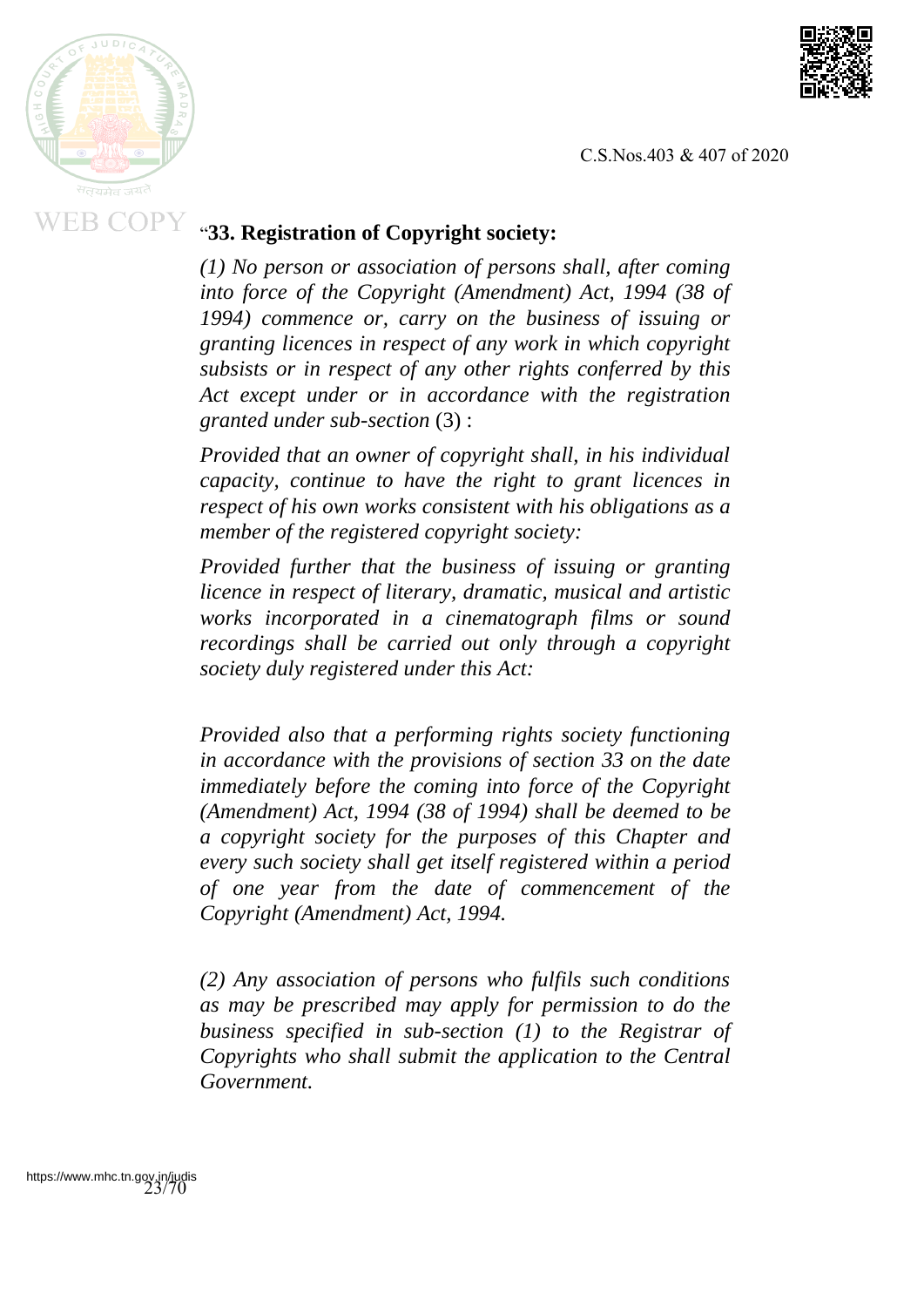



*(3) The Central Government may, having regard to the interests of the authors and other owners of rights under this Act, the interest and convenience of the public and in particular of the groups of persons who are most likely to seek licences in respect of the relevant rights and the ability and professional competence of the applicants, register such association of persons as a copyright society subject to such conditions as may be prescribed.*

*Provided that the Central Government shall not ordinarily register more than one copyright society to do business in respect of the same class of works.*

*(3A) The registration granted to a copyright society under sub-section (3) shall be for a period of five years and may be renewed from time to time before the end of every five years on a request in the prescribed form and the Central Government may renew the registration after considering the report of Registrar of Copyrights on the working of the copyright society under section 36.*

*Provided that the renewal of the registration of a copyright society shall be subject to the continued collective control of the copyright society being shared with the authors of works in their capacity as owners of copyright or of the right to receive royalty.*

*Provided further that every copyright society already registered before the coming into force of the Copyright (Amendment) Act, 2012 (27 of 2012) shall get itself registered under this Chapter within a period of one year from the date of commencement of the Copyright (Amendment) Act, 2012.*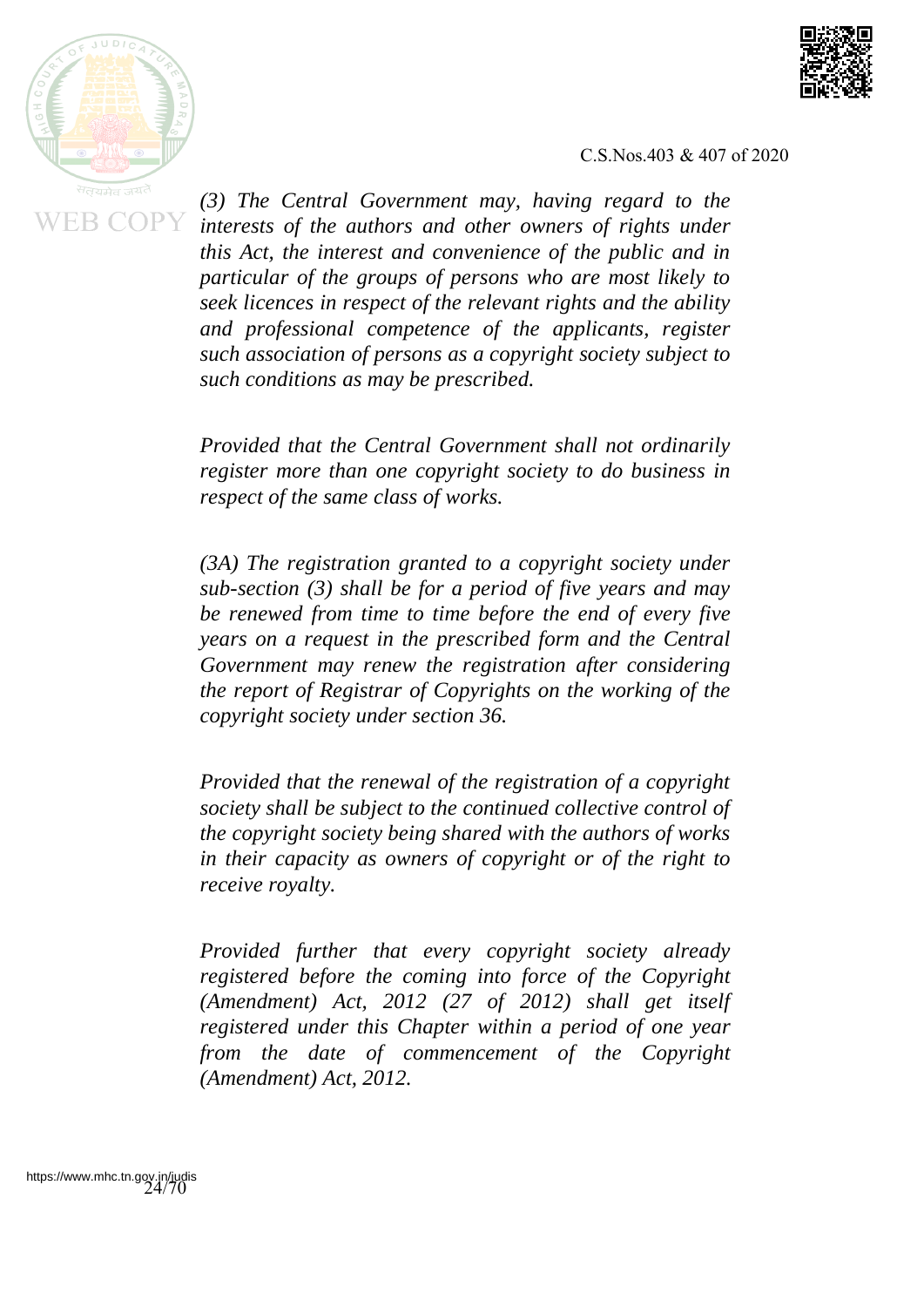



*(4) The Central Government may, if it is satisfied that a copyright society is being managed in a manner detrimental to the interests of the 1 [authors and other owners of right] concerned, cancel the registration of such society after such inquiry as may be prescribed.*

*(5) If the Central Government is of the opinion that in the interest of the authors and other owners of right concerned or for non-compliance of sections 33A, sub-section (3) of section 35 and section 36 or any change carried out in the instrument by which the copyright society is established or incorporated and registered by the Central Government without prior notice to it], it is necessary so to do, it may, by order, suspend the registration of such society pending inquiry for such period not exceeding one year as may be specified in such order under sub-section (4) and that Government shall appoint an administrator to discharge the functions of the copyright society."*

10. In the year 1709, the British Parliament enacted the Copyright Act commonly known as the "*Statute of Anne*", for the "*encouragement of learning, by vesting the Copies of Printed Books in the Authors or purchasers of such Copies, during the Times therein mentioned.*" The Act came into force on 10.04.1710, and is acknowledged to be the first full-fledged copyright statute in the world. The Statute of Anne was repealed by the Copyright Act, 1911 which was enacted to give effect to the United Kingdom's obligations under the Berne Convention of 1886.

Copyright insound recordings were recognised for the first time under https://www.mhc.tn.gov.in/judis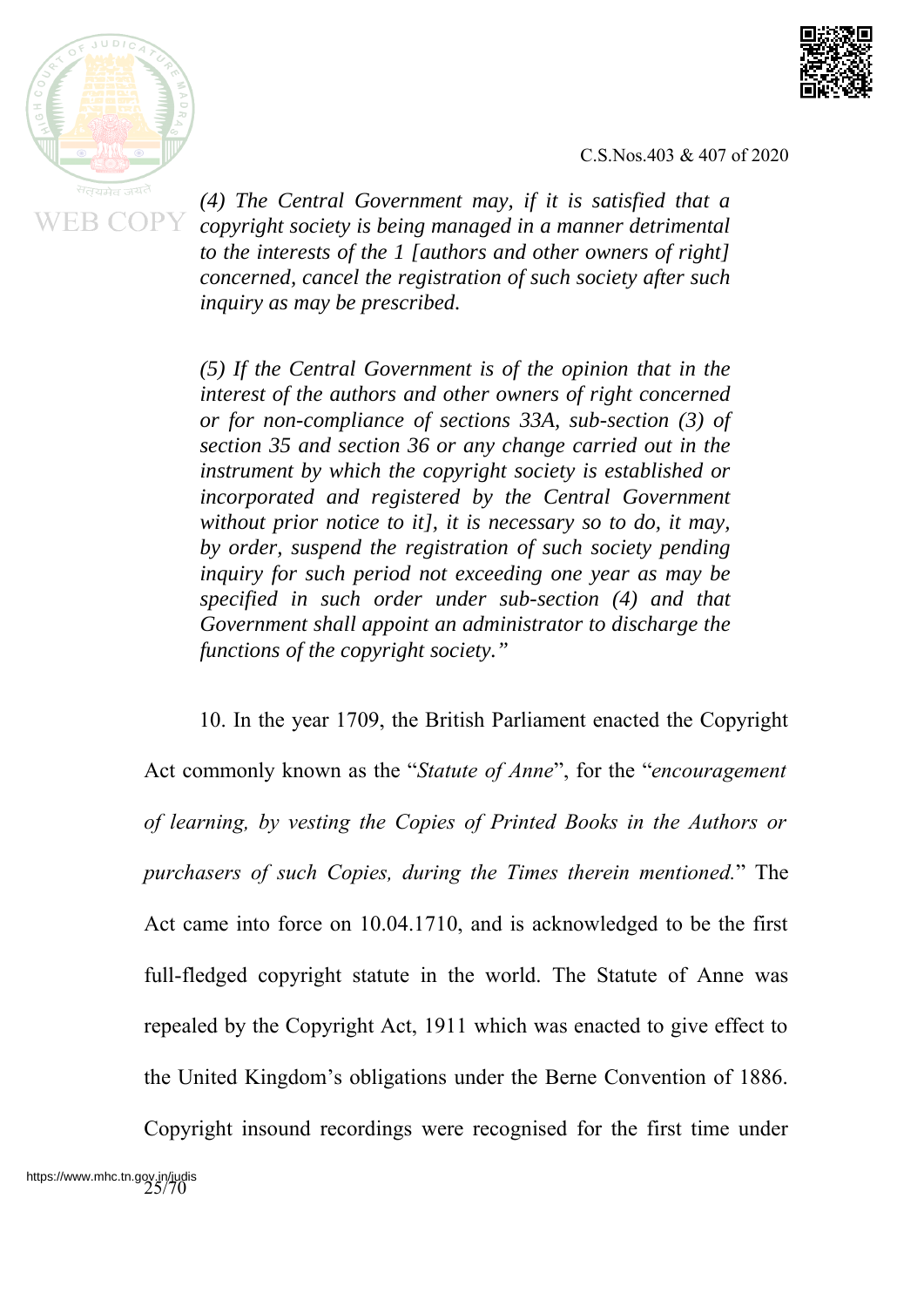



Section 19 of the Copyright Act, 1911 which read as follows:

"*19.—(1) Copyright shall subsist in records, perforated rolls, and other contrivances by means of which sound may be mechanically reproduced, in like manner as if such contrivances were musical works, but the term of copyright shall be fifty years from the making of the original plate from which the contrivance was directly or indirectly derived, and the person who was the owner of such original plate at the time when such plate was made shall be deemed to be the author of the work, and where such owner is a body corporate, the body corporate shall be deemed for the purposes of this Act to reside within the parts of His Majesty's dominions to which this Act extends if it has established a place of business within such parts."*

11.The Copyright Act, 1911 was made applicable to British India, with some modifications, through the Indian Copyright Act, 1914. This Act was repealed and replaced by the Copyright Act, 1957. The Copyright Act, 1957 is an amending and consolidating Act, and is an exhaustive statement of copyright law in this country. This is clear from Section 16 of the Act which reads thus:

"*16. No copyright except as provided in this Act.— No person shall be entitled to copyright or any similar right*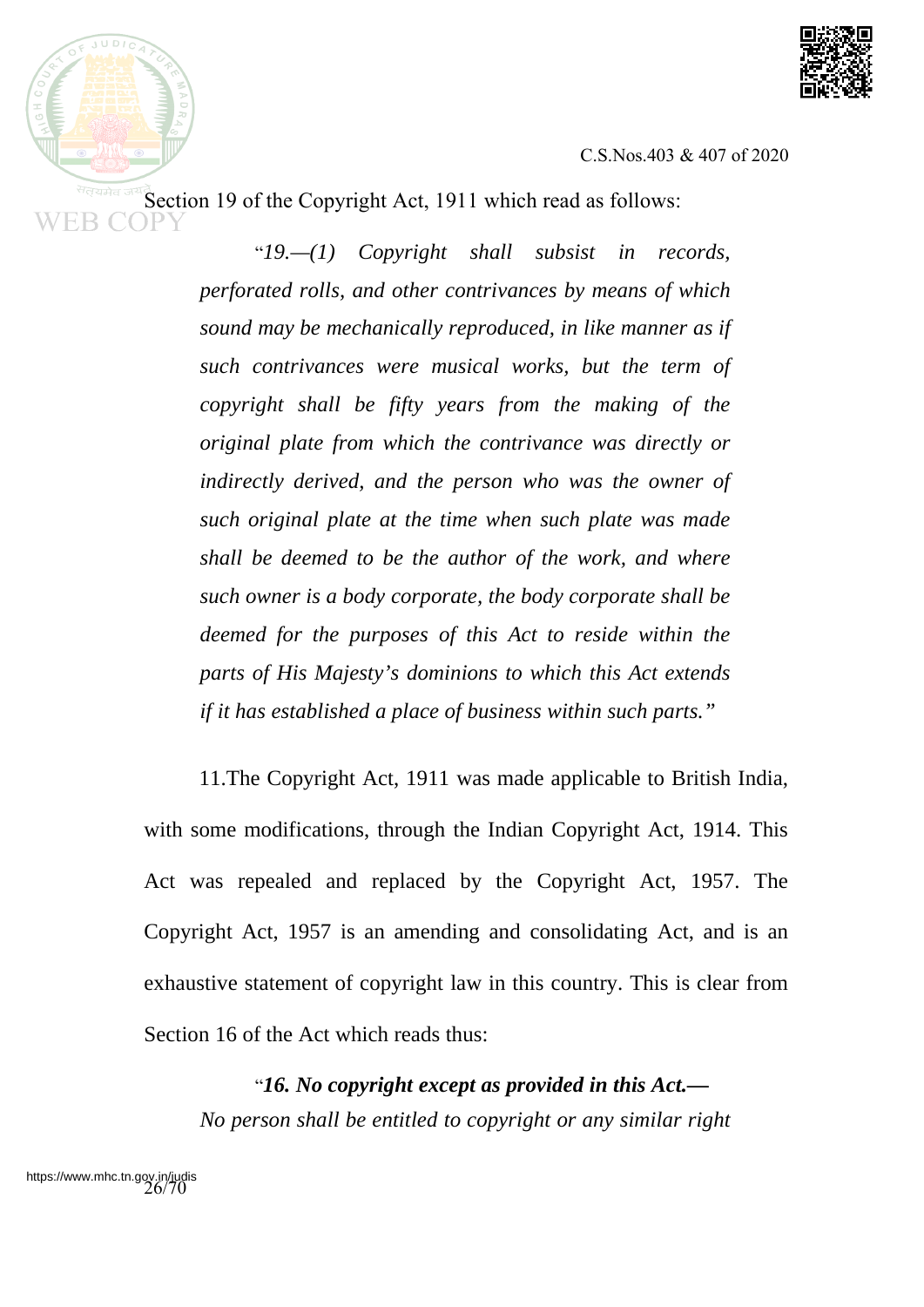



*in any work, whether published or unpublished, otherwise than under and in accordance with the provisions of this Act or of any other law for the time being in force, but nothing in this section shall be construed as abrogating any right or jurisdiction to restrain a breach of trust or confidence."*

12. Section 13 of the Act declares the works in which copyright subsists. Section 13(1)(b) &(c) states that copyright shall subsist in cinematograph films and sound recordings throughout India. Section 13(4) clarifies that the copyright in a cinematograph film or a sound recording shall not affect the separate copyright in any work, in respect of which or substantial part of which, the film, or as the case may be, the sound recording is made. Sections  $14(1)(d)$  & (e) explain the content of the right in the context of a cinematograph film and a sound recording and run thus:

"*(d) in the case of a cinematograph film,—*

*(i) to make a copy of the film, including:*

*(A) a photograph of any image forming part thereof; or*

*(B) storing of it in any medium by electronic or other means;*

*(ii) to sell or give on commercial rental or offer for sale or for such rental, any copy of the film"*

https://www.mhc.tn.gov.in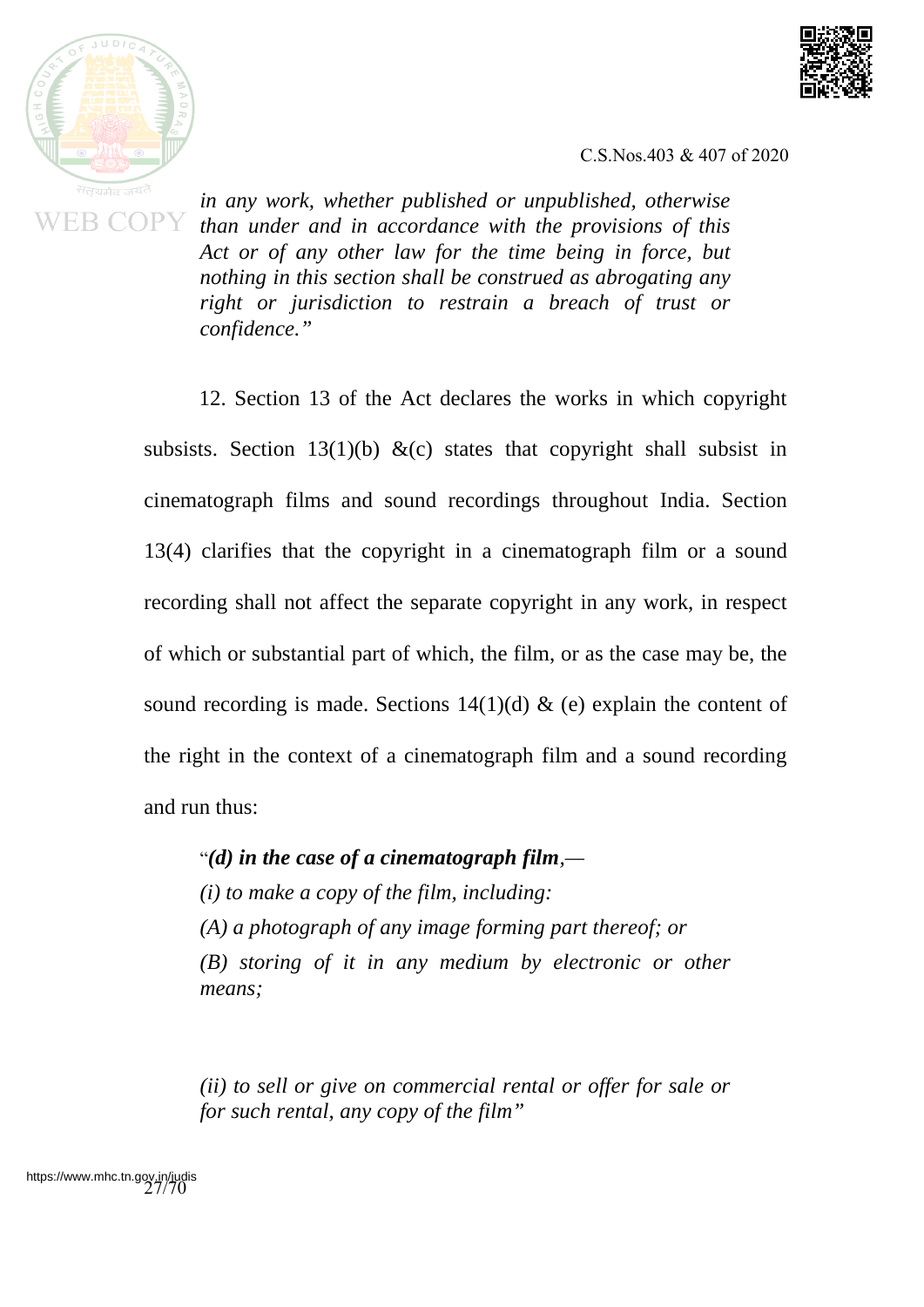

*(iii) to communicate the film to the public;*

## *(e) in the case of a sound recording,—*

*(i) to make any other sound recording embodying it including storing of it in any medium by electronic or other means*

*(ii) to sell or give on commercial rental or offer for sale or for such rental, any copy of the sound recording*

*(iii) to communicate the sound recording to the public."*

## 13.In *Indian Performing Right Society Ltd. v. Eastern Indian*

*Motion Pictures Assn.***,** reported in *(1977) 2 SCC 820***,** the question for consideration before the Hon'ble Supreme Court was whether in view of the provisions of the Copyright Act, 1957, an existing and future right of a music composer, lyricist etc.was capable of assignment and whether the producer of a cinematograph film could defeat the same by merely engaging the same person?

The Supreme Court answered the aforesaid question in the affirmative after referring to the provisions of Section  $17(1)(c)$  of the Act and opined as under:

"*This takes us to the core of the question, namely, whether* https://www.mhc.tn.gov.in/judistry.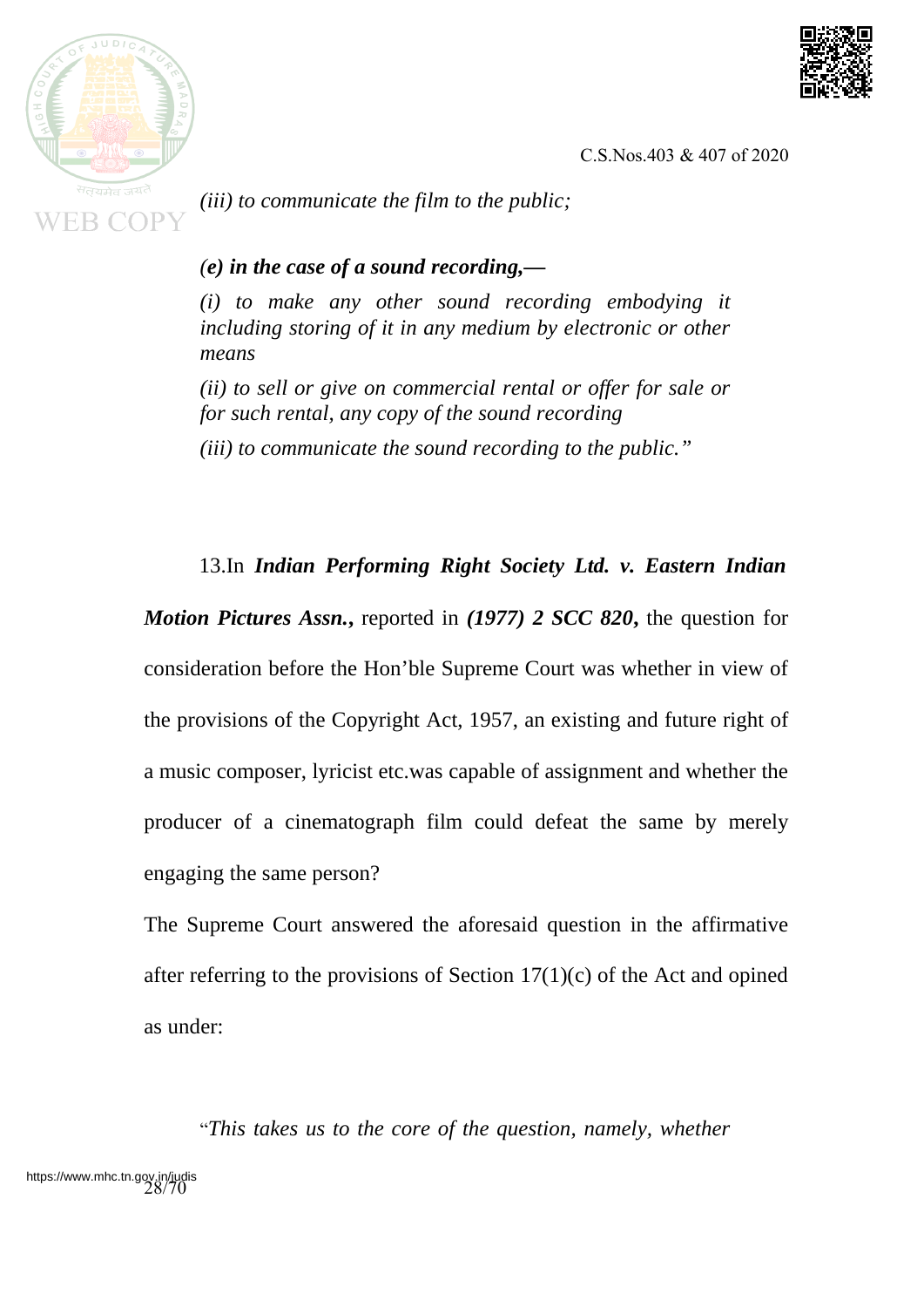



*the producer of a cinematograph film can defeat the right of the composer of music ... or lyricist by engaging him. The key to the solution of this question lies in provisos (b) and (c) to Section 17 of the Act reproduced above which put the matter beyond doubt. According to the first of these provisos viz. proviso (b) when a cinematograph film producer commissions a composer of music or a lyricist for reward or valuable consideration for the purpose of making his cinematograph film, or composing music or lyric therefor i.e. the sounds for incorporation or absorption in the sound track associated with the film, which as already indicated, are included in a cinematograph film, he becomes the first owner of the copyright therein and no copyright subsists in the composer of the lyric or music so composed unless there is a contract to the contrary between the composer of the lyric or music on the one hand and the producer of the cinematograph film on the other. The same result follows according to aforesaid proviso (c) if the composer of music or lyric is employed, under a contract of service or apprenticeship to compose the work. It is, therefore, crystal clear that the rights of a music ... composer or lyricist can be defeated by the producer of a cinematograph film in the manner laid down in provisos (b) and (c) of Section 17 of the Act"*

14.In a short concurring opinion, V.R Krishna Iyer, J demonstrated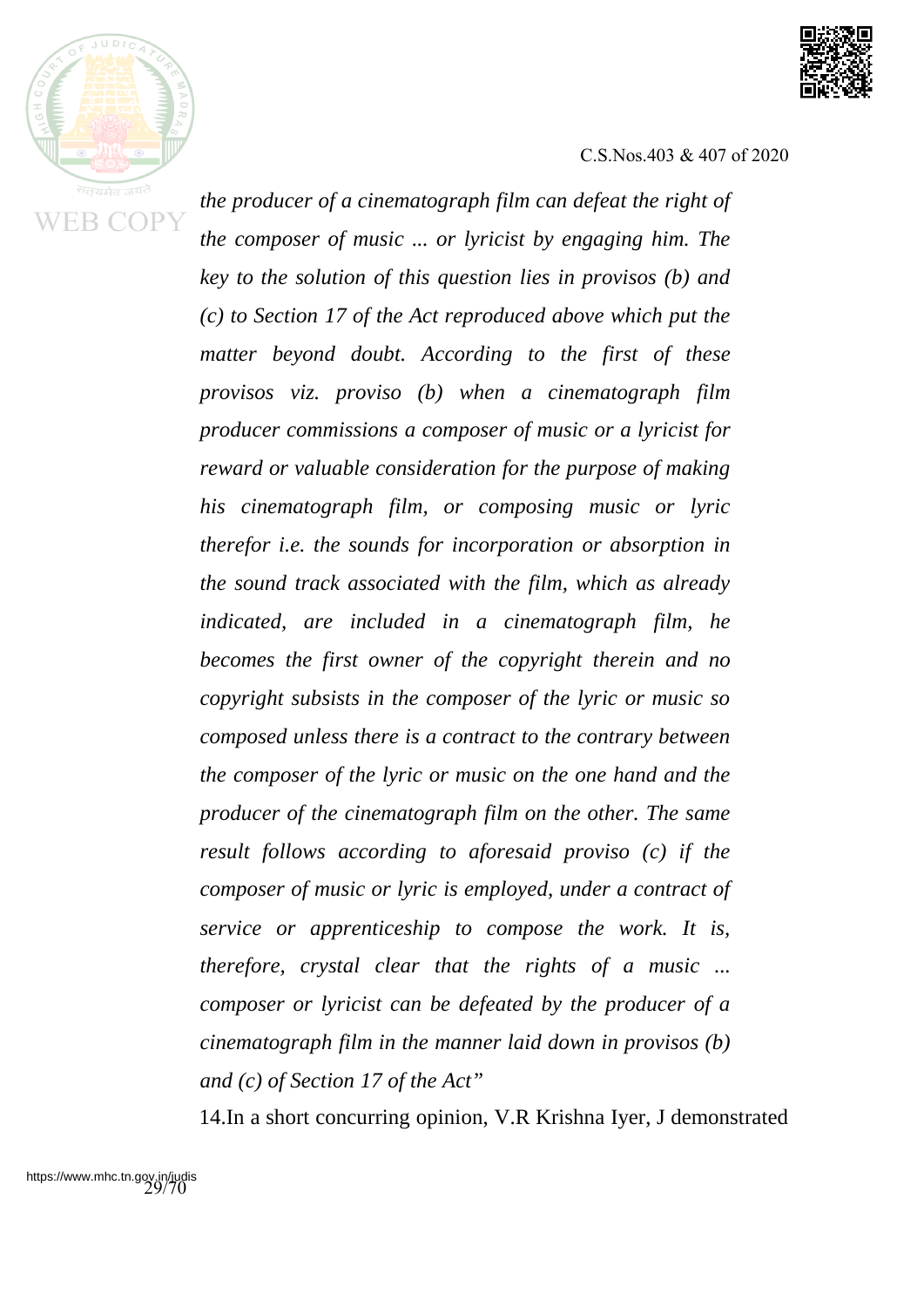

the apparent unfairness that permeated the law, as it then stood, which had the effect of leaving the musician and the artist out in the cold. Krishna Iyer, J harmonised Section 13(4), 14(1)(c) (presently re-enacted as Section  $14(1)(d)$  post the 1994 Amendment) and Section  $17(1)(c)$  in the following manner:

> "*The film producer has the sole right to exercise what is his entitlement under Section 14(1)(c) qua film, but he cannot trench on the composer's copyright which he does only if the "music" is performed or produced or reproduced separately, in violation of Section 14(1)(a). For instance, a film may be caused to be exhibited as a film but the pieces of music cannot be picked out of the sound track and played in the cinema or other theatre. To do that is the privilege of the composer and that right of his is not drowned in the film copyright except where there is special provision such as in Section 17, proviso (c). So, beyond exhibiting the film as a cinema show, if the producer plays the songs separately to attract an audience or for other reason, he infringes the composer's copyright."*

15.Notwithstanding the aforesaid exposition by Krishna Iyer, J, the harsh after effects of a literal interpretation of Section 17 became evident as could be seen from the decision of the Division Bench of the Calcutta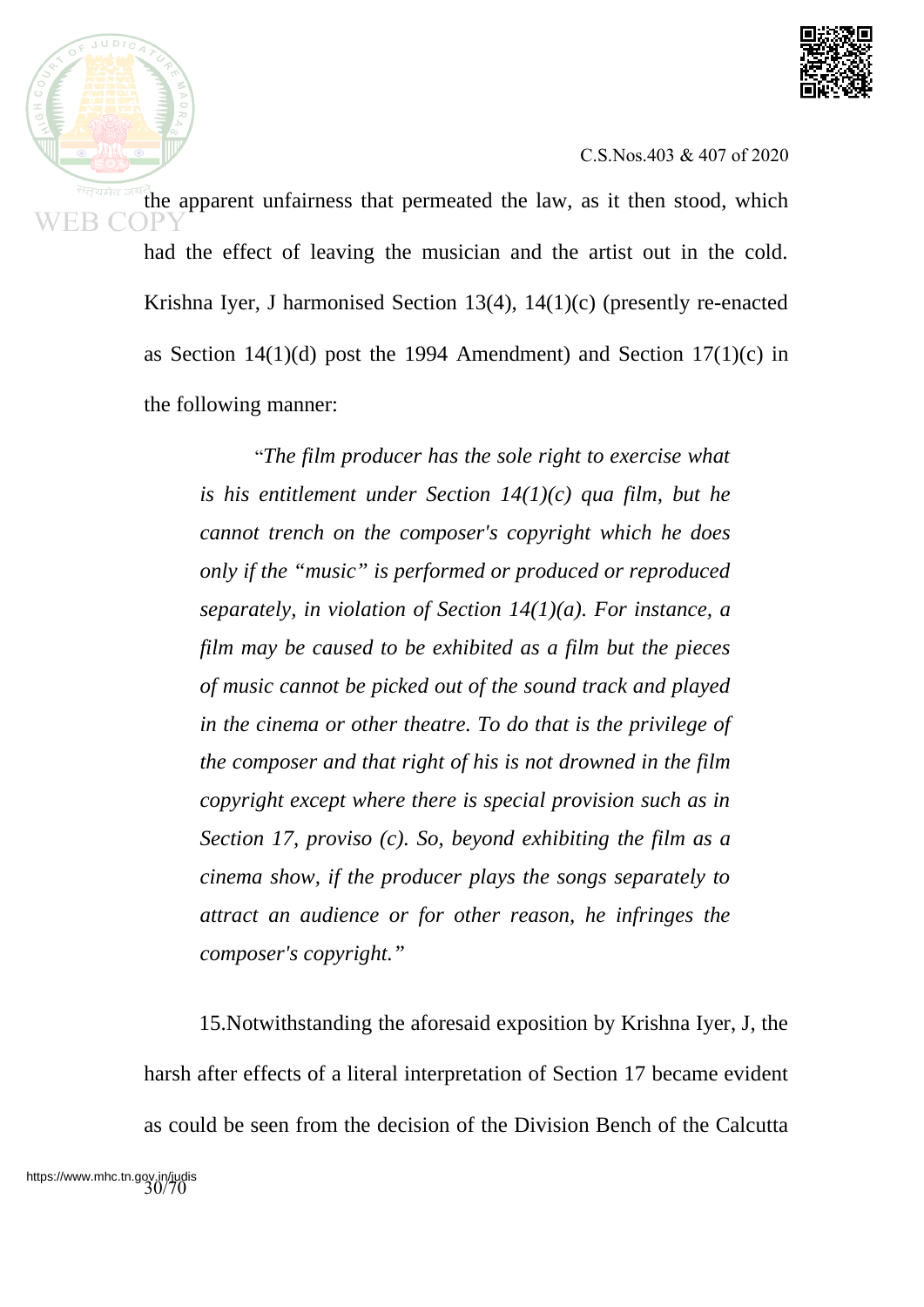



High Court in *Eastern India Motion Pictures v. Performing Right Society Ltd.***,** reported in AIR 1978 Cal 477,wherein, it was observed

thus:

"*The law of copyright prevailing in India is applicable. The legal position is clearly concluded by the decision of the Supreme Court in the above mentioned case of the Indian Performing Right Society Ltd. v. Eastern India Motion Pictures, (1977) 2 SCC 820 : AIR 1977 SC 1443. The Supreme Court has clearly laid down that when a cinematograph film producer commissions a composer of music or a lyricist for reward or valuable consideration for the purpose of making his cinematograph film or composing music or lyric therefor i. e. the sounds for incorporation or absorption in the sound track associated with the film, which are included in a cinematograph film, he becomes the first owner of the copyright therein and no copyright subsists in the composer of the lyric or music so composed unless there is a contract to the contrary between the composer of the lyric or music on the one hand and the producer of the cinematograph film on the other."*

16. It took the Parliament nearly 30 years to correct this historical injustice meted out to artists and composers, whose rights were trampled https://www.mhc.tn.gov.in/judis<br>31/70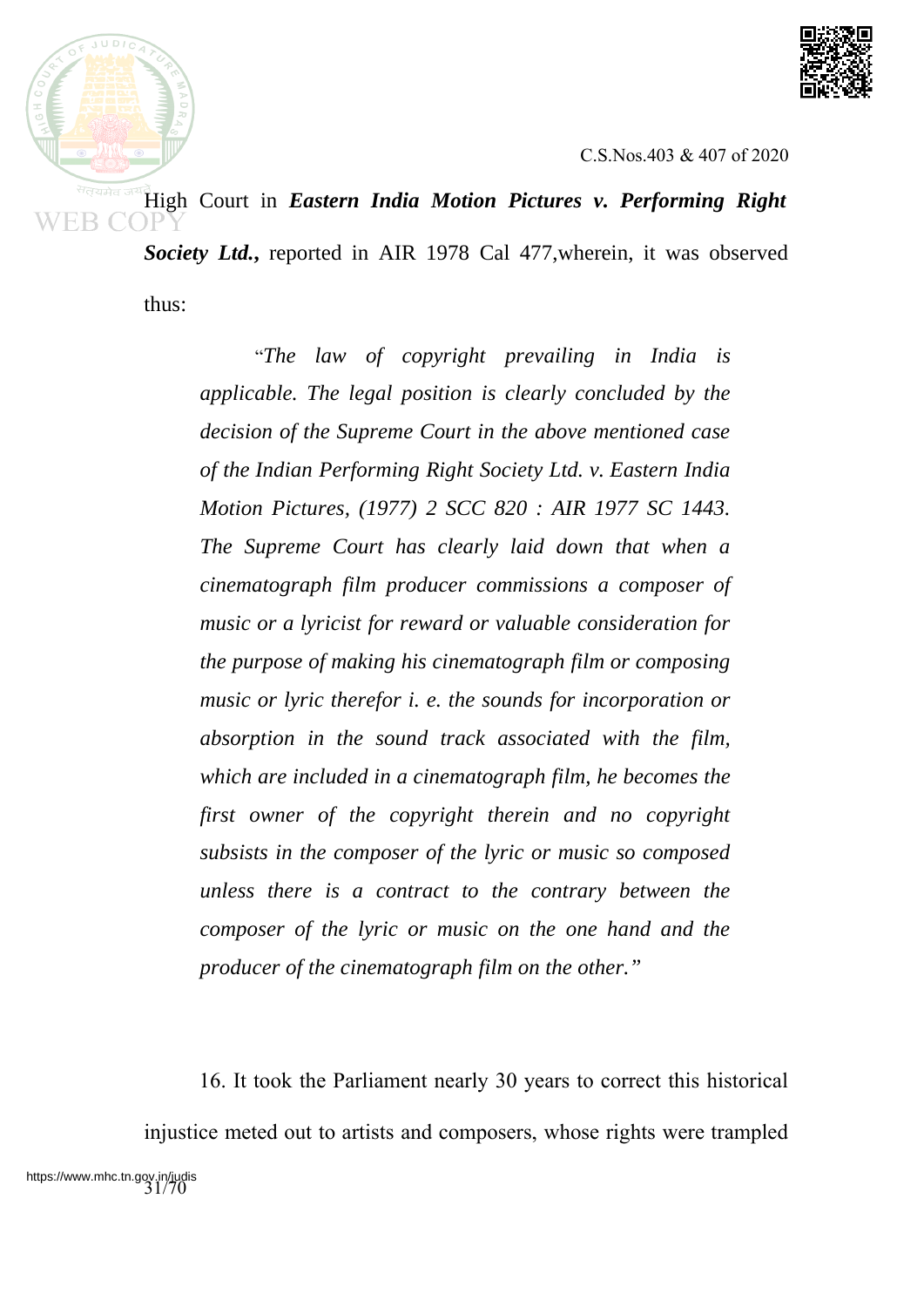

upon and rendered nugatory on account of the producers assigning their rights in films to movie companies for big money. Three provisos have now been incorporated into Section 18(1)by the Copyright Amendment Act, 2012 (Act 27 of 2012), invalidating any assignment of royalty by the author except to the heir of the author and providing for an equal share in the royalties between the assignee and the author. The reasons which impelled the Parliament to incorporate the aforesaid amendments is evident in the following passages from the 227<sup>th</sup> Report of the Parliamentary Standing Committee on the Copyright (Amendment) Bill, 2010:

> "*When a song or music is incorporated in a film, it is relating to synchronization right of author and music composer which is assigned to the producer of the film as per section 17 (b) or in the absence of agreement, film producer is the first owner. However, film producer is also getting other independent rights of author and music composer of their works envisaged in section 13 of the Act. As per section 17 (b), he further assigns these rights to the music companies for upfront lump-sum amount. When the films songs are performed separately and independently through TV /Radio, restaurants, airlines, auditoriums or public functions etc. film, producer becomes the first owner*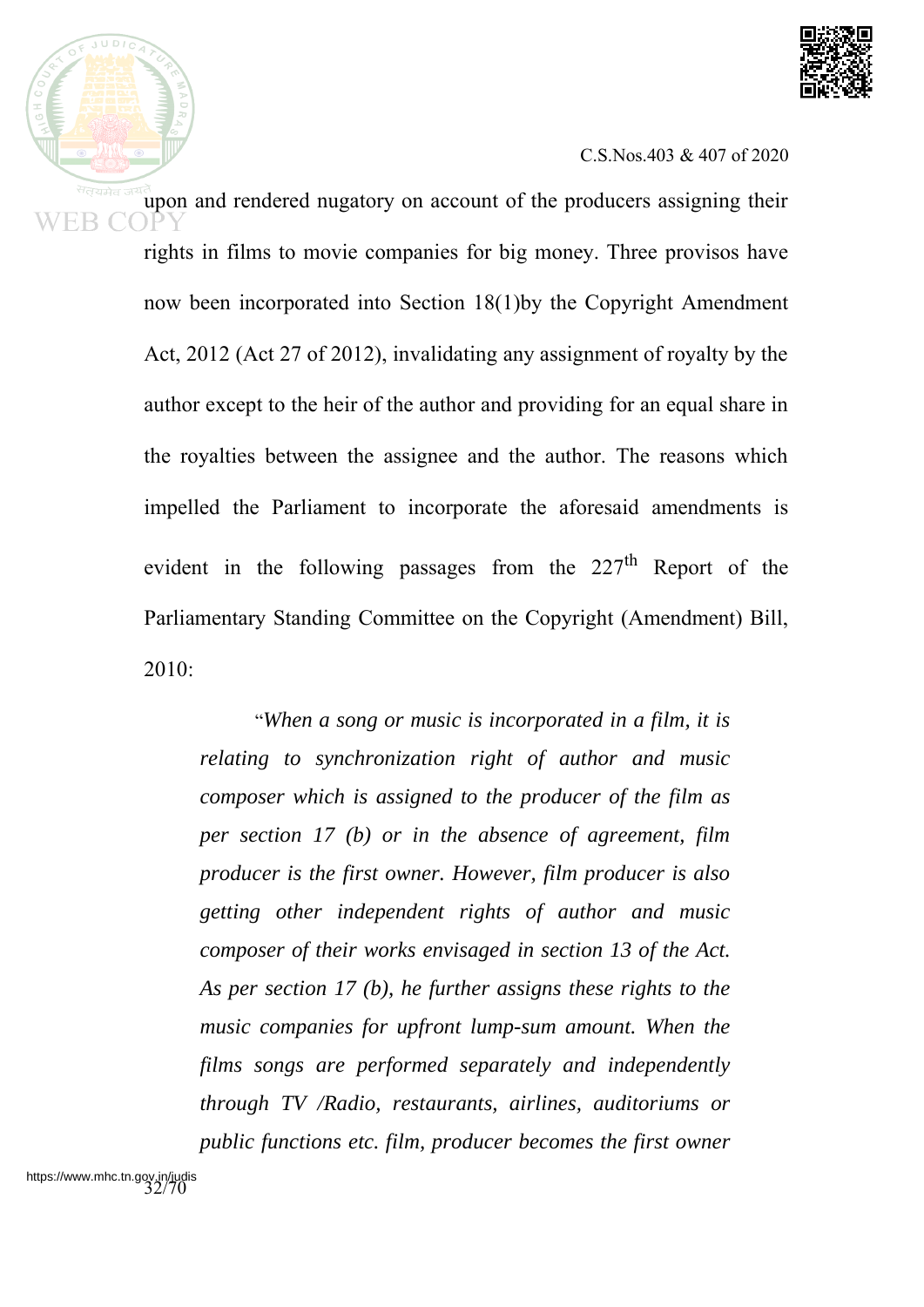



*and authors/music composers lose economic benefits of exploitation of their works to music companies who become ultimate owners of these works.*

*The Committee can only conclude in the light of the long standing infirmity in the copyright law outlined above that proposed amendments in section 17 and 18 were overdue. It has taken more than thirty years for the legislature to act upon a Supreme Court directive which indeed is a very sad state of affairs. The Committee emphatically recommends that this long standing infirmity in the copyright law needs to be removed without any further delay.*

*Committee's attention has also been drawn to section 13 (3) (a) of the Act which provides that copyright shall not subsist in any cinematograph film if a substantial part of the film is an infringement of the copyright in any other work. Section 13(4) .further provides that copyright in a cinematograph film or sound recording shall not affect the separate copyrigJht in any work in respect of which or a substantial part of which, the film or sound recording is made. The proposed amendments in section 17, 18 and 19 are the reiteration of what is already provided in section 13 of the Act. In short, the proposed amendments in section 18*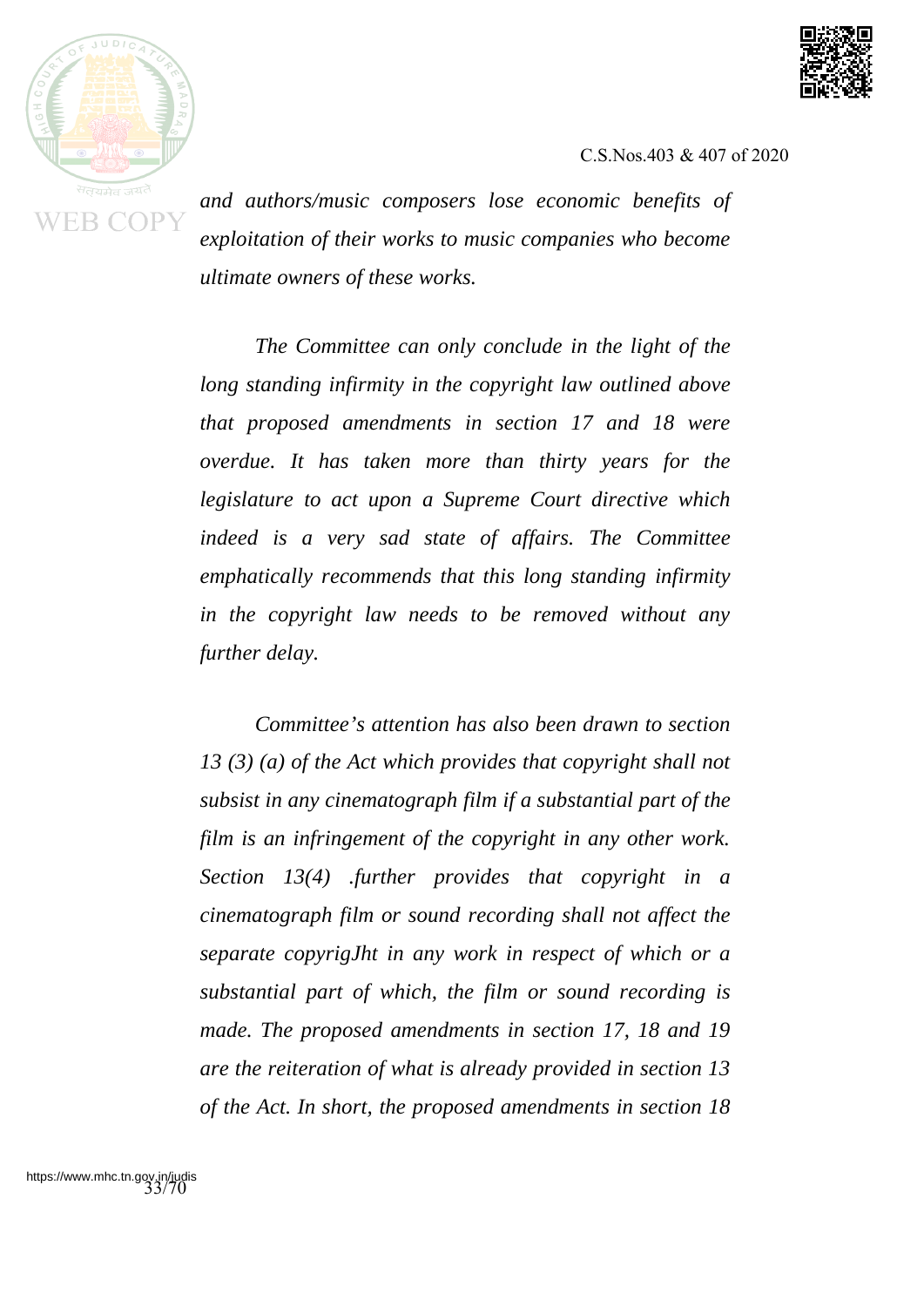



*will protect interests of authors in the event of exploitation of their work by restricting assignments in unforeseen new mediums and henceforth author of works in films will have right to receive royalties from the utilization of such work in any other form except to the legal heirs or to a copyright society and any other contract to the contrary shall be void."*

17. As stated *supra*, the claim of the plaintiff in these suits is premised on their rights held by them as assignees of the copyright under Section 18(2) of the Act. This is so except in one case where the plaintiff is the authorised agent for one of the owners of sound recording rights, namely, Yash Raj Films.

Section 18 (2) reads as follows:

"*(2) Where the assignee of a copyright becomes entitled to any right comprised in the copyright, the assignee as respects the rights so assigned, and the assignor as respects the rights not assigned, shall be treated for the purposes of this Act as the owner of copyright and the provisions of this Act shall have effect accordingly."*

18.It is now necessary to notice Section  $2(d)$  (v) of the Act, which defines an author in relation to a sound recording as the producer. On a combined reading of Sections 2(d), 2(y), 17 and 18 of the Act, it would https://www.mhc.tn.gov.in/judis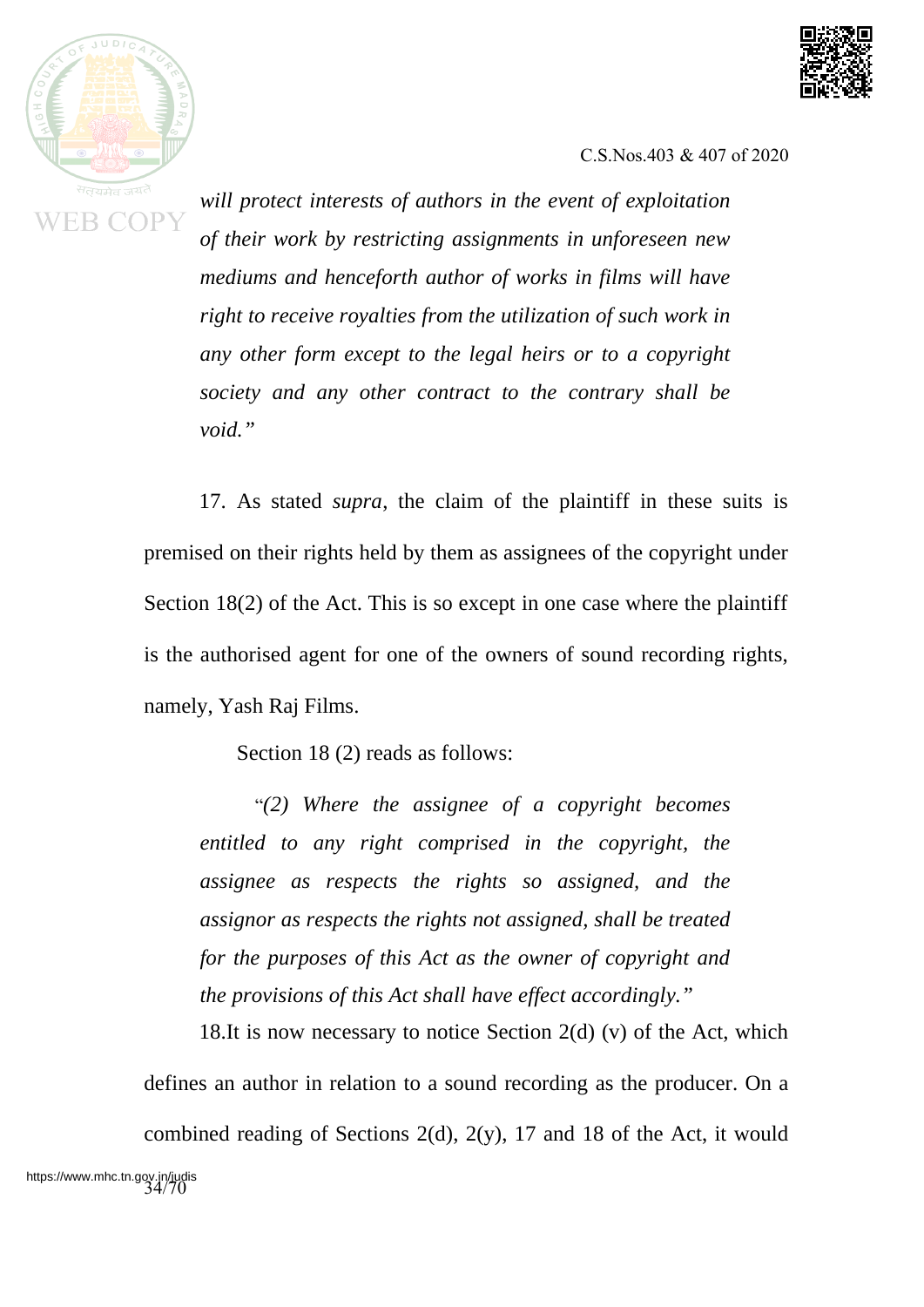

be evident that a sound recording is a "work" within the meaning of the Act, whose "author" is the producer. Consequently,by virtue of Sections 17 & 18, it would appear that the "author" i.e., the producer is the first owner of the copyright in a sound recording and can validly assign the same in the mode and manner contemplated under Section 19 of the Act.

> 19. Section 30 of Chapter VI of the Act titled "Licenses" enables the owner of the copyright to grant any interest in the copyright, by a license granted in writing by him or by his duly authorised agent. The decision of the Supreme Court in *ICSAC v. Aditya Pandey* reported in (2017) 11 SCC 437, brings out the distinction between copyright of a work and a license to use the work. In the case of an assignment under Section 18, the ownership of the copyright is transferred to the assignee, whereas, a licensee under Section 30 merely acquires a right of user with the ownership still vesting with the owner/licensor. Section 30-A of the Act then goes on to state that the mode and manner specified for assignment of a copyright under Section 19, shall, with necessary adaptations and modifications, apply in relation to a license granted under Section 30 of the Act.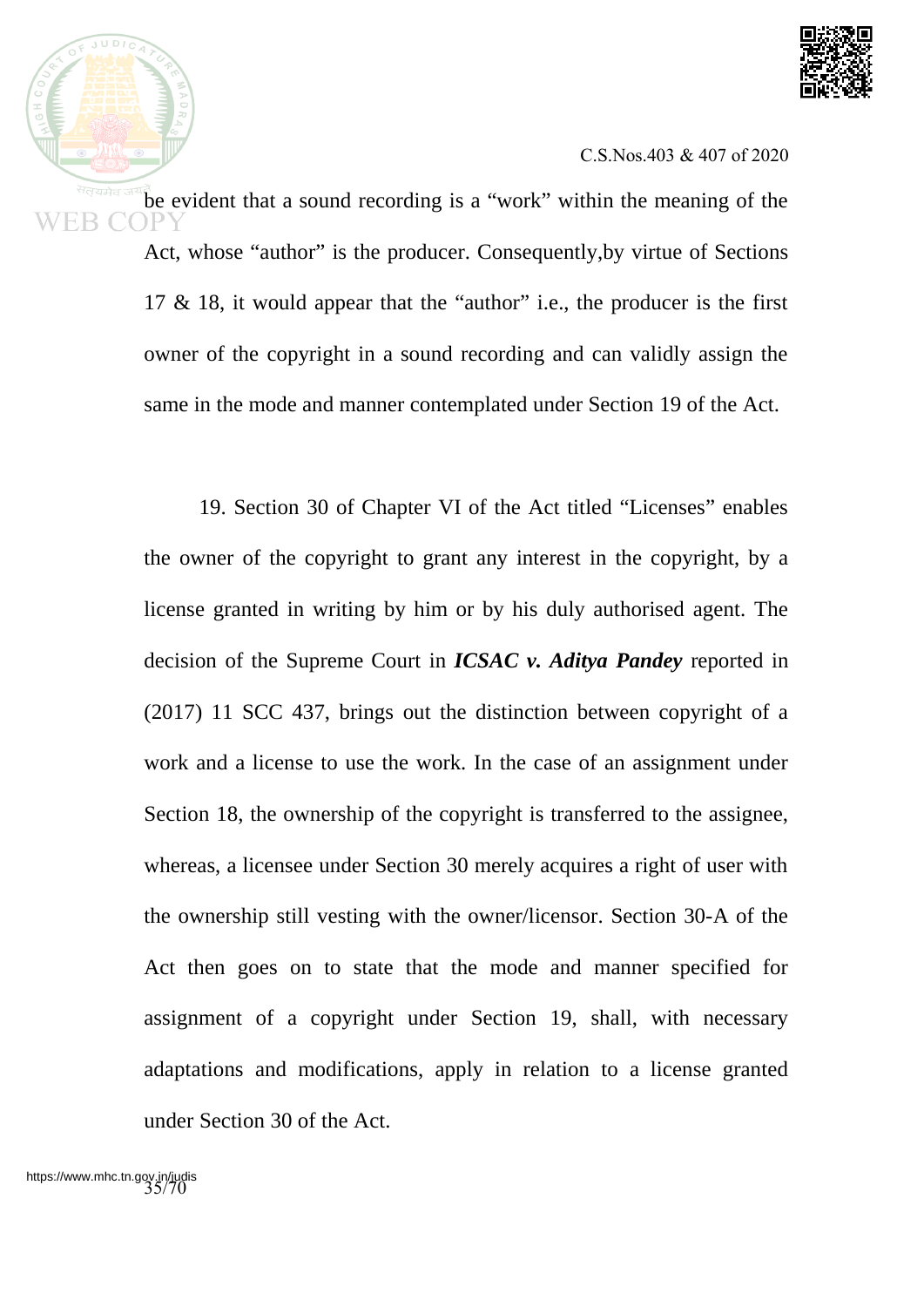



20.This Court will now got into Section 33 which is the epicentre of the present *lis*. Section 33 in Chapter VII, as originally enacted, dealt with "*performing rights societies*" which were defined in Section 2(r) to mean as under:

"*(r) "performing rights society" means a society, association or other bqdy, whether incorporated or not, which carries on business in India of issuing or granting licences for the performance in India of any works in which copyright subsists;"*

Section 33, as originally enacted in 1957, read as under:

"*38. Every performing rights society shall, within the prescribed time and and in the prescribed manner, prepare, publish and file with file with the Registrar of Copyrights, statements of all fees, charges or royalties which it proposes to collect for the grant of licences for performance in public of works in respect of which it has authority to grant such licences.*

*(2) If any such society fails to prepare, publish or file with the Registrar of Copyrights the statements referred to in sub-section (1) in relation to any work in accordance with the provisions of that sub-section, no action or other proceeding to enforce any remedy, civil or criminal, for infringement of the performing rights, in that work shall be commenced except with the consent of the Registrar of Copyrights."*

21.The entire Chapter VII was repealed and substituted by the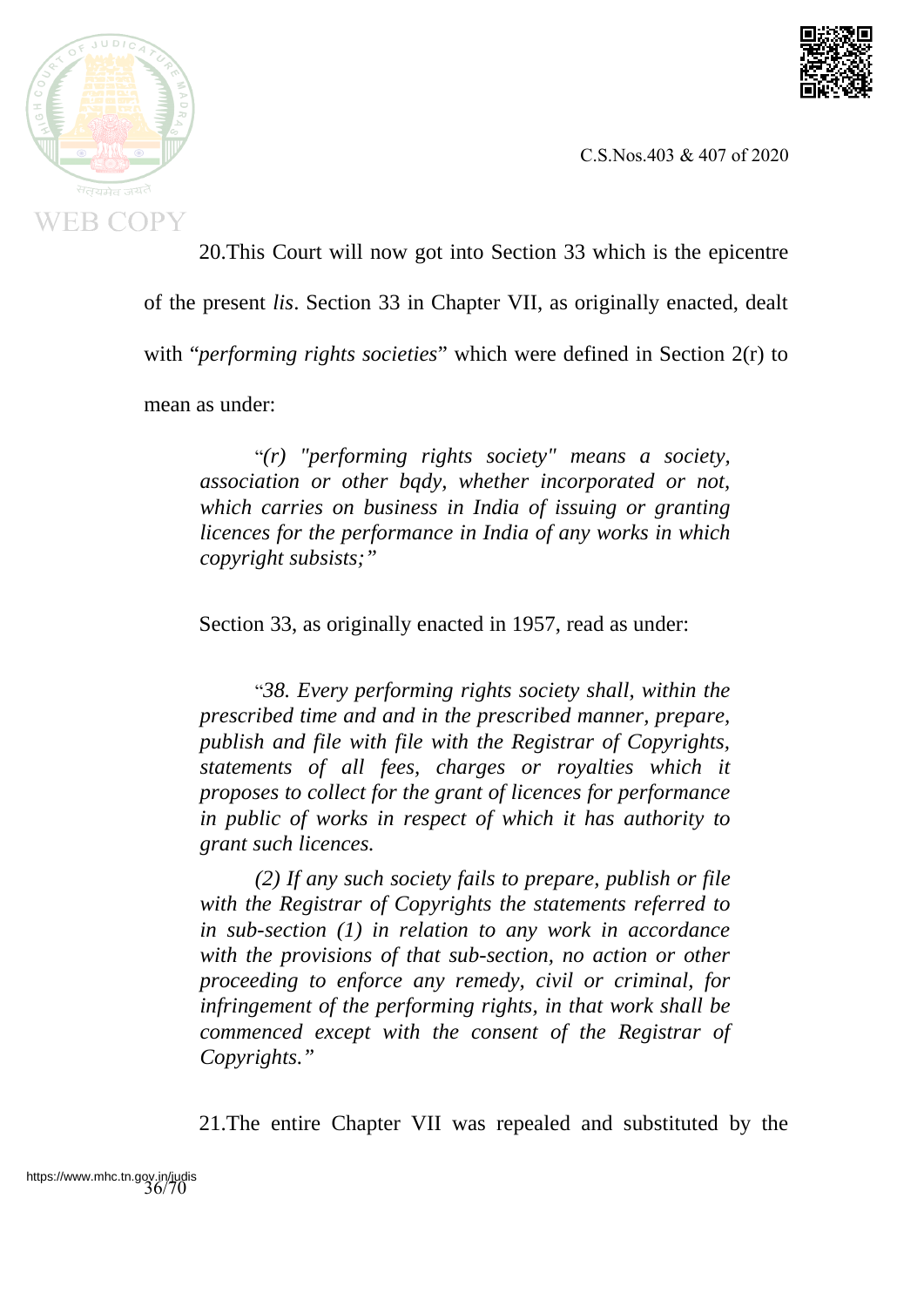

Copyright (Amendment) Act, 1994, which introduced the concept of a "*copyright society*". A copyright society is defined under Section 2(ffd) to mean a society registered under Section 33(3) of the Act. Section 33,

as originally substituted by Act 54 of 1994 was as follows:

## "*COPYRIGHT SOCIETIES*

*Section 33 (1) No person or association of persons shall, after coming into force of tho Copyright (Amendment) Act, 1994 commence or, carry on tho business of issuing or granting licences in respect of any work in which copyright subsists or in respect of any other rights conferred by this Act except under or in accordance with the registration granted under sub-section (3):*

*Provided that an owner of copyright shall, in his individual capacity, continue to have the right to grant licences in respect of his own works consistent with his obligations as a member of tho registered copyright society:*

*Provided further that a performing rights society functioning in accordance with the provisions of section 33 on the date immediately before the coming into force of the Copyright (Amendment) Act, 1994 shall bo deemed to bo a copyright society for the purposes of this Chapter and every*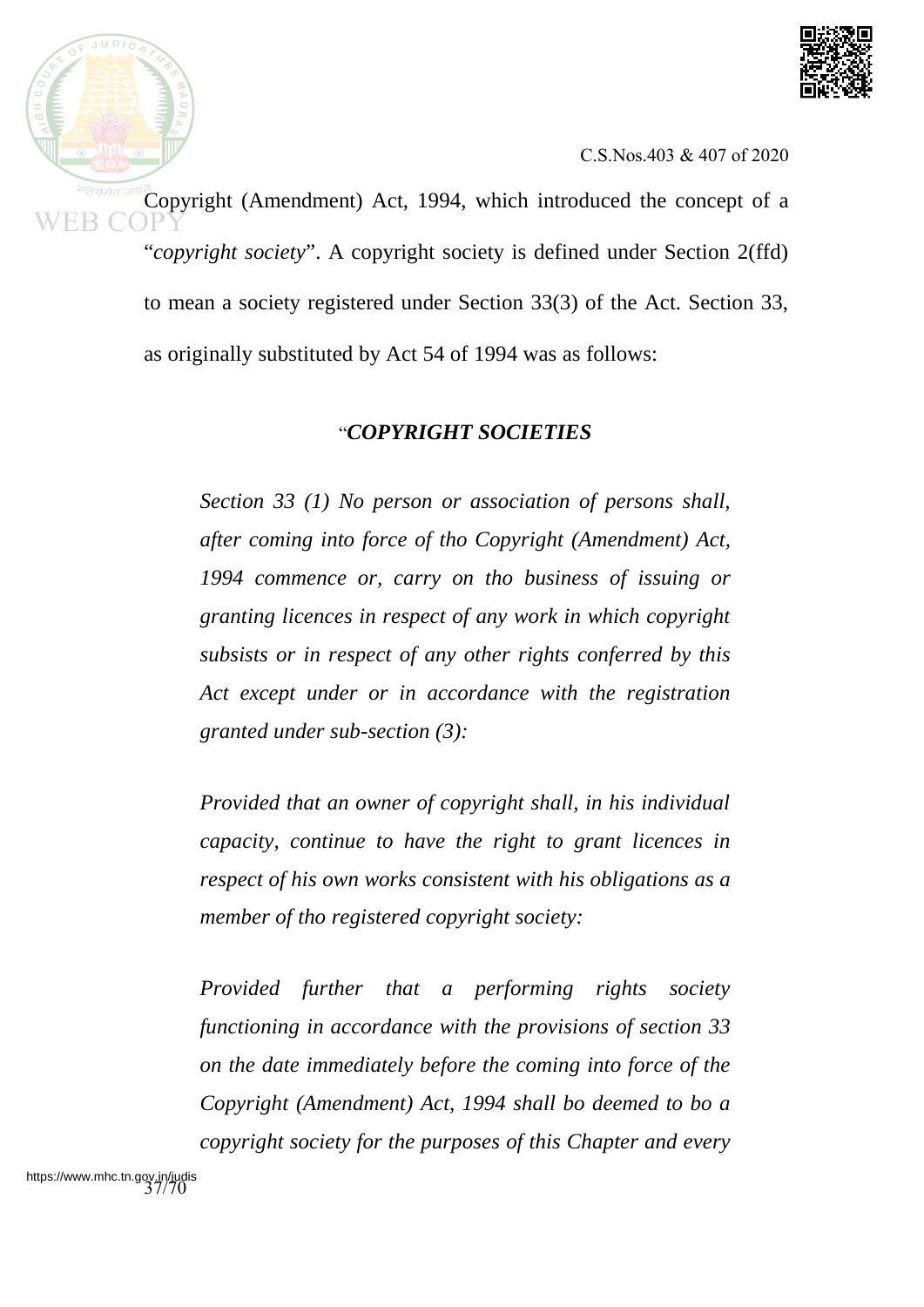



*such society shall get itself registered within a period of one year from tho date of commencement of the Copyright (Amendment) Act, 1994.*

*(2) Any association of persons who fulfils such conditions as may be prescribed may apply for permission to do tho business specified in sub-section (j) to the Registrar of Copyrights who shall submit the application to the Central Government.*

*(3) The Central Government may, having regard to the interests of the authors and other owners of rights under this Act, the interest and convenience of the public and in particular of the groups of persons who are most likely to seek licences in respect of the relevant rights and the ability and professional competence of the applicants, register such association of persons as a copyright society subject to such conditions as may bo prescribed: Provided that the Central Government shall not ordinarily register more than one copyright society to do business in respect of the same class of works.*

*(4) The Central Government may, if it is satisfied that a copyright society is being managed in a manner detrimental to the interests of the owners of rights concerned, cancel the registration of such society after such inquiry as may be*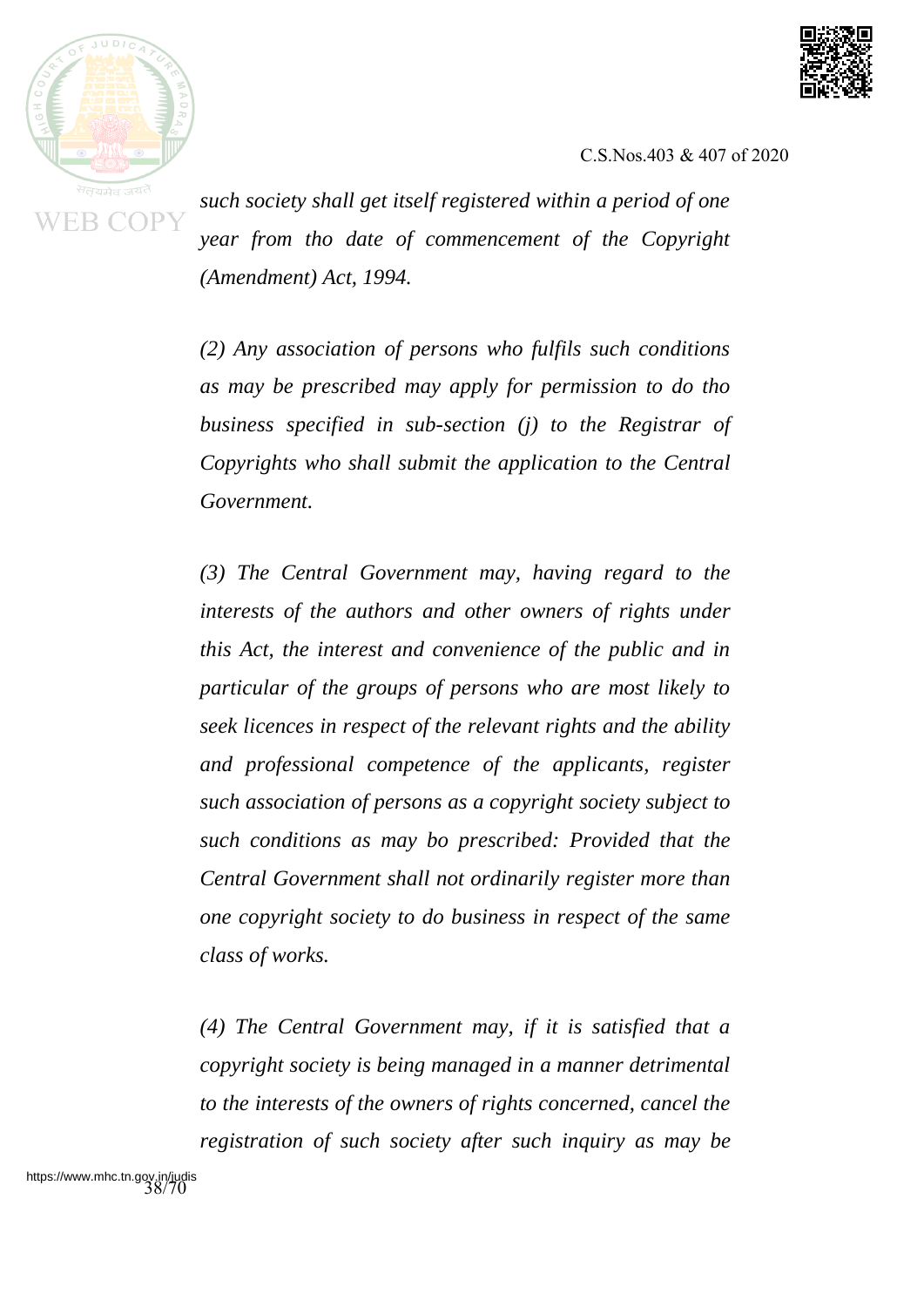



*prescribed.*

*(5) If the Central Govornmcnt is of tho opinion that in the interest of the owners of rights concerned, it is necessary so to do, it may, by order, suspend the registration of such society pending inquiry for auch period not exceeding one year as may be specified in such order under sub-section (4) and that Government shall appoint an administrator to discharge the functions of the copyright society."*

22.Though envisaged with an intent to benefit authors of the work, Section 35 of the Act placed these societies under the collective control of the owners with little or no room for authors. By 2008, a situation reached, where, these Copyright Societies were completely under the control of the owners who ignored the interests of the authors and composers. The following observations of the 227<sup>th</sup> Report of the Parliamentary Standing Committee on the Copyright (Amendment) Bill, 2010 captures the grim situation that preceded the Copyright (Amendment) Act, 2012:

"*16.3 The Committee was informed that a joint*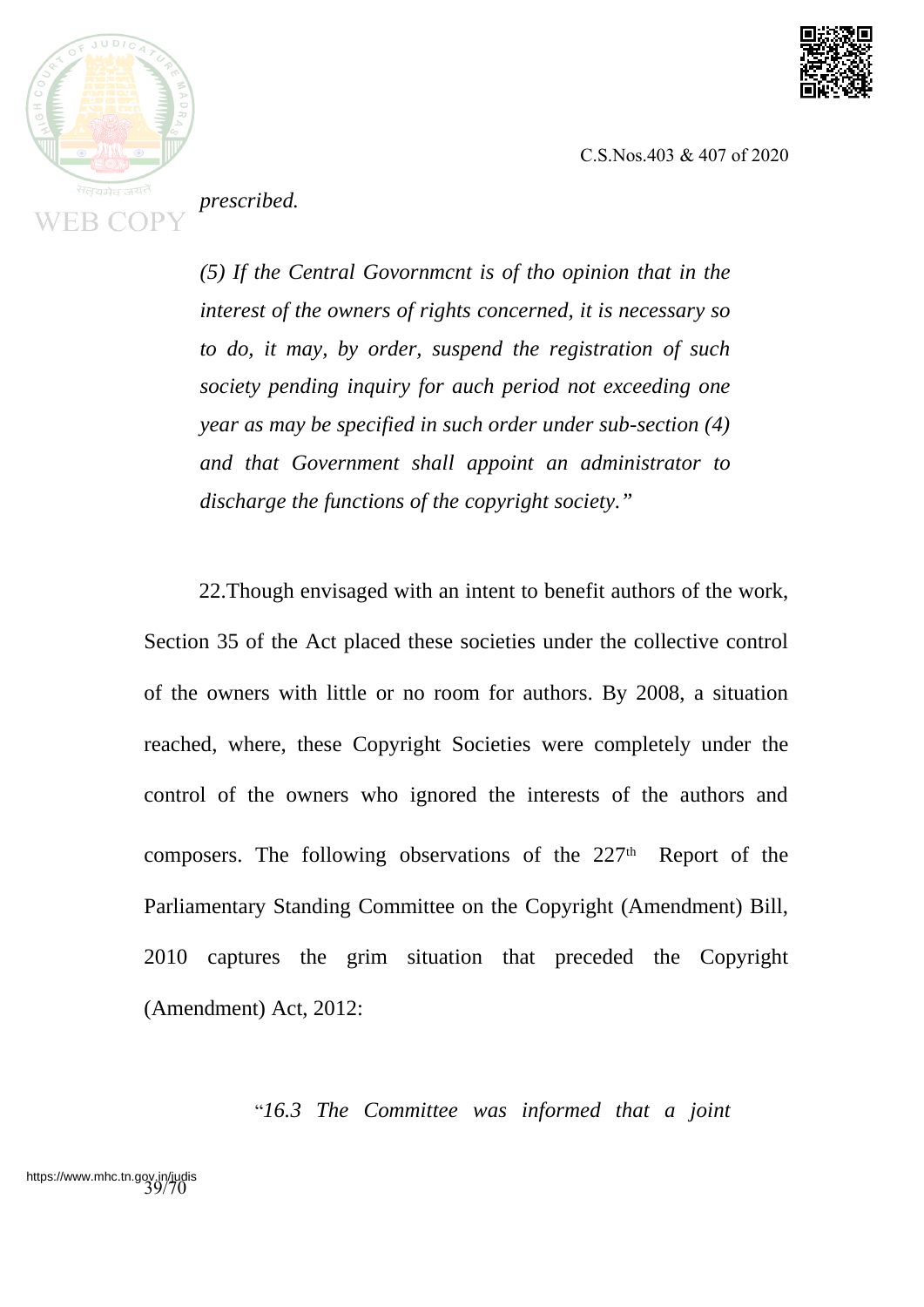



*representation from some of the world-famous and renowned authors and composers of film lyrics and music compositions was received by the Department in 2008 and 2009. Serious concerns had been voiced by them about exploitation /non-protection of rights and interests of authors and composers by Film Producers and Music Companies. The Department was aware of the problems in the functioning of the copyright societies. It was further informed that in the background of the amendment was the functioning of the Indian Performing Rights Society, a copyright society founded by authors and music composers including music publishers. As per the existing provisions, owners of rights were to administer the society. In 1993, there was an agreement between IPRS authors, composers members and recording companies to share performing right royalties collected by IPRS on 50:50 basis between the owners of rights i.e. recording companies and authors and composers. There was some internal trouble between these parties due to some court cases in 2007. In 2008, the owner members under sections 33 to 38 of the Act and rules made thereunder decided to change the nature of membership of IPRS. They made only owner of rights as members and authors and composers as ordinary members thereby debarring authors and composers from attending the Governing Council and thus dominating IPRS by virtue of*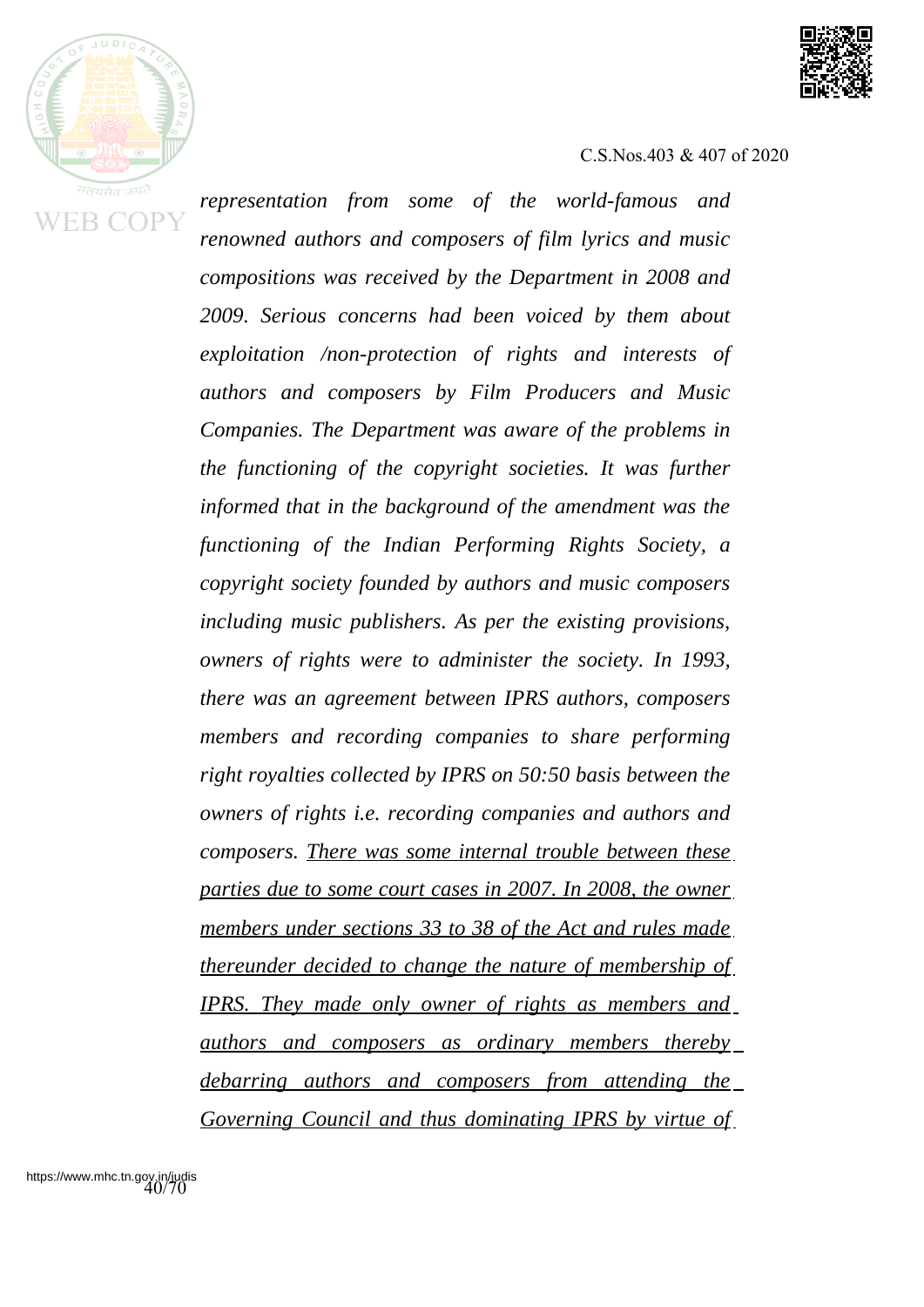



*their numbers. They also amended the Memorandum of Association and Articles of Association of IPRS by introducing these changes in the memberships of IPRS. This led to a few recording companies owning music rights dominating IPRS, a copyright society meant for authors and composers. The owner members further created trouble in distributing the royalties collected by them by making a condition that authors and composers had to give an undertaking stating that they did not own any rights in the songs for which they were receiving royalties. Against this backdrop, the amendment has been proposed to make clear that the societies can only be formed by the authors and not by the owners. The idea is to streamline the functioning of the copyright societies by ensuring adequate transparency in fixing and distributing the royalties as uptill now there was arbitrariness in fixing the rates and their distribution. The amendment will ensure collective administration of works by authors on reasonable terms."*

Section 35, post the Copyright (Amendment) Act 2012, has placed the authors on par with owners of copyright, in the control over the copyright society.

23.By the Copyright (Amendment) Act 2012, a new second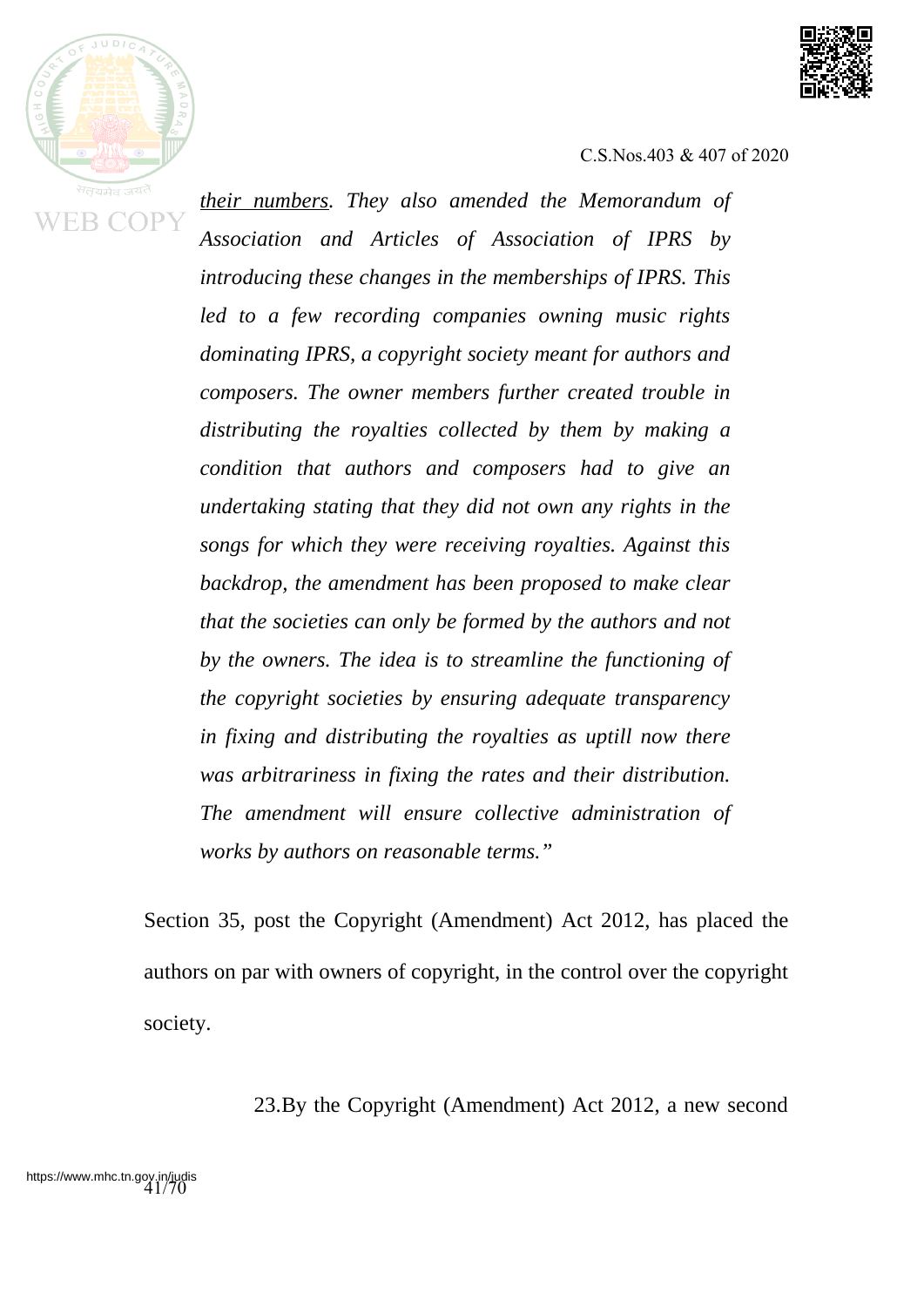



proviso was added to Section 33. The earlier second proviso was relegated to the third proviso and a new clause, namely, Clause (3-A) was inserted apart from certain amendments to Clause (5). Section 33, as amended by the Copyright (Amendment) Act, 2012 reads as follows:

"*33. Registration of Copyright society.—*

*(1) No person or association of persons shall, after coming into force of the Copyright (Amendment) Act, 1994 (38 of 1994) commence or, carry on the business of issuing or granting licences in respect of any work in which copyright subsists or in respect of any other rights conferred by this Act except under or in accordance with the registration granted under sub-section (3):*

*Provided that an owner of copyright shall, in his individual capacity, continue to have the right to grant licences in respect of his own works consistent with his obligations as a member of the registered copyright society:*

*Provided further that the business of issuing or granting licence in respect of literary, dramatic, musical and artistic works incorporated in a cinematograph films or sound recordings shall be carried out only through a copyright society duly registered under this Act:*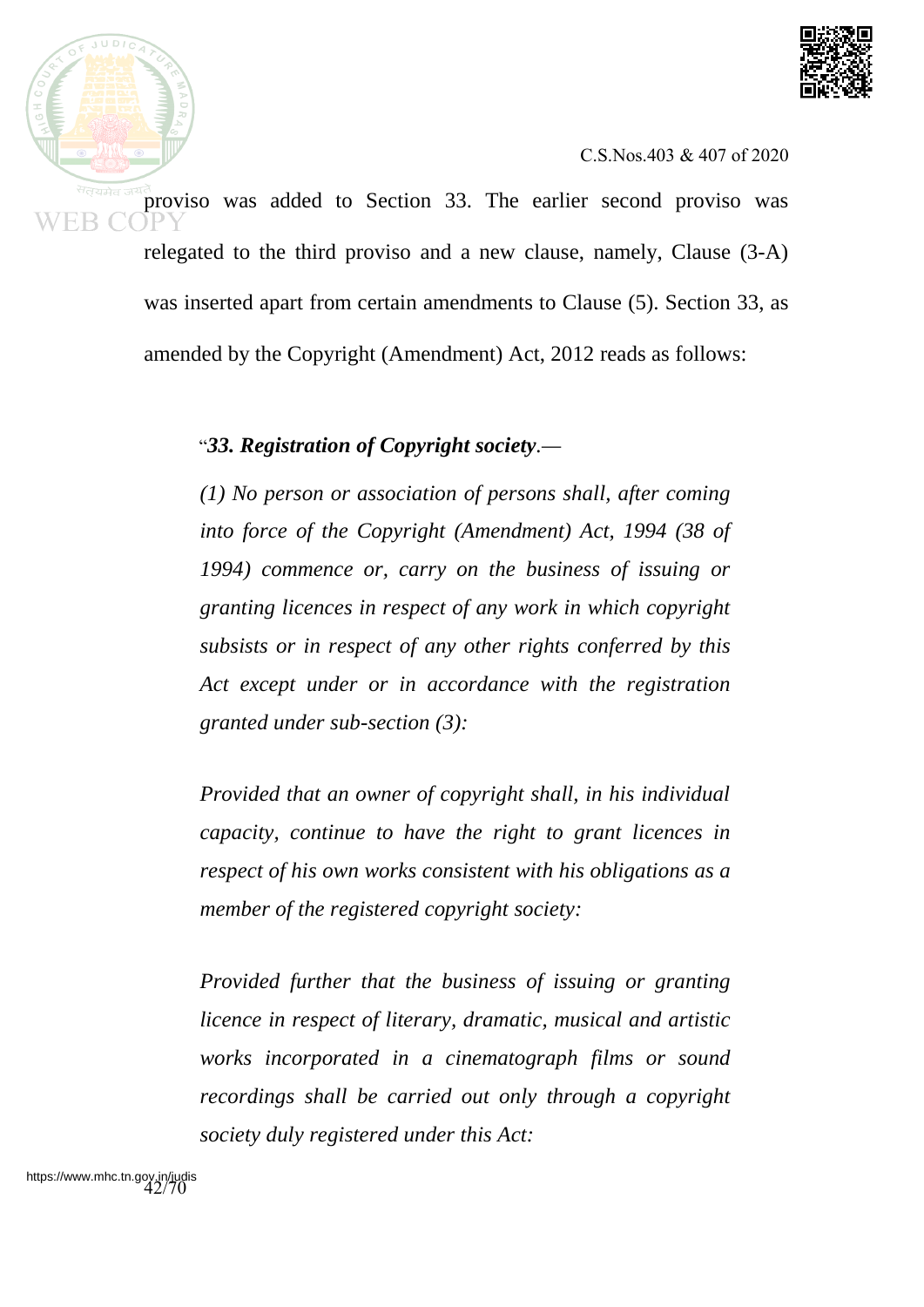



*Provided also that a performing rights society functioning in accordance with the provisions of section 33 on the date immediately before the coming into force of the Copyright (Amendment) Act, 1994 (38 of 1994) shall be deemed to be a copyright society for the purposes of this Chapter and every such society shall get itself registered within a period of one year from the date of commencement of the Copyright (Amendment) Act, 1994.*

*(2) Any association of persons who fulfils such conditions as may be prescribed may apply for permission to do the business specified in sub-section (1) to the Registrar of Copyrights who shall submit the application to the Central Government.*

*(3) The Central Government may, having regard to the interests of the authors and other owners of rights under this Act, the interest and convenience of the public and in particular of the groups of persons who are most likely to seek licences in respect of the relevant rights and the ability and professional competence of the applicants, register such association of persons as a copyright society subject to such conditions as may be prescribed: Provided that the Central Government shall not ordinarily register more than one copyright society to do business in respect of the same*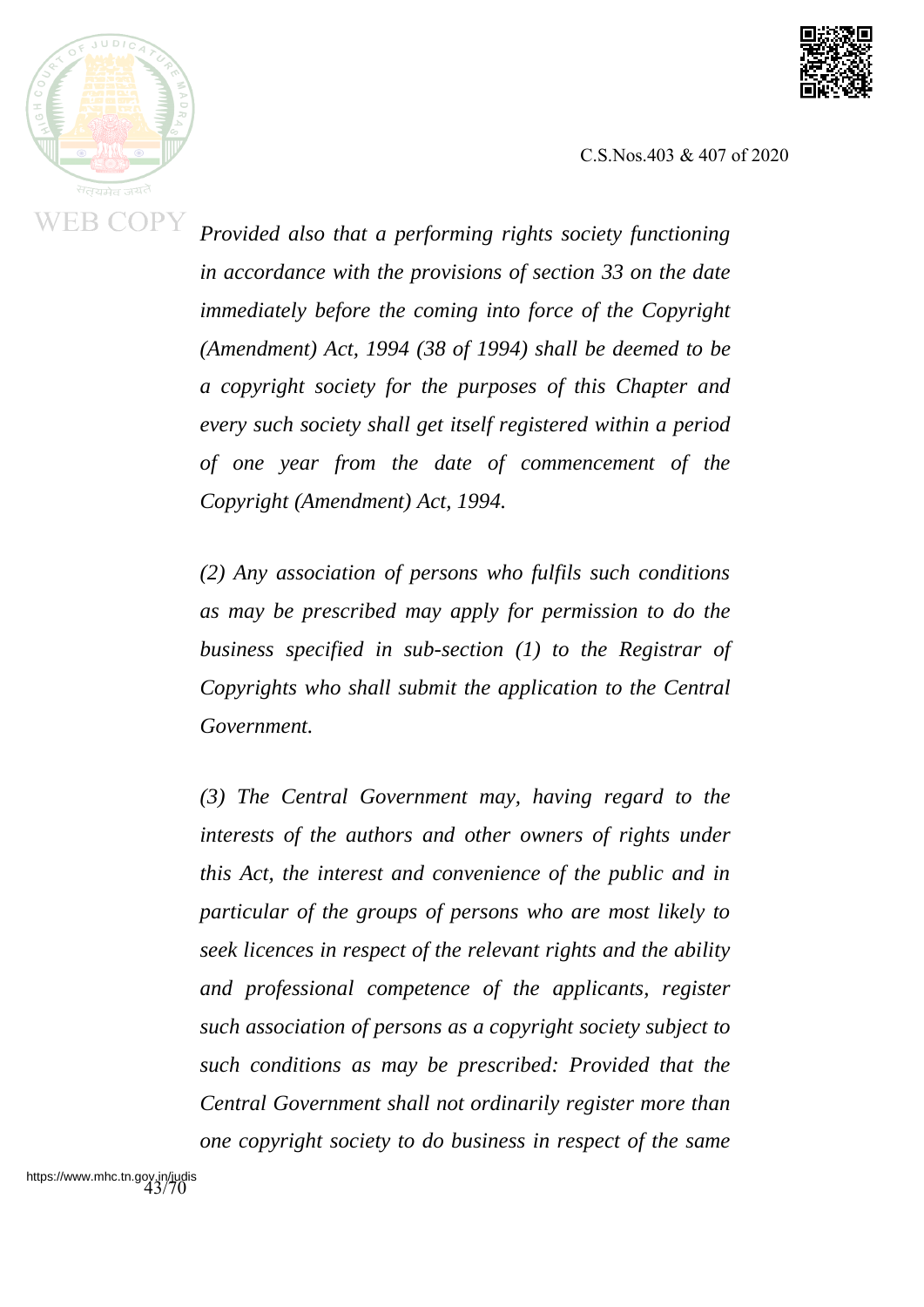



*class of works.*

*(3A) The registration granted to a copyright society under sub-section (3) shall be for a period of five years and may be renewed from time to time before the end of every five years on a request in the prescribed form and the Central Government may renew the registration after considering the report of Registrar of Copyrights on the working of the copyright society under section 36:*

*Provided that the renewal of the registration of a copyright society shall be subject to the continued collective control of the copyright society being shared with the authors of works in their capacity as owners of copyright or of the right to receive royalty:*

*Provided further that every copyright society already registered before the coming into force of the Copyright (Amendment) Act, 2012 (27 of 2012) shall get itself registered under this Chapter within a period of one year from the date of commencement of the Copyright (Amendment) Act, 2012.*

*(4) The Central Government may, if it is satisfied that a copyright society is being managed in a manner detrimental to the interests of the authors and other owners of right]*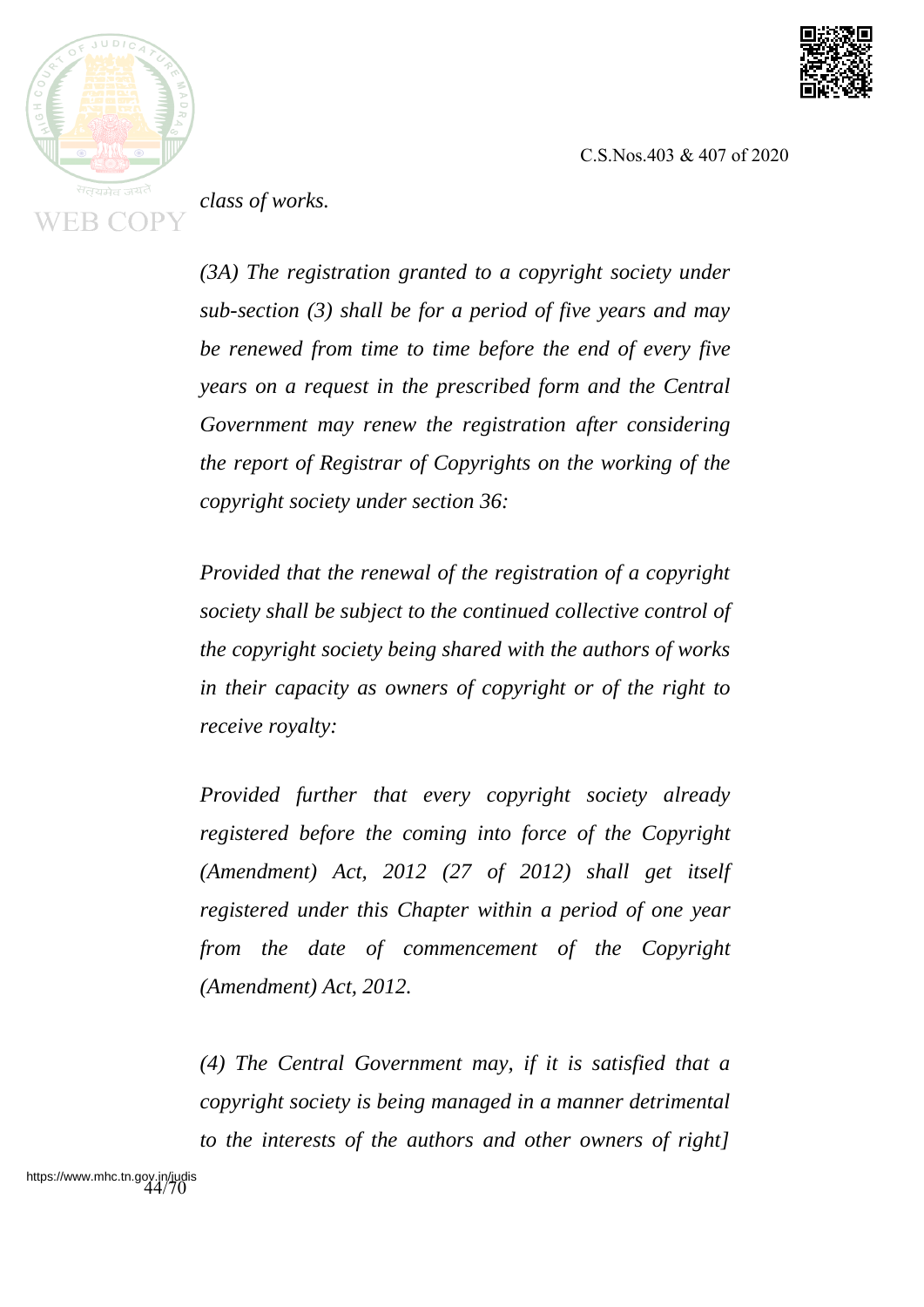



*concerned, cancel the registration of such society after such inquiry as may be prescribed.*

*(5) If the Central Government is of the opinion that in the interest of the authors and other owners of right concerned or for non-compliance of sections 33A, sub-section (3) of section 35 and section 36 or any change carried out in the instrument by which the copyright society is established or incorporated and registered by the Central Government without prior notice to it, it is necessary so to do, it may, by order, suspend the registration of such society pending inquiry for such period not exceeding one year as may be specified in such order under sub-section (4) and that Government shall appoint an administrator to discharge the functions of the copyright society*."

24. Clause (1) of Section 33 makes it clear that "*no person or association of persons*" shall, after coming into force of the Copyright (Amendment) Act, 1994, commence or carry on the business of issuing or granting licenses in respect of any work in which copyright subsists or in respect of any other rights conferred by this Act, except under or in accordance with the registration granted as a copyright society under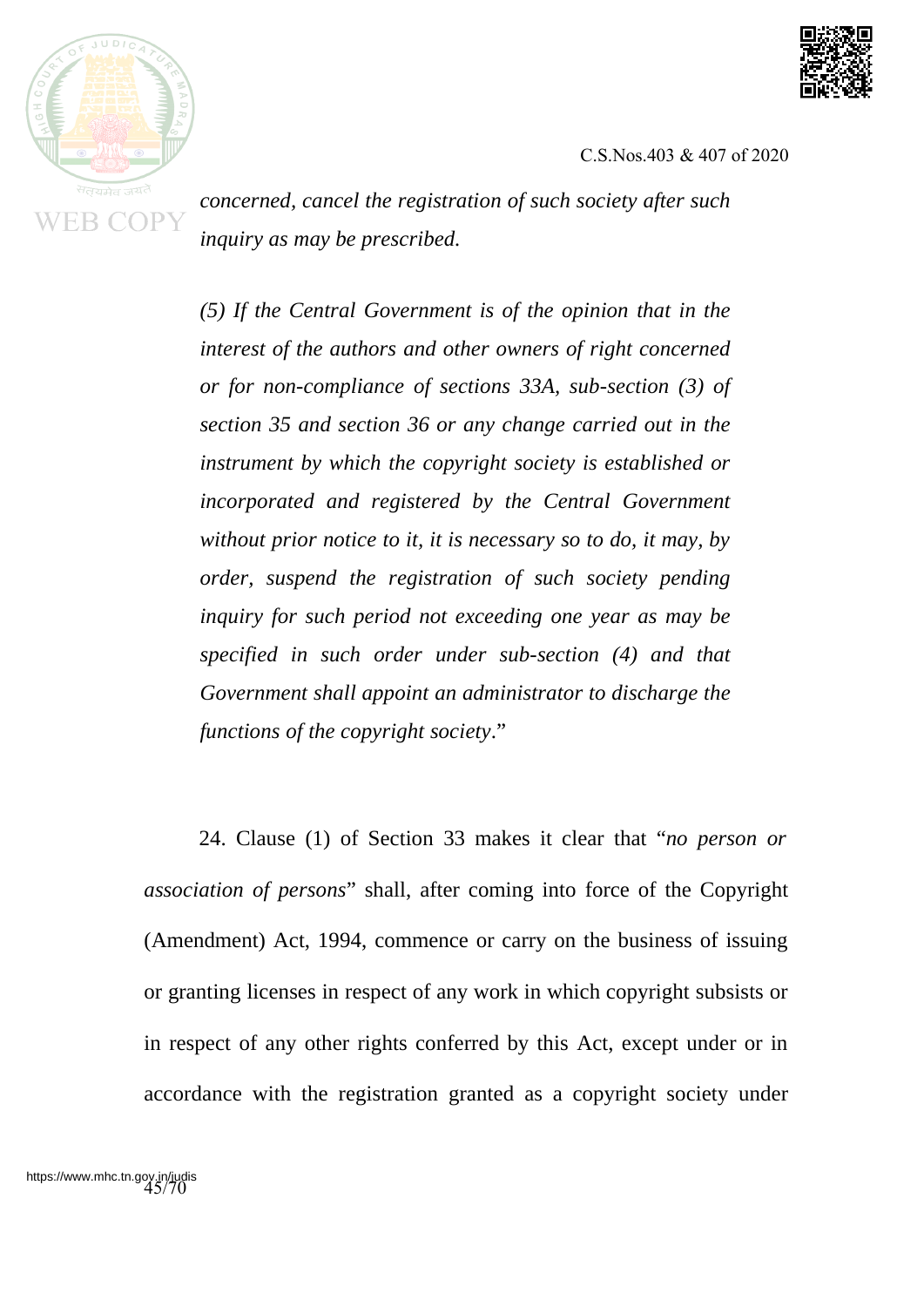



Section 33(3). The word "*person*" has not been defined in the Act. Section 2(42) of the General Clauses Act, 1897 defines a "*person*" as under:

> "*(42) "person" shall include any company or association or body of individuals, whether incorporated or not;"*

25.A similar prohibition contained in the second proviso to Section 33 is in respect of the "*business of issuing or granting license*" relating to literary, dramatic, musical and artistic works incorporated in a cinematograph films or sound recordings.

26. A careful examination of Section 33(1) and the second proviso shows that its operation is confined to prohibiting the commencement and carrying on of the business of issuing or granting licenses, and does not touch upon the right of the owner, in his individual capacity, to continue to have the right to grant licenses in respect of his own works. This becomes all the more evident from the first proviso to Section 33 which expressly recognizes the right of an owner to issue a license in his individual capacity, with the caveat that the exercise of such a right must be consistent with his obligations as a member of any copyright society.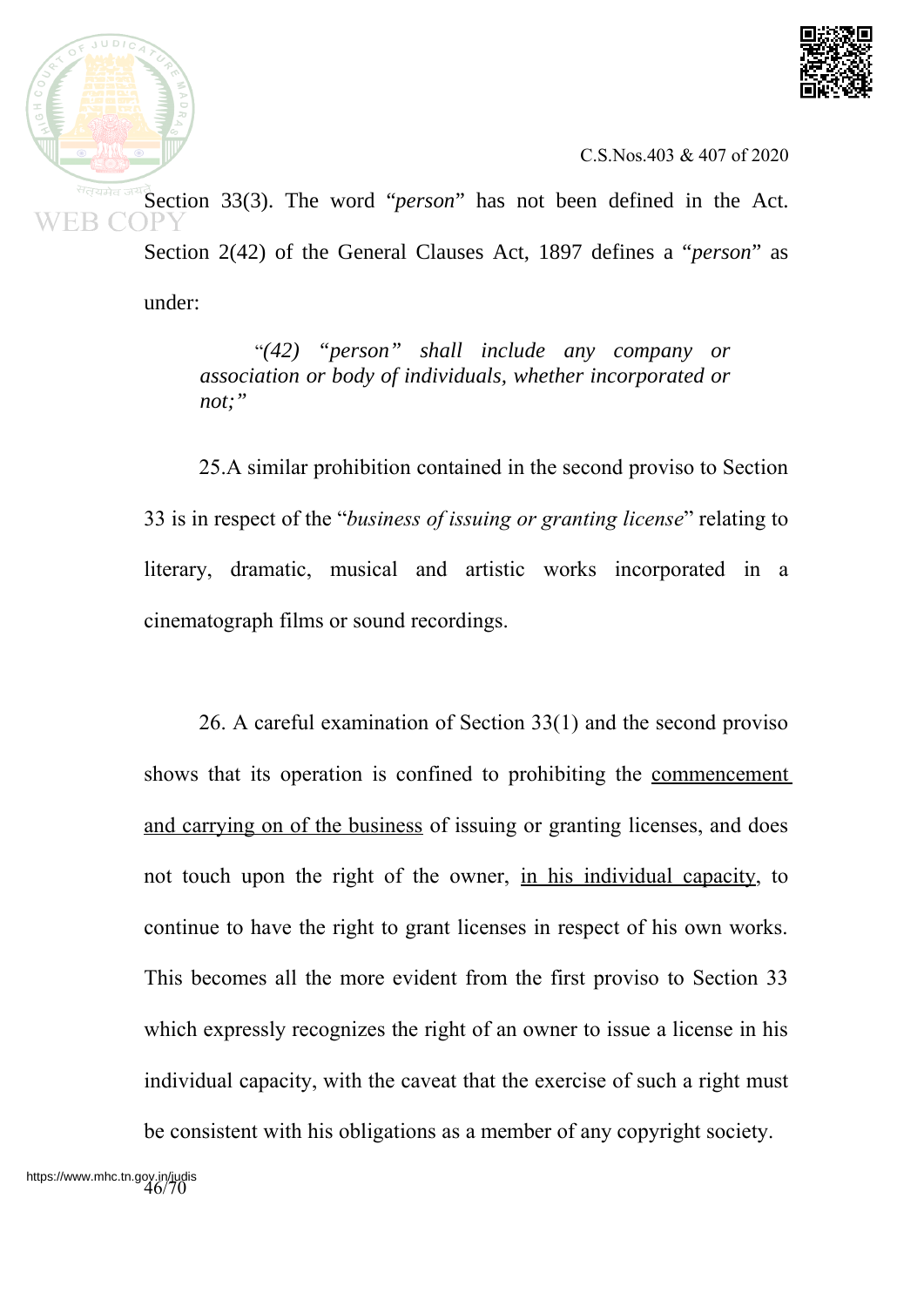



27.It was contended by the learned counsel for the plaintiffs that by virtue of Section 30 of the Act, the owner of a copyright has an unfettered right to grant a license. It was contended that this right accrues to the assignee under Section 18(2) by virtue of which the assignee steps into the shoes of the owner to exercise all of the rights conferred under the Act. Consequently, it was impermissible for this right to be controlled or whittled down by the provisions of Section 33.

28.Upon a careful consideration of the aforesaid submissions, this Court is unable to agree. It is no doubt true that the assignee becomes an owner by virtue of Section 18(2) of the Act and is, therefore, legally entitled to issue licenses under Section 30 as the owner of the copyright. Section 30 merely recognises the right of the owner to grant a license and does not make a distinction between individuals and business entities in the matter of granting license. That distinction is, however, at the heart of Section 33 which clamps a prohibition on the "*business of issuing or granting licenses*" except through copyright societies [Clause(1) and second proviso to Section 33], while retaining the right of the owner, in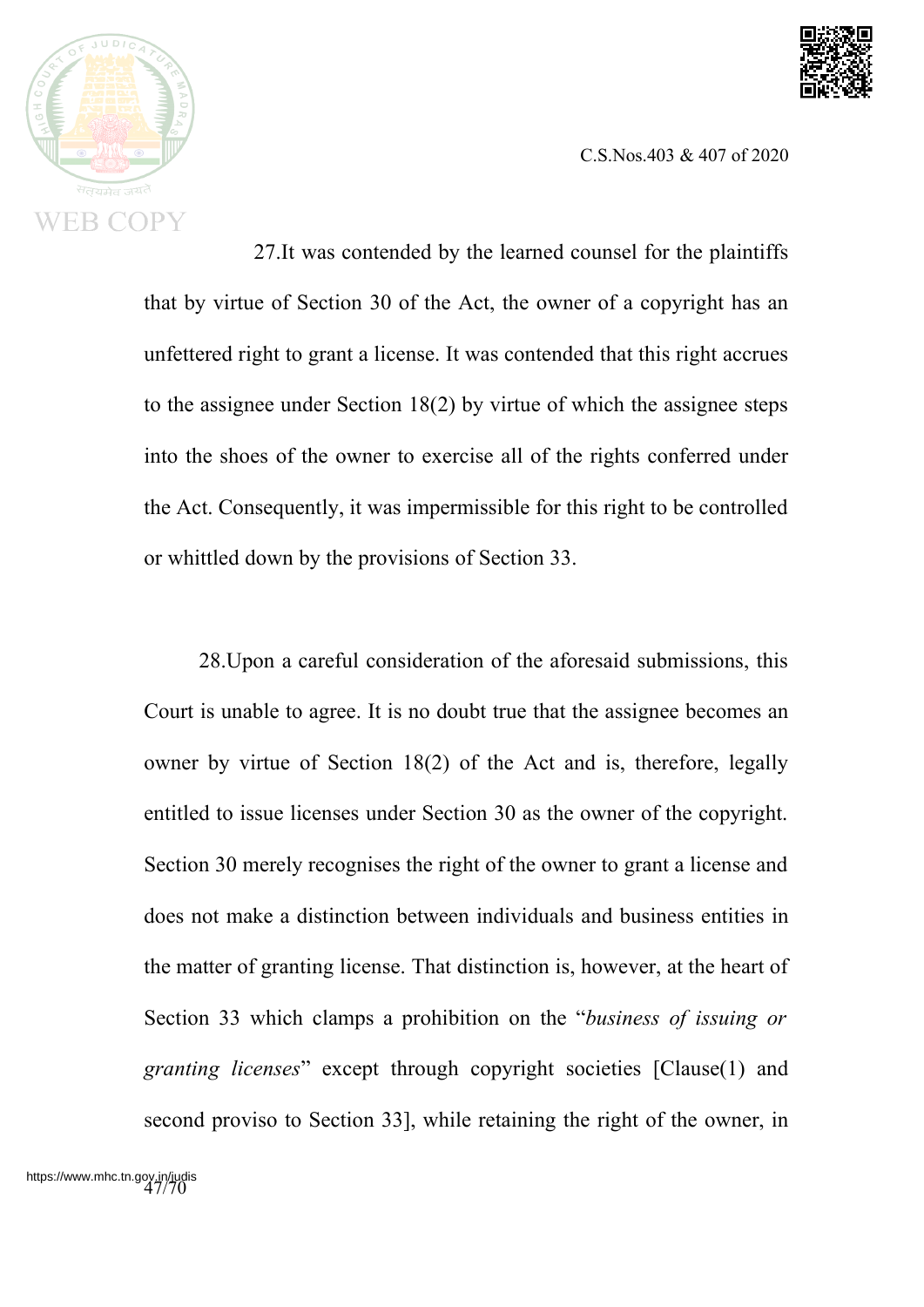

his individual capacity, to exercise the right of licensing his works conferred on him by Sections 18(2) and 30 of the Act.

> 29.The expression "business" implies continuity (See *State of M.P v.Mukesh*, 2006 13 SCC 197) and is defined as "*a commercial enterprise carried on for profit*" (See Black's Law Dictionary, Ninth Edition, West Publishing). To put it in simple terms, the right of an owner, in his individual capacity, to exploit a right by issuing a license remains untouched. However, when it comes to the "*business*"i.e., a commercial enterprise of issuing licenses, the law, as it presently stands, requires it to be routed only through a copyright society registered under Section 33(3) of the Act.

> 30. This is further evident from the word "*only*" occurring in the second proviso to Section 33 which clearly indicates that the business of granting licenses can be done by a copyright society alone. It is too fundamental a principle that if a statute requires a thing to be done in a particular manner, it should be done in that manner only, all other alternative means of performance being expressly prohibited (vide *Taylor v. Taylor*, 1875 1 Ch D 426).

 $JUDIC$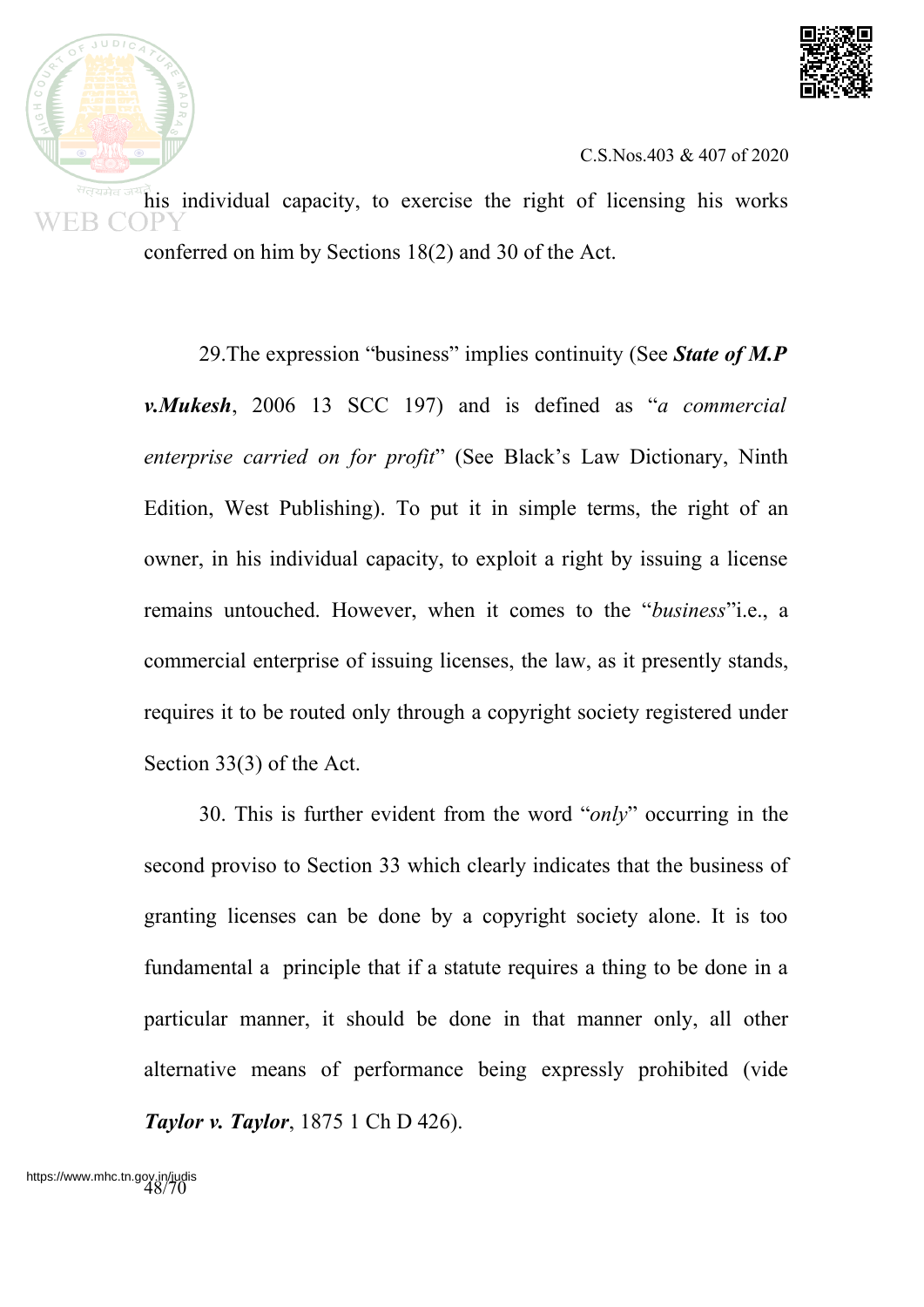



31.The argument that the second proviso interferes with the right of the copyright owner under Sections 18 and 30 of the Act is clearly misconceived. Section 33(1) and its second proviso do not touch upon the right of an owner, nor does it debar him from dealing with the business of issuing licenses for his works in his individual capacity. It merely regulates the mode and manner of its exploitation through the business of licensing by routing it through a copyright society.

32.The aforesaid conclusion is also fortified from the reasons which impelled the Parliament to introduce the second proviso. Tabling the amendments on the Floor of the Rajya Sabha on 17.05.2012, the then Minister of Information and Broadcasting is stated to have observed as under:

*In the past what has happened is that those who have money power have sought the assignments of the creators intellectual property unconditionally to themselves and, then, use those assignments for the purposes of exploiting their works, not just in cinema, but through other media, the result of which has been that the artist who is the creator of*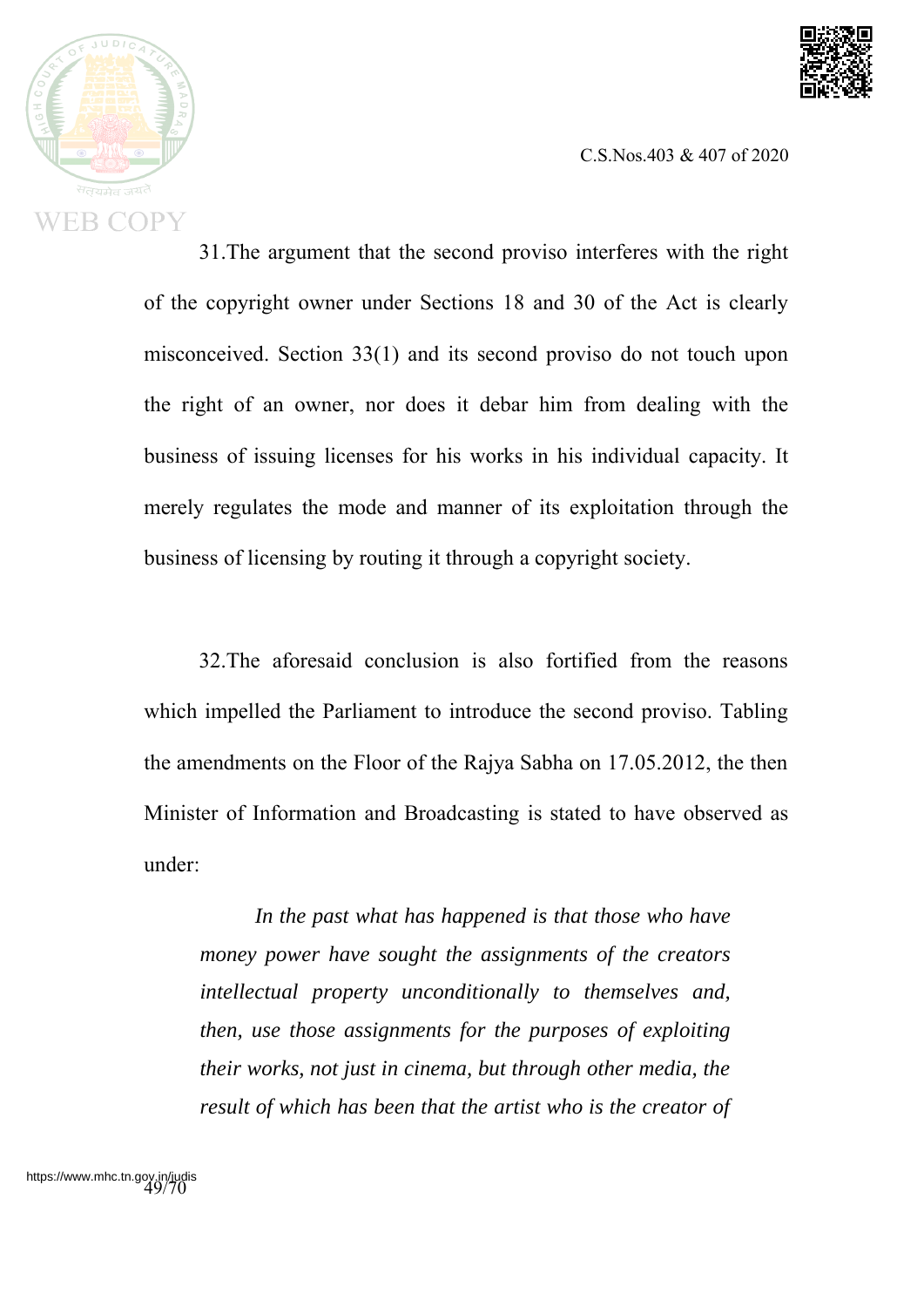



*intellectual property gets no share of the profits. That has been the legacy of this industry in the past.*

*We want to correct that legacy. We want to ensure that the author, the music composer and the artist have equal share in the profits that the assignee makes through other media, and it is in that context that we have amended Section 17 of the Act, wherein, we say the following. The proviso in that Section reads: 'Provided further that in the case of any work incorporated in a cinematograph work nothing contained in clauses (b) and (c) shall affect the right of the author in the work referred to in clause (a) of sub-section (1) of Section 13.' So, the right of the author is preserved. The right of the author is protected."*

33.The Minister then alludes to the purpose of the intended amendments to Sections 18,19 and 33 of the Act, and observes as under:

*Similarly, in Section 18, which deals with assignments, we have added another proviso which states: 'Provided also that the author of the literary or musical work included in a cinematograph film shall not assign or waive the right to receive royalties to be shared on an equal basis with the assignee of copyright for the utilization of*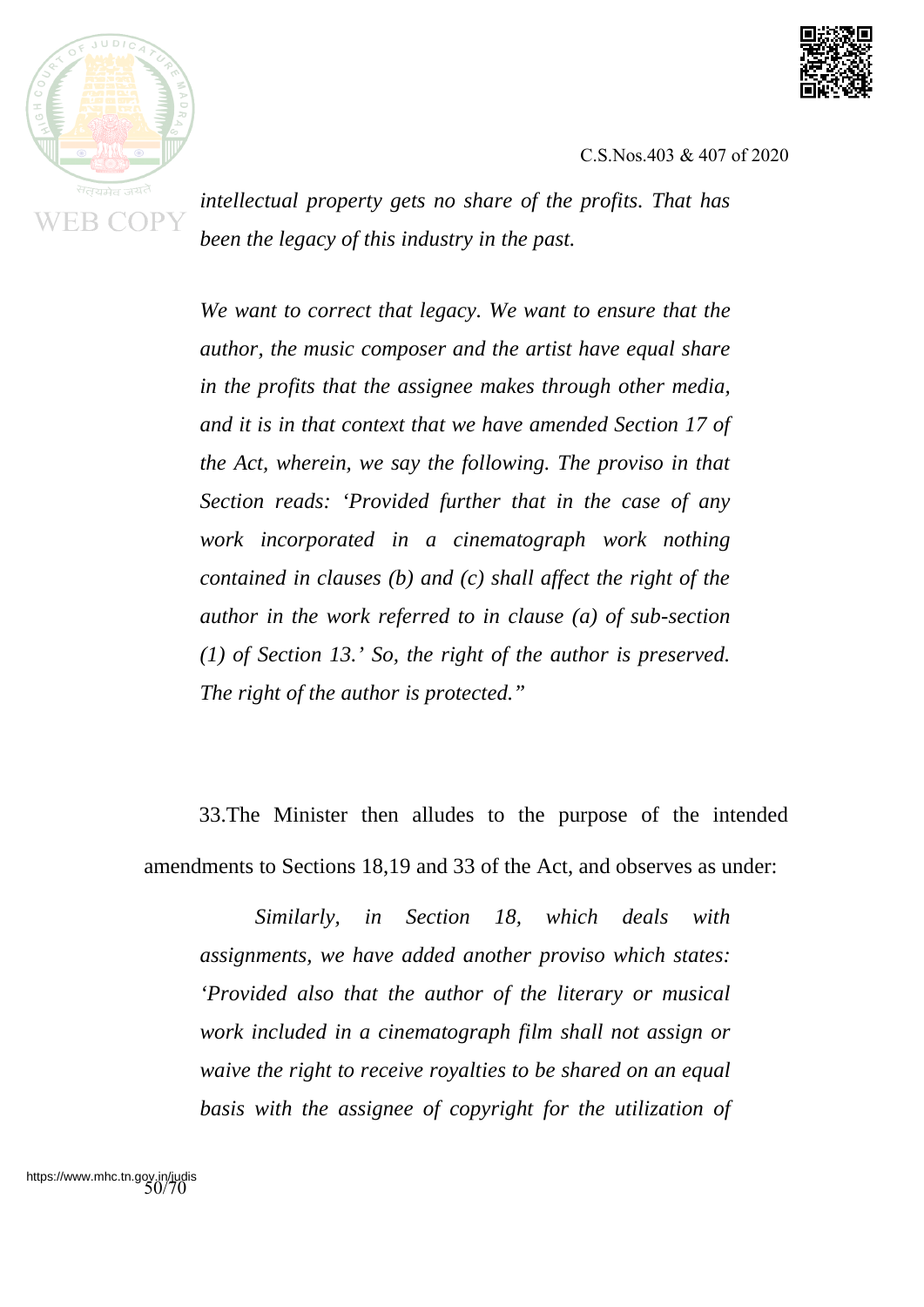



*such work in any form other than for the communication to the public of the work along with the cinematograph film in a cinema hall, except to the legal heirs of the authors or to a copyright society for collection and distribution and any agreement contrary to that shall be void." What is the purpose of this? The purpose of this is that in the past, these rights used to be assigned. The author had no share in the exploitation of that work through another medium, and now we are ensuring that the author has equal share in the distribution of the profits made by the assignee through another medium. The same is being protected with respect to the literary or musical works included in a sound recording. So, the author is being protected and the music composer is being protected so that they have equal share in the profits that will be earned through other media. We have also decided to determine the mode of assignment which is reflected in Section 19 which states. "No assignment of copyright in any work to make a cinematograph film shall affect the right of the author of the work to claim an equal share of royalties and consideration payable in case of utilization of the work in any form other than for the communication to the public of the work, along with the cinematograph film in a cinema hall." The same applies to sound recordings, the idea being, you can have the work assigned, but you cannot have the royalties*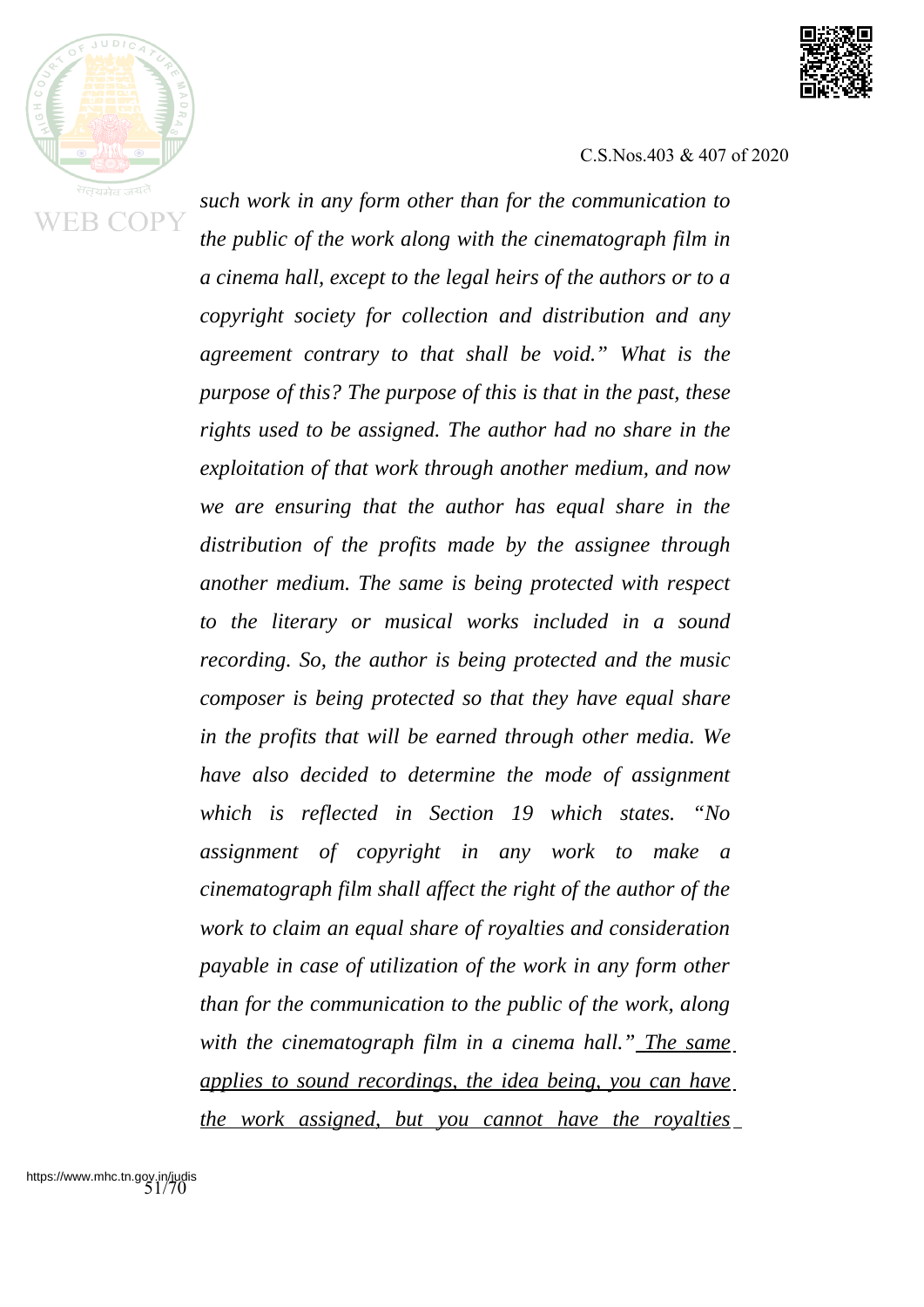



*assigned. You can use that work through other media, but there can be no assignment of royalty. So, the author and the music composer would share royalty with the producer, the assignee, in equal terms. That is really the concept behind these amendments, protecting the right of the author and the music composer. We have had to, therefore, amend clauses in The Copyright Act in respect of copyright societies, wherein we are ensuring equal representation of both authors and composers and owners of rights in copyright societies so that the member of the copyright society are not limited only to producers. There is equal representation of the creators of copyright as well as those who exploit the copyright.*

*Therefore, we have made amendments in Section 33 to that effect, I will quickly refer to it. We have added a proviso to section 33: "Provided further that the business of issuing or granting licence in respect of literary, dramatic, musical and artistic works incorporated in a cinematograph film or a sound recording shall be carried out only through a copyright society duly registered under this Act; provided also that the registration granted to a copyright society under sub-Section 3 shall be for a period of five years and may be renewedfrom time to time before the end of every five years; provided further that the renewal of the*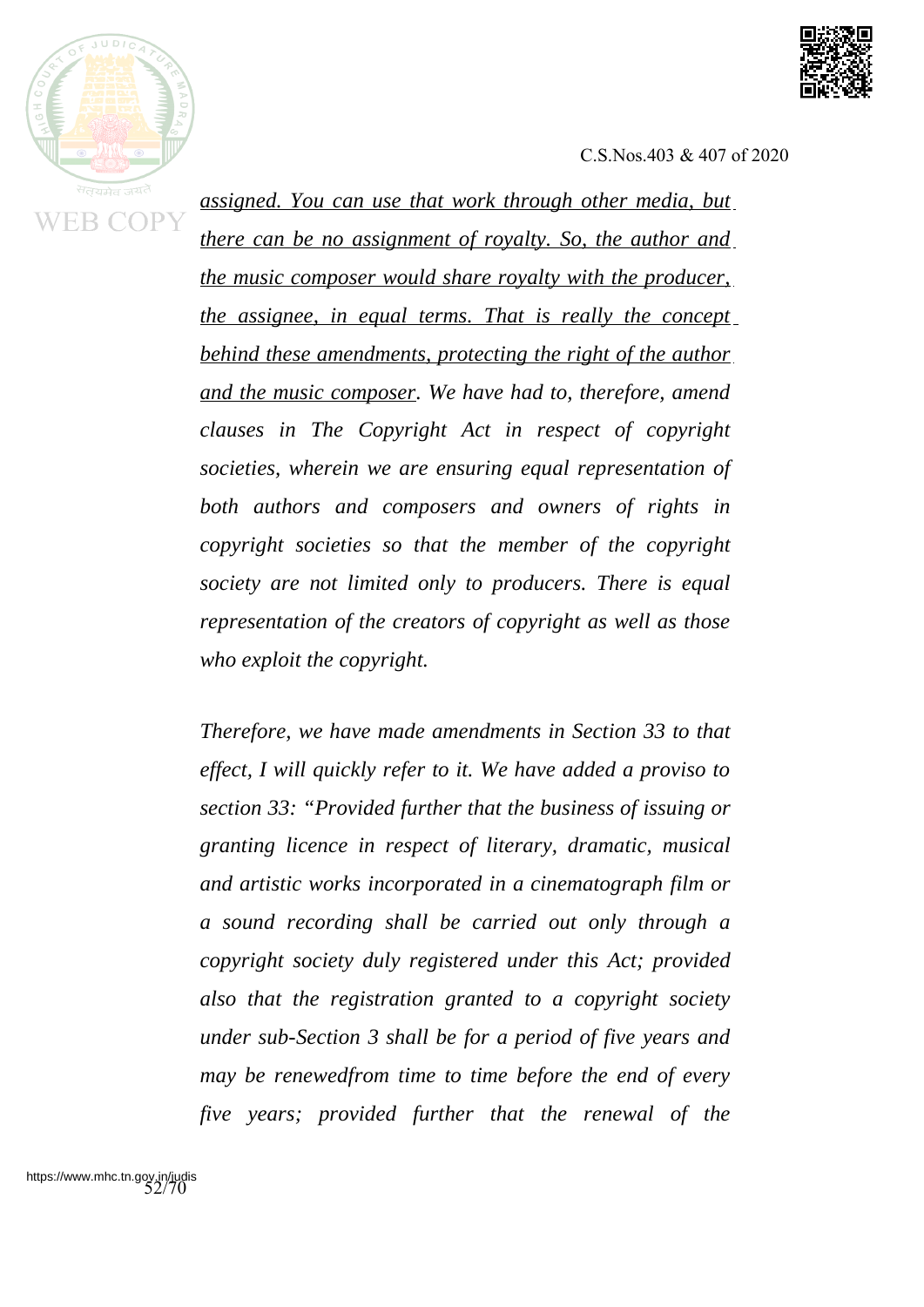



*registration of a copyright society"—and this is important —"shall be subject to the continued collective control of the copyright society being shared with the authors of works in their capacity as owners of copyright or of the right to receive royalty." So, the authors are now sharing the ownership of the copyright.They are equal partners in this enterprise; the share it equally. Therefore, the copyright societies which collect royalties, collect the monies, will share those monies equally with the authors. That is the amendment that was required under The Copyright Act. That we have done so that the authors and other owners are also equally represented in these societies."*

34. In the considered opinion of this Court, the aforesaid statement by the Minister on the Floor of the Lok Sabha clearly points to the deficient state of the law prior to the amendment, and the considerations that moved the law makers to plug the loopholes, thereby, rehabilitating a class of persons who had been out in the penumbra ever since the decision of the Supreme Court in *Indian Performing Right Society Ltd.*

*v. Eastern Indian Motion Pictures Assn.***,** reported in *(1977) 2 SCC 820*.

35.The legitimacy of using such speeches on the Floor of the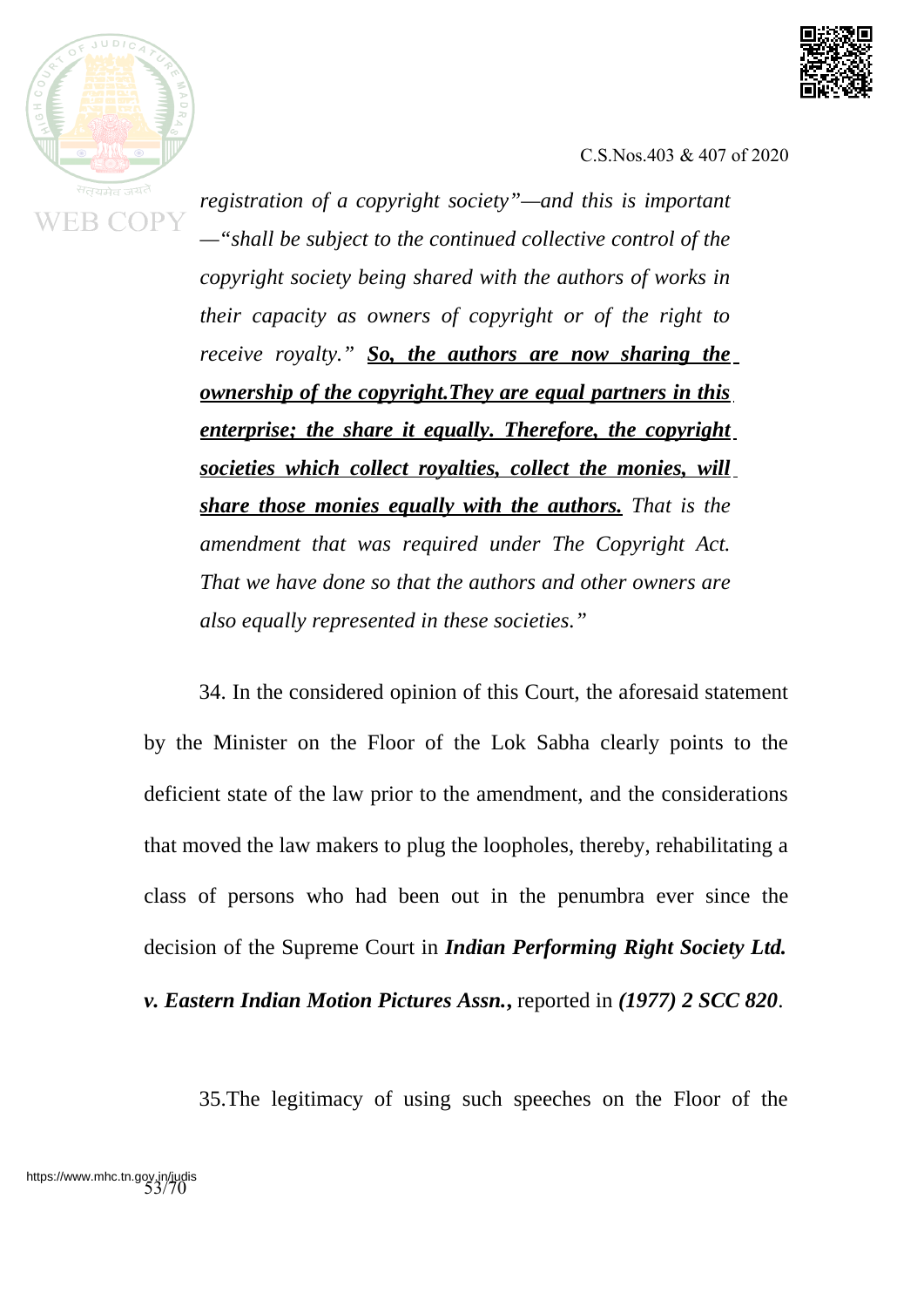



House to ascertain the true intent of a Parliamentary enactment has been approved by the Constitution Bench of the Supreme Court in *Kalpana Mehta v. Union of India,* reported in *(2018) 7 SCC 1*, wherein, it was

observed as under:

"*We have referred to these authorities to highlight that the reports or speeches have been referred to or not referred to for the purposes indicated therein and when the meaning of a statute is not clear or ambiguous, the circumstances that led to the passing of the legislation can be looked into in order to ascertain the intention of the legislature. It is because the reports assume significance and become relevant because they precede the formative process of a legislation.*

*The Court held that the speech made by the mover of the Bill explaining the reasons for introducing the Bill can certainly be referred to for ascertaining the mischief sought to be remedied and the object and the purpose of the legislation in question. This was in consonance with the juristic thought not only in the western countries but also in India as in the exercise of interpretation of a statute, everything which is logically relevant should be admitted."*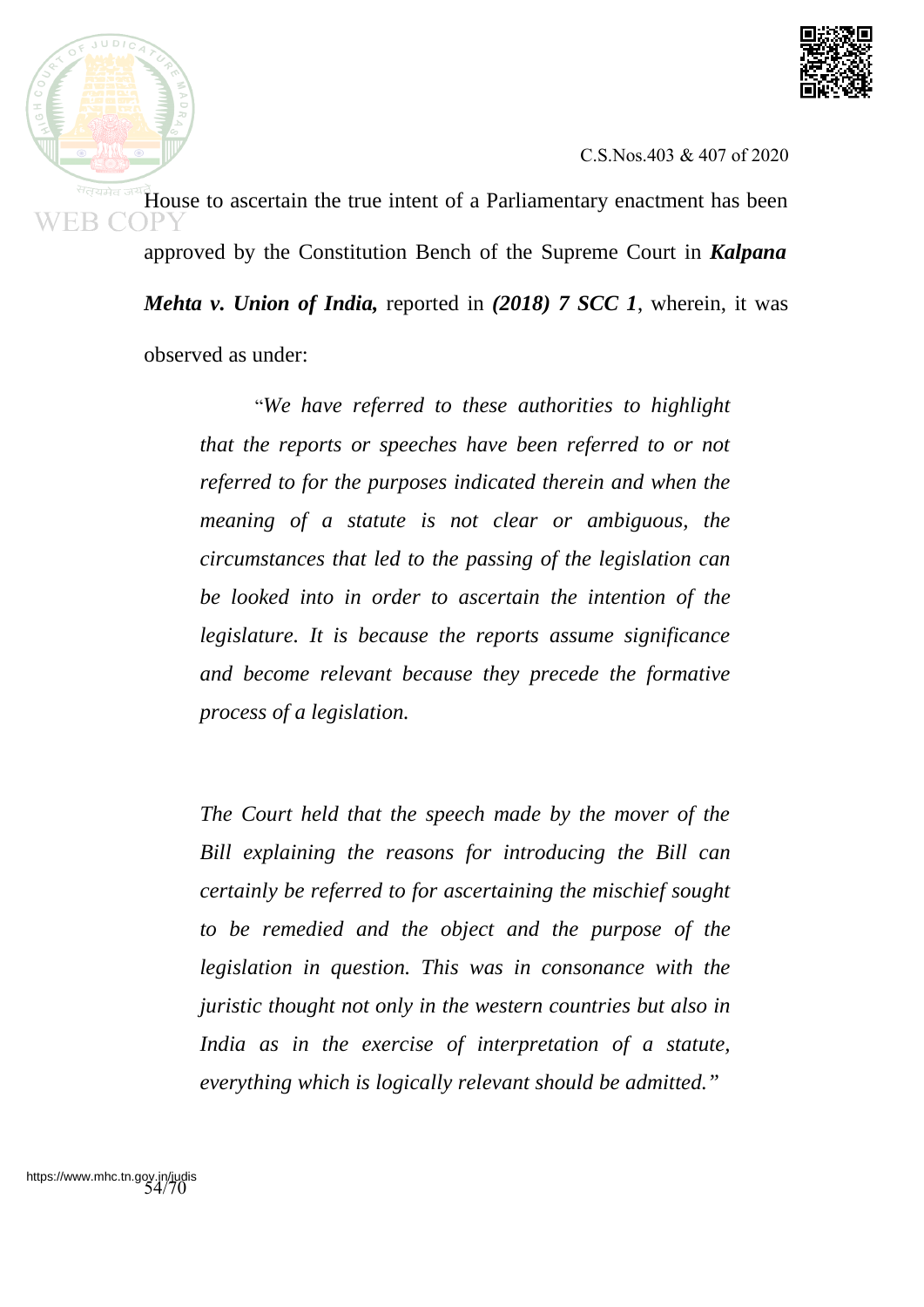



36.In the backdrop of the aforesaid, it is clear that the mischief preceding the Copyright (Amendment) Act, 2012 was that copyright societies had been taken over by owners, relegating authors and composers to the background. Secondly, by virtue of Sections 17 and 18, authors and composers had absolutely no share in the royalties. The Copyright Amendment Act, 2012 sought to remedy this by first, undoing the unfairness of the earlier regime by making authors and composers on par with owners in the matter of administration of copyright societies. This was done by amending Section 35. The next step was to amend Section 18 & 19 to provide for equal share of the royalties to the author. Section 33 was then amended to ensure that the business of issuing licenses in copyrights were routed only through copyright societies so that the aggregate of the royalties so collected, could be shared equally between the authors and composers on the one hand and the owners of the copyright on the other. It is therefore impossible to accede to the argument of the learned counsel for the plaintiff that notwithstanding the clear mandate of Section 33(1) and its second proviso, the business of licensing works in sound recordings can be done by business entities like the plaintiff,*dehors* the aforesaid provisions. Such an interpretation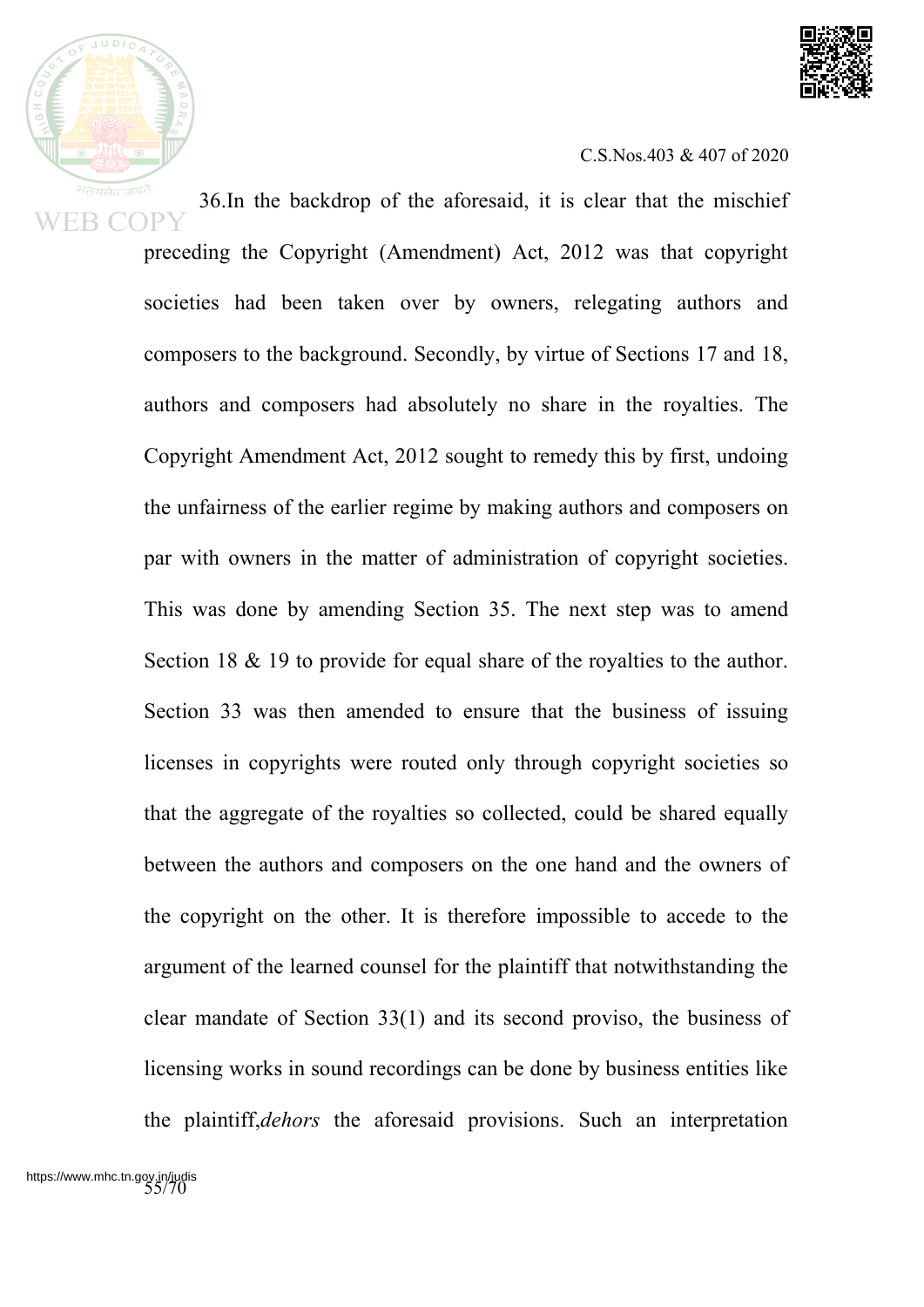



would defeat the very purpose of the 2012 Amendment and would be obfuscated in as much it would divert the revenue from royalties which were to be pooled in through copyright societies, to be shared equally between the owner and author.

37.It is also necessary to notice the following passage from the statement of the then Minister for Information and Broadcasting at the time of moving the Amendment Bill on the Floor of the Lok Sabha on 22.05.2012,which tells the sad tale of the shehnai maestro Ustaad Bismillah Khan who was reduced to penury in the last days of his life:

"*But broadly one of the things which we wish to do is to ensure that the authors are the owners of the copyright and whereas the copyright can be assigned, the right to royalty cannot be assigned. This is the amendment that we are moving that you can get the assignment from the artist whether it is a music composer or a literary composer but when it comes to payment of royalties through other mediums, then the producers and the authors must share that royalty in equal measure. So, this is the first*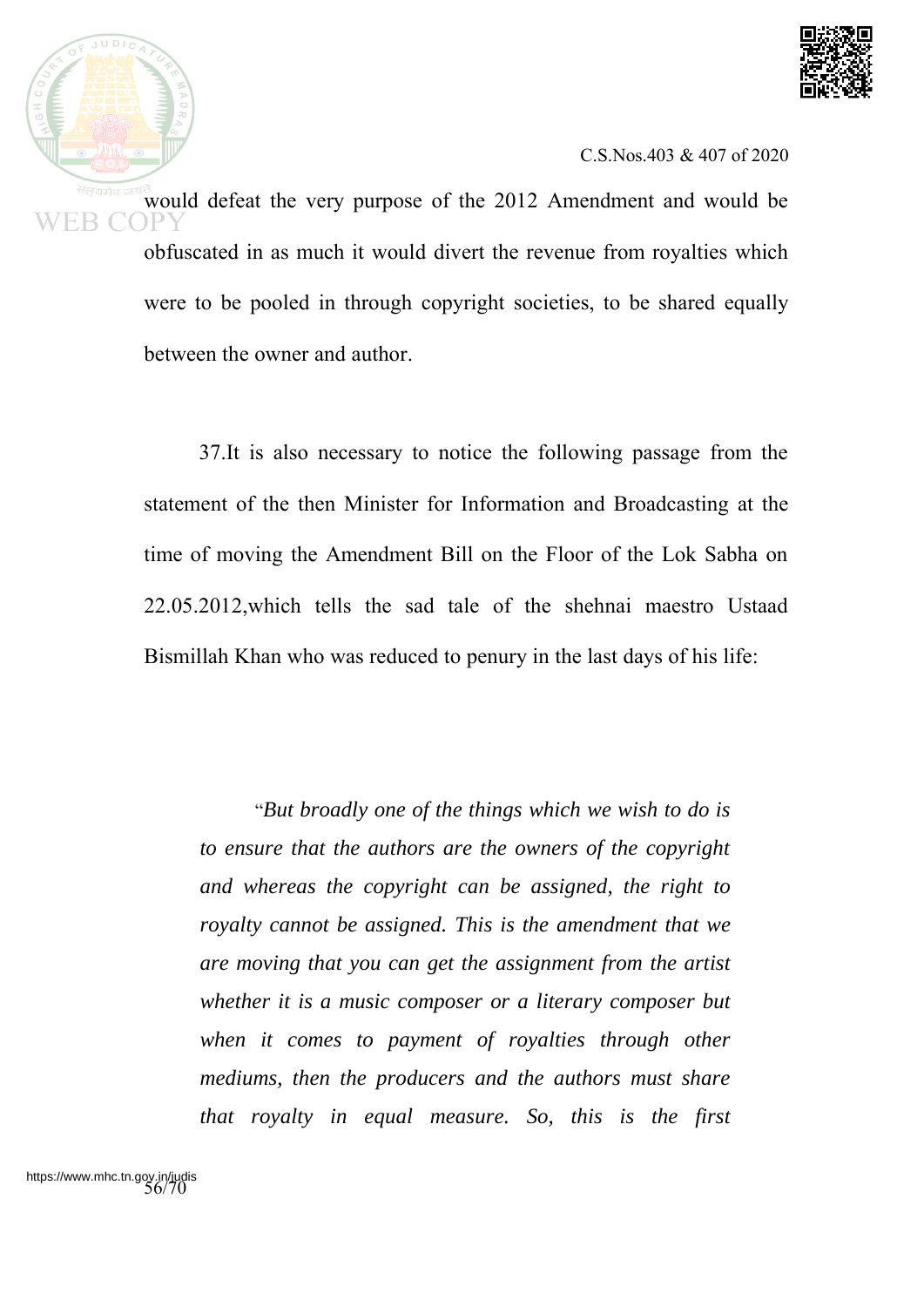



*amendment that I have brought and I am commending it to this House for adoption.*

*We have also consequentially brought about changes in the Copyright Societies because in the Copyright Societies all the producers control the Copyright Societies because the provision said that the owner of the copyright shall be in the management of the Society and because of Section 17(1)(b), the producer became the owner of the copyright. So, the authors were thrown out of the Copyright Societies and only the producers became owners of the copyright societies and they decided to negotiate with music companies and they decided to sell those works, especially Hindi songs which are famous throughout the world to music companies. They made a killing on them and the poor artist was left in the lurch. I remember, it was a very sad day, when Ustaad Bismillah Khan came to me and he said that he does not have money to pay his rent. I cut a cheque for him for one whole year so that he could pay his rent. It was a very sad day for me because here was a man who held up the most precious traditions of our culture and he was on the street. I have known of artists like Ravi who could not pay their hospital bills because the producers would not part with their royalty. There are other instances but I do not want to go into these questions. The fact of the matter is that a time*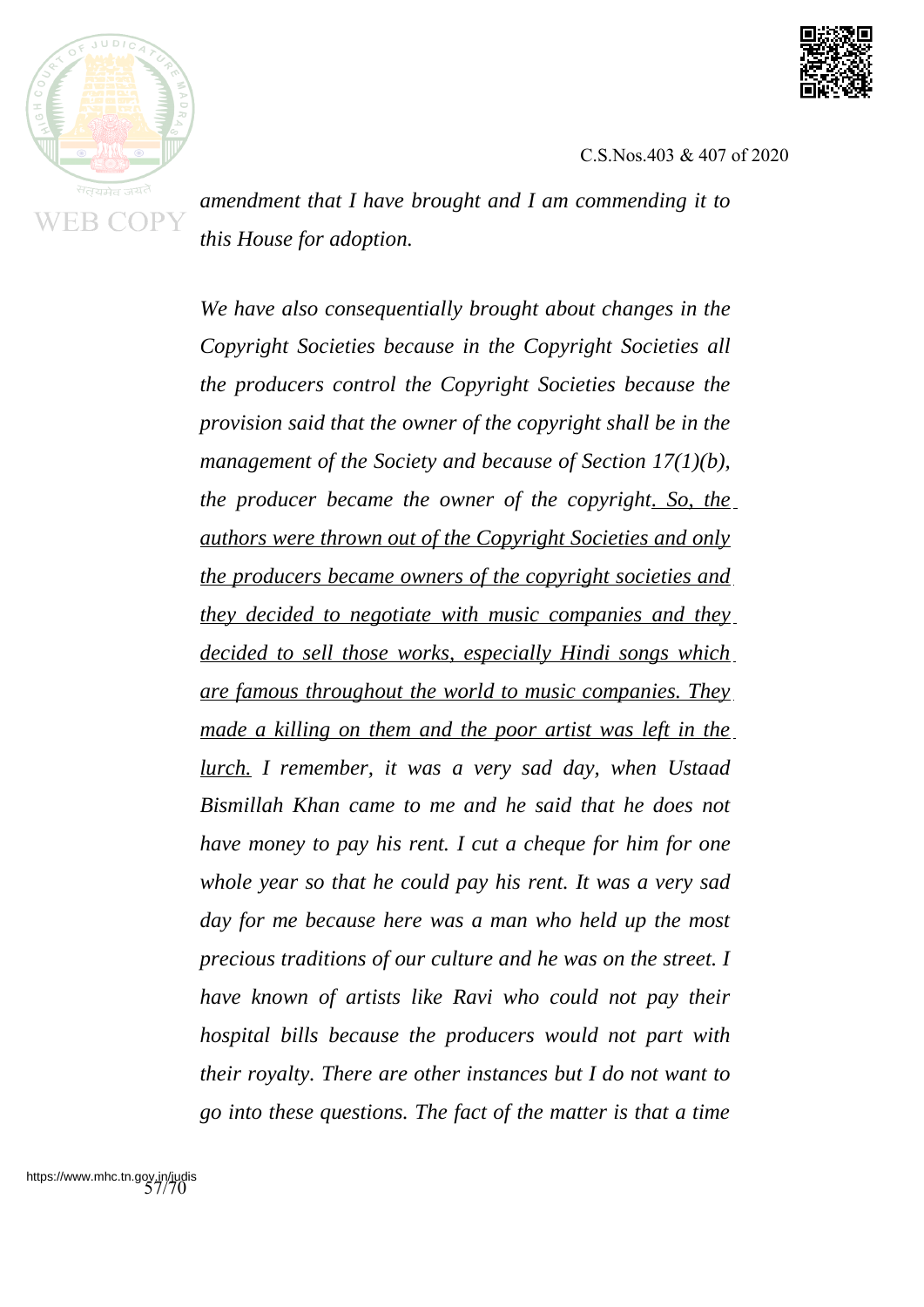



*has come to correct all these things."*

38. In an article titled "*The Touch of 'Jadoo' in the Copyright (Amendment) Act, 2012: Assesment of the Amendments to Sections 17,18 and 19*, (2012) 5 NUJS L Rev 529, learned author Mr. Udit Sood has examined the after effects of the statutory changes effected post the 2012 Amendment. In the context of the amendments to Section 33 he observes thus:

"*The first proviso to § 33(1) enables "an owner of copyright… in his individual capacity" to grant licenses "in respect of his own works consistent with his obligations as a member of the registered copyright society". Hence, an individual owner may issue licenses in respect of his own works. However, in case it is a 'business' of issuing licenses for the kinds of works mentioned above, then the same would stand precluded. In this context, I submit that an author (i.e. the 'individual' who is predominantly envisaged in the first proviso) is someone whose 'business' is to create. The individual, who is first and foremost concerned with authoring works, and whose secondary activity is licensing these works, would not be considered as one carrying on the aforesaid 'business'. However, if it is an entity whose primary activity is to collect copyrights (by*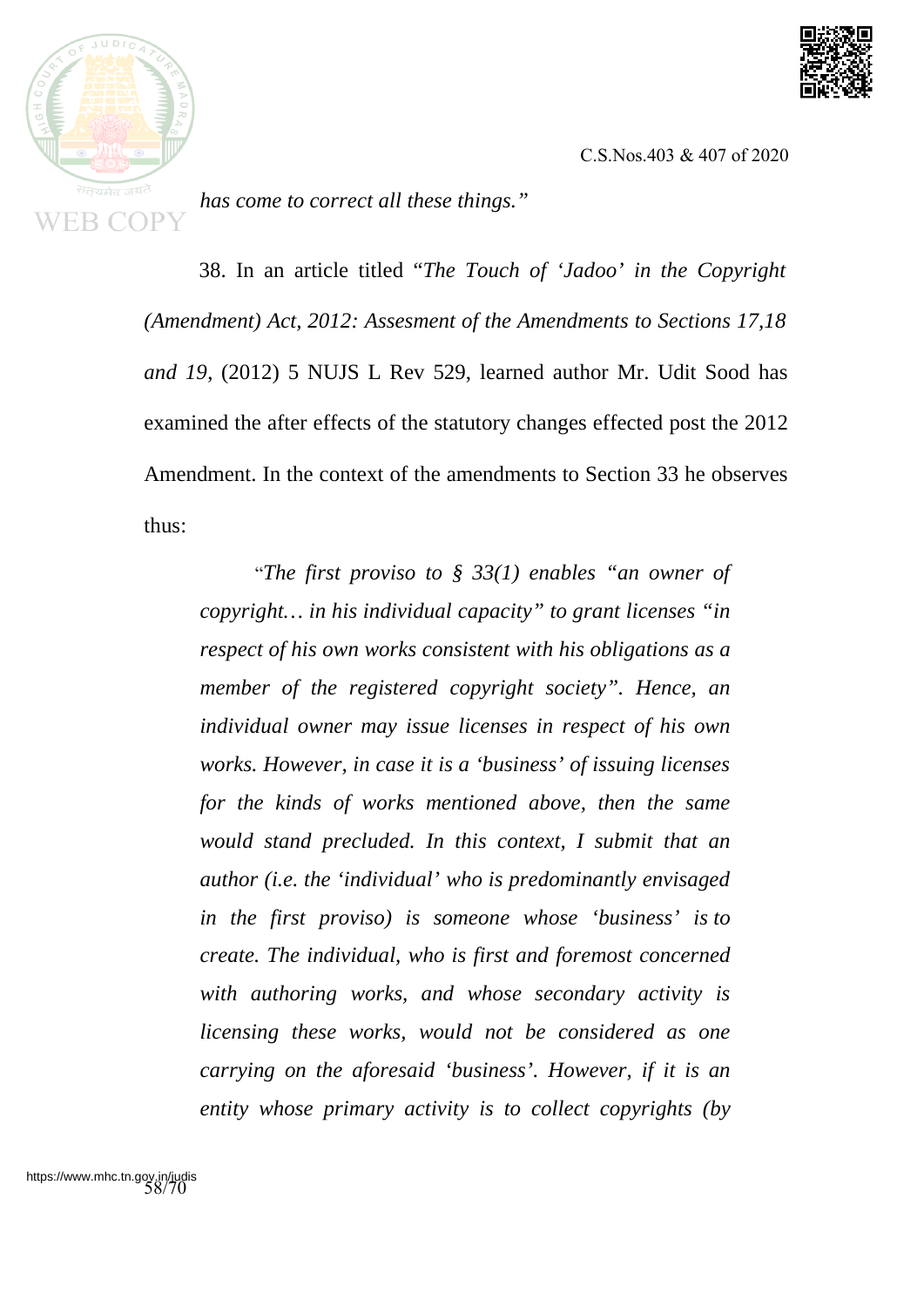



*assignment) and license them to persons/entities who are concerned with the exploitation of the work, then the entity would be in the "business of issuing or granting licenses". A loose parallel, I suppose, could be made with nonpracticing entities or 'patent trolls' whose business model comprises of purchasing and enforcing patents. Similarly, the draft Copyright Rules define 'copyright business' as "the business of issuing or granting license in respect of a right or set of rights in specific categories of works as conferred by the Act and includes the functions referred to in sub-section (3) of § 34". [ Rule 2(b).] Therefore, how the Court interprets 'business' would be instrumental in an attempt to harmonize the first proviso with the bar under § 33(1)."*

39. In interpreting any statute, the role of the Court is to give effect to the will of the legislature. Where ambiguities exist, the Courts, no doubt, have the power to take recourse to external and internal aids to construe a provision in line with the intention of the legislature. Having examined the background leading to the Copyright (Amendment) Act, 2012, this Court is of the considered opinion that in view of Section 33 (1) and its second proviso, the business of granting or issuing licenses in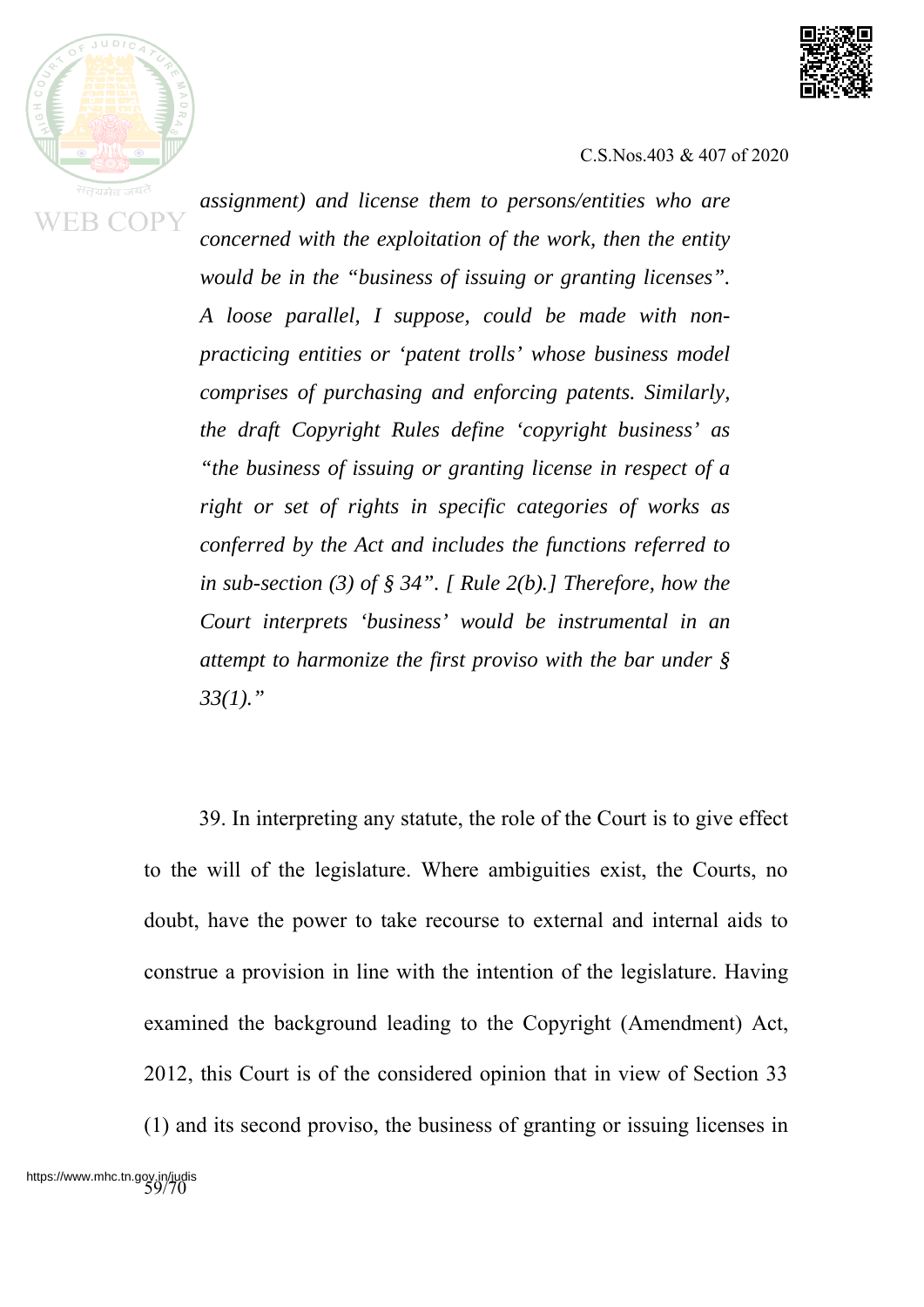

respect of any work in which copyright subsists, can be undertaken only through a copyright society registered under Section 33(3) of the Act.

> 40. The learned counsel for the plaintiff invited the attention of this Court to the decision of the Bombay High Court in *Leopold Café & Stores &Anr v. Novex Communications Pvt. Ltd*, reported in *2014 SCC Online Bom 1324*. In that case, the question before the Bombay High Court was whether Novex Communications could grant licenses on behalf of owners of copyrights in various works. The Court found that the prohibition contained in Section 33 squarely applied to Novex Communications. This is clear from the following observations:

"*In what manner precisely has Novex been conducting itself in the matter of the grant of copyright licenses and collection of license fees? Dr.Tulzapurkar, learned senior counsel for the Plaintiffs, submits that correctly read, the various documents annexed to the plaint and to the affidavit in reply indicate that Novex is "carrying on the business of issuing or granting licenses in respect of" works in which copyright subsists. The prohibitions in Section 33, therefore, clearly apply to Novex."*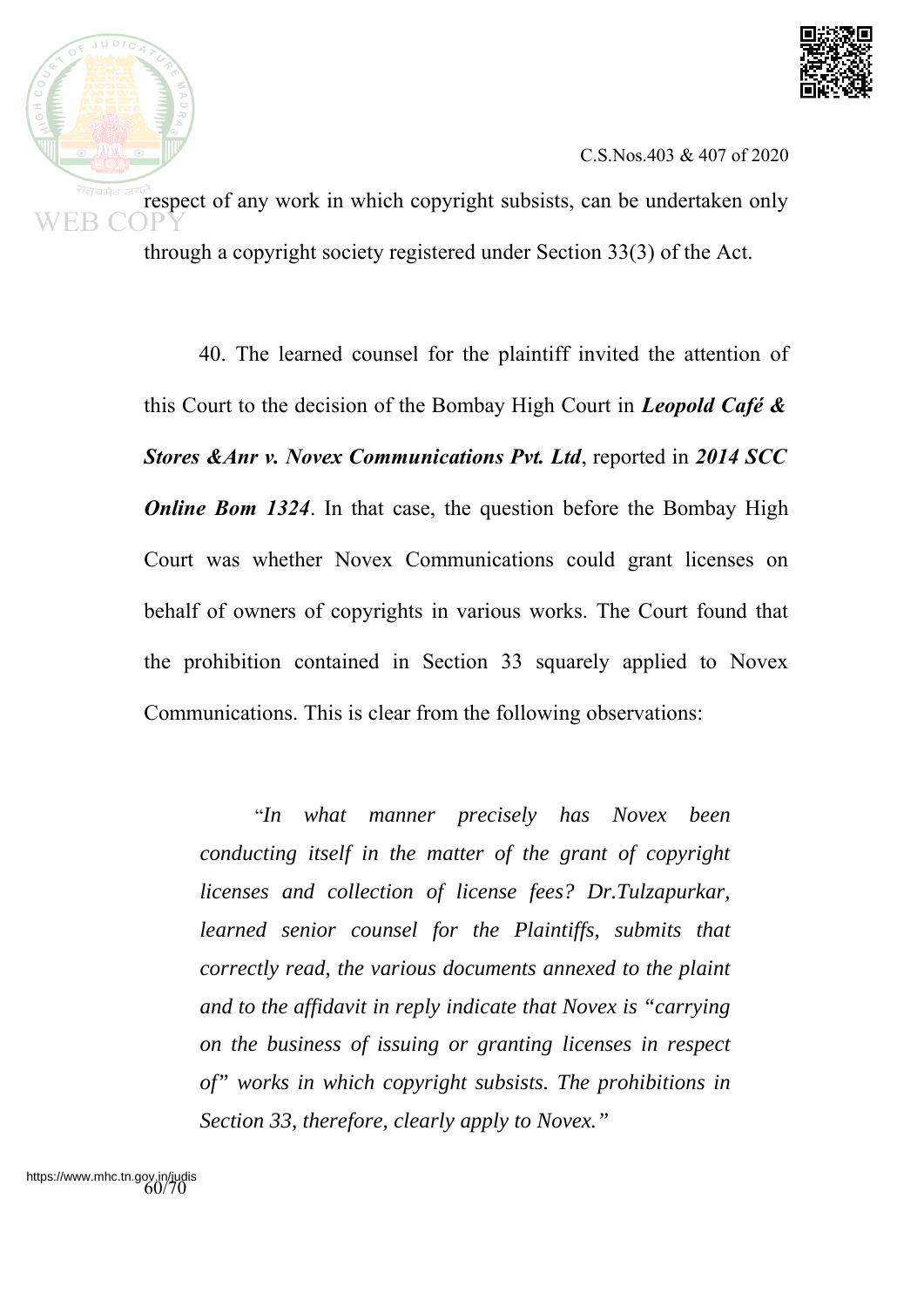

R (



C.S.Nos.403 & 407 of 2020

*Mr. Bhatt is correct in his submission that acting as an agent it would necessarily have to indicate so on its licenses. However, the licenses to which Mr. Bhatt do not indicate any such agency. There are, also, as I have noted earlier, several other documents to indicate that Novex has throughout demanded from various hotels, restaurants etc. that licenses be obtained from it directly. If Novex is carrying on business and issuing licenses in this manner, then, in my view, it is doing so directly in contravention of the prohibition in Section 33. I do not believe that Novex is entitled to continue to "carry on the business of issuing or granting licenses" in this manner. There is no doubt that this is precisely what Novex is doing."*

The learned single Judge has harmonized Sections 30 and 33 in the following manner :

"*It is not, I believe, the mere "carrying on of business" that is interdicted by Section 33. It is the carrying on of the business of issuing or granting licenses in its own name, but in which others hold copyright. Every agent also "carries on business", but that is the business of agency, with the agent functioning as such, i.e., clearly indicating that it is acting on behalf of another, one who holds the copyright. This is the only manner in which both Section 33 and Section 30 can be harmonized. An absolute bar even on an*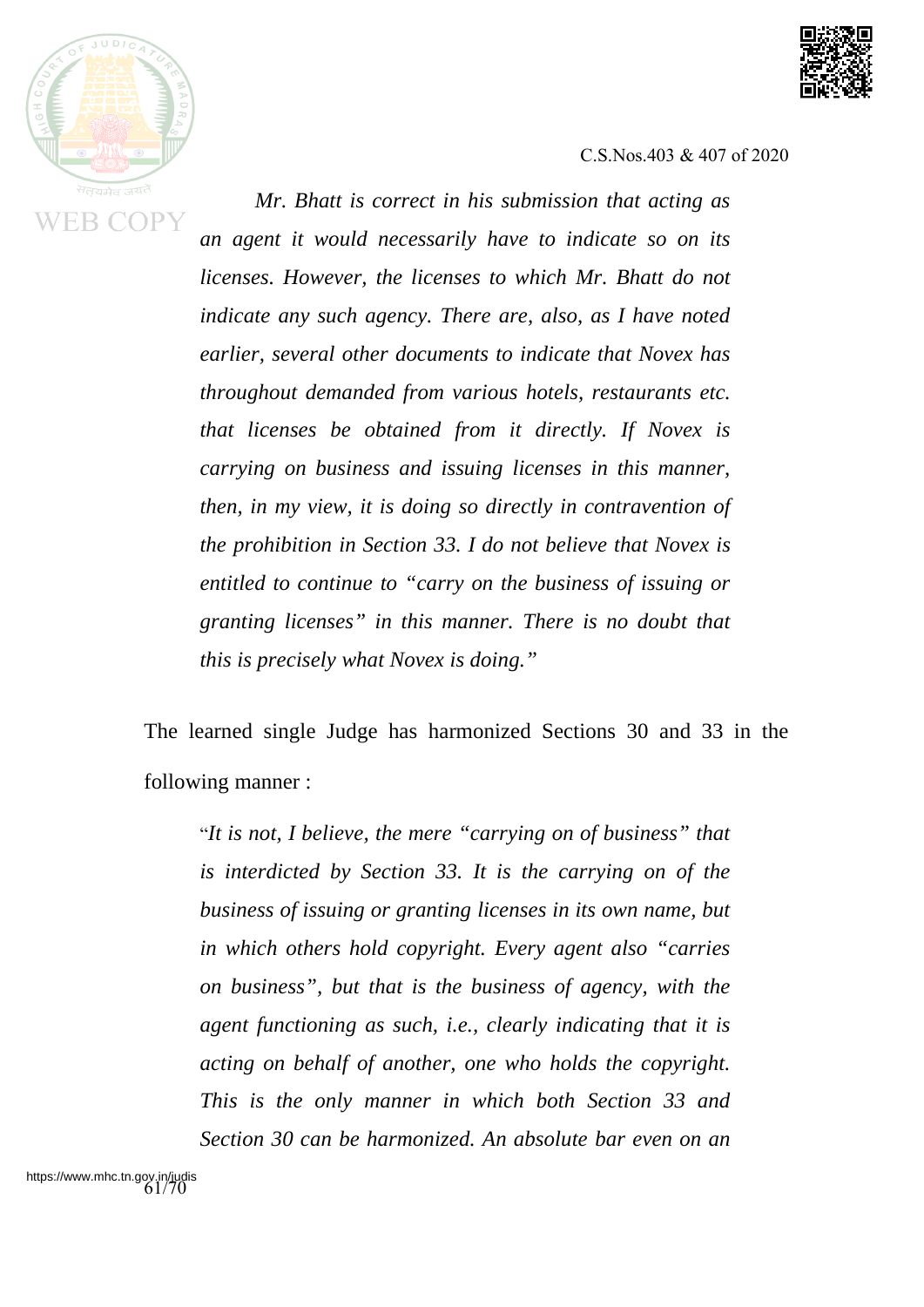

*agency, invoking Section 33, would undoubtedly run afoul of the plain language of Section 30 and render the words "or by his duly authorised agent" entirely otiose. I very much doubt it could have been the legislative intent of Section 33 to compel every copyright owner to set up a separate division to monitor the use of its works."*

It was eventually found that the principal was undisclosed and Novex Communications had issued and granted licenses in its own name bringing it within the net of the prohibition contained in Section 33. That is precisely the case here. The only difference is that Novex was the defendant before the Bombay High Court, and is now a plaintiff before this Court.

41. The decision of the Delhi High Court in *Event and Entertainment Management Association* (EEMA) *v. Union of India* reported in *2017 SCC Online Del 12740*, also concerned the very same plaintiff as in this case. The Delhi High Court found that Novex Communications was carrying on the business of granting licenses in direct contravention of the provisions of Section 33. The Delhi High Court has observed as under: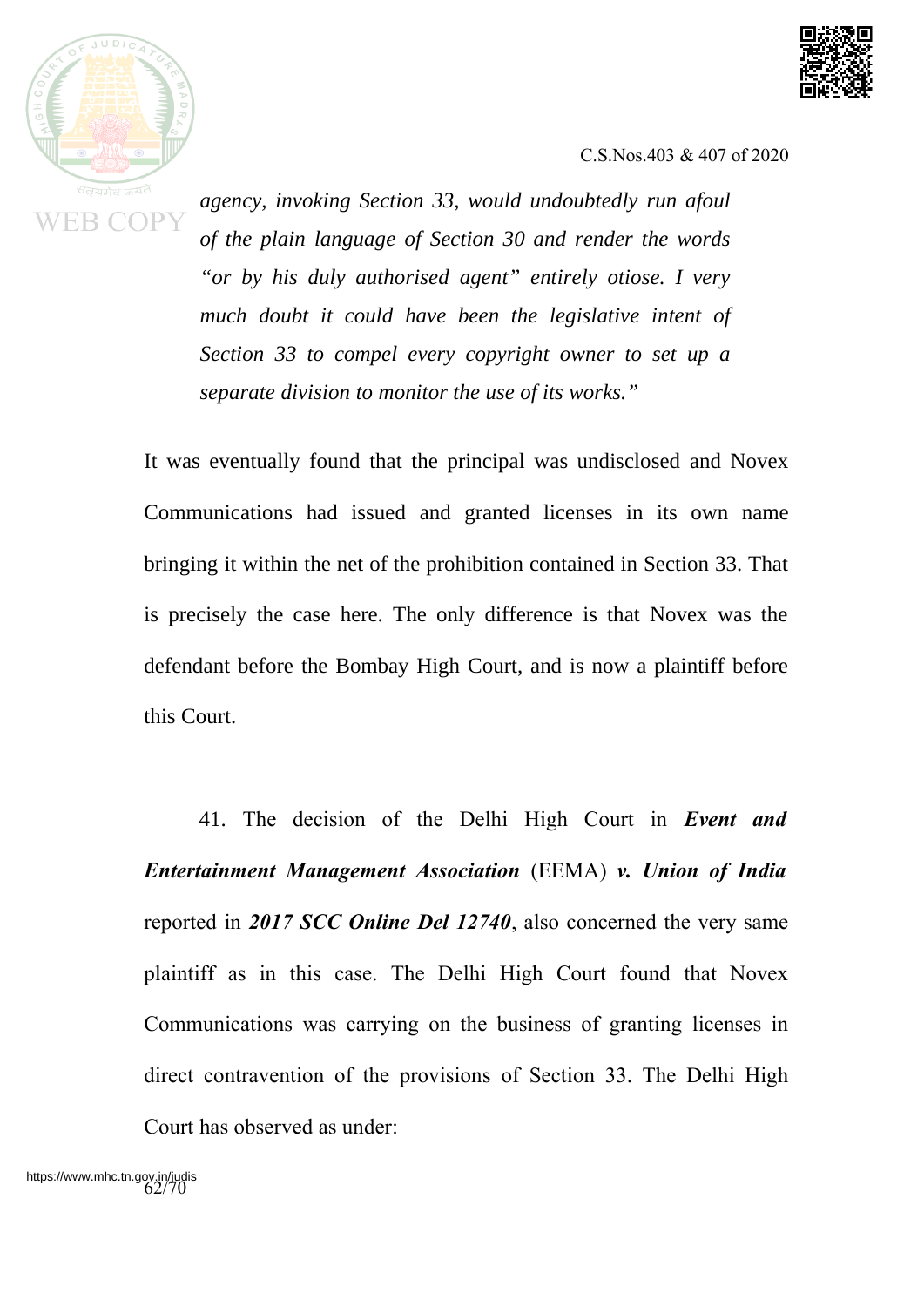

**EB COPY** 



C.S.Nos.403 & 407 of 2020

"*It is apparent from the plain reading of Section 33(1) of the Act that no person can commence or carry on the business of issuing or granting licences in respect of any work in which copyright subsists or in respect of any other rights conferred by the act except under and in accordance with registration granted under Section 33(3) of the Act. Since PPL, IPRS and Novex are not registered as copyright societies, they are - by virtue of Section 33(1) of the Act proscribed from carrying on the business of issuing or granting licences."*

42.However, it appears that in *Novex Communications Private Limited v. Lemon Tree Hotels Limited*, 2019 SCC Online Del 6568, another learned single judge of the Delhi High Court has taken the following view:

"*In my opinion, when the second Proviso to Section 33(1) talks of issuing or granting of license with respect to the musical work in sound recordings, it is only for the musical work in the sound recording and not the sound recording itself. To clarify further, there are two expressions used in the second Proviso to Section 33(1) of the Act, first being a cinematograph film and the second being a sound recording. Both these words are for the earlier copyright works existing and stated in the second*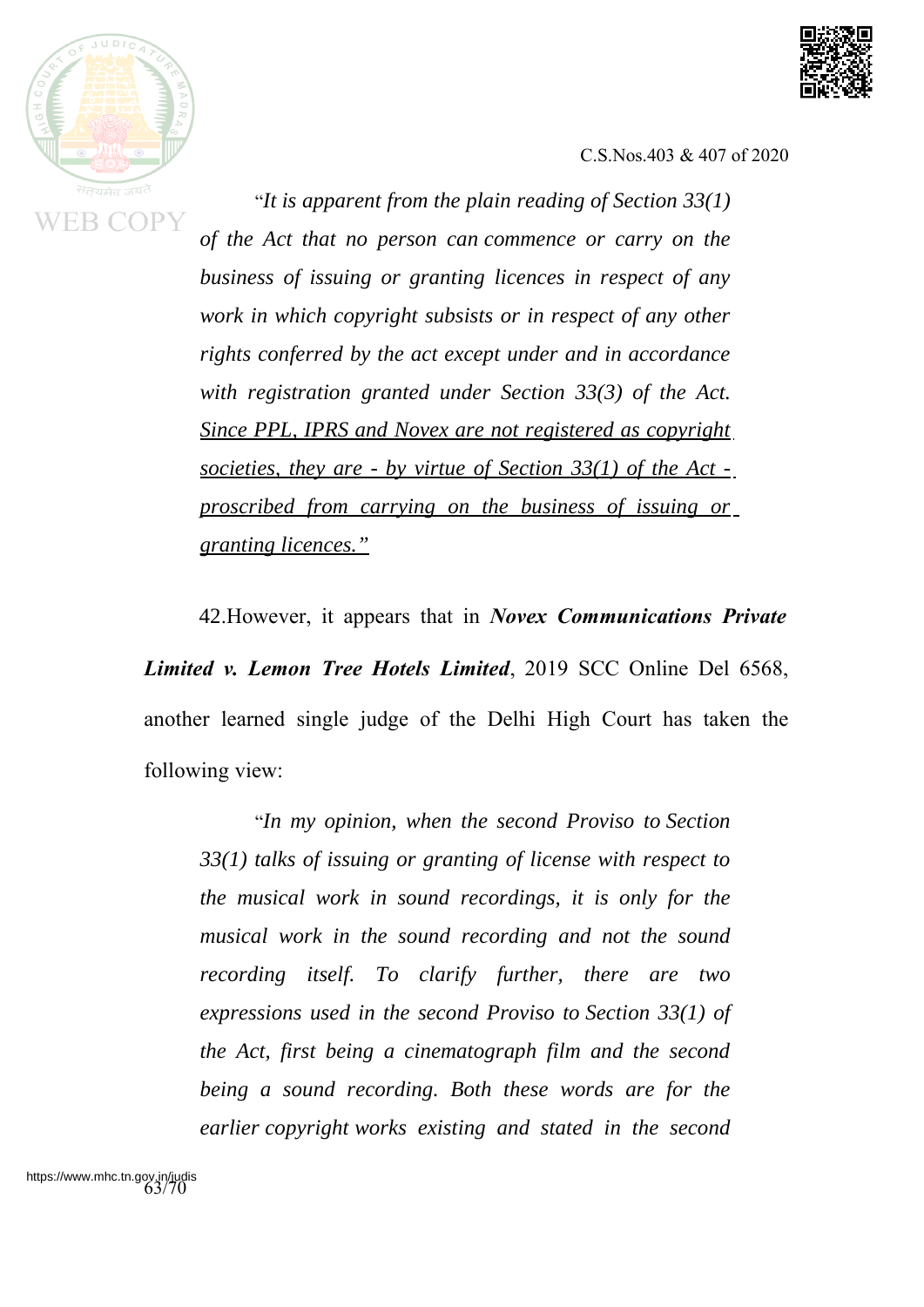



*Proviso being the literary work, dramatic work, musical work or artistic work. In a cinematographic work, all four works being literary work and/or dramatic work and/or musical work and/or artistic work are included, whereas, in a sound recording, only musical or literary work are included. Therefore, it is not as if that the second Proviso to Section 33(1) says that so far as sound recording is concerned, the same cannot be licensed except by a copyright society. Obviously, if this interpretation is given, the same will nullify or render otiose the first Proviso to Section 33(1)."*

43.With all due respect, this Court is unable to persuade itself to adopt the aforesaid line of reasoning as it fails to notice the difference between licensing in the individual capacity of the owner and the "*business of issuing or granting license*", which is the key to understanding the distinction between the first and second proviso to Section 33. According to the learned single judge of the Delhi High Court, the first proviso to Section 33 makes it clear that the right of an owner to grant licenses in his individual capacity is not affected except when it comes to exercising his rights in a manner consistent with his obligations as a member of a registered copyright society. A reference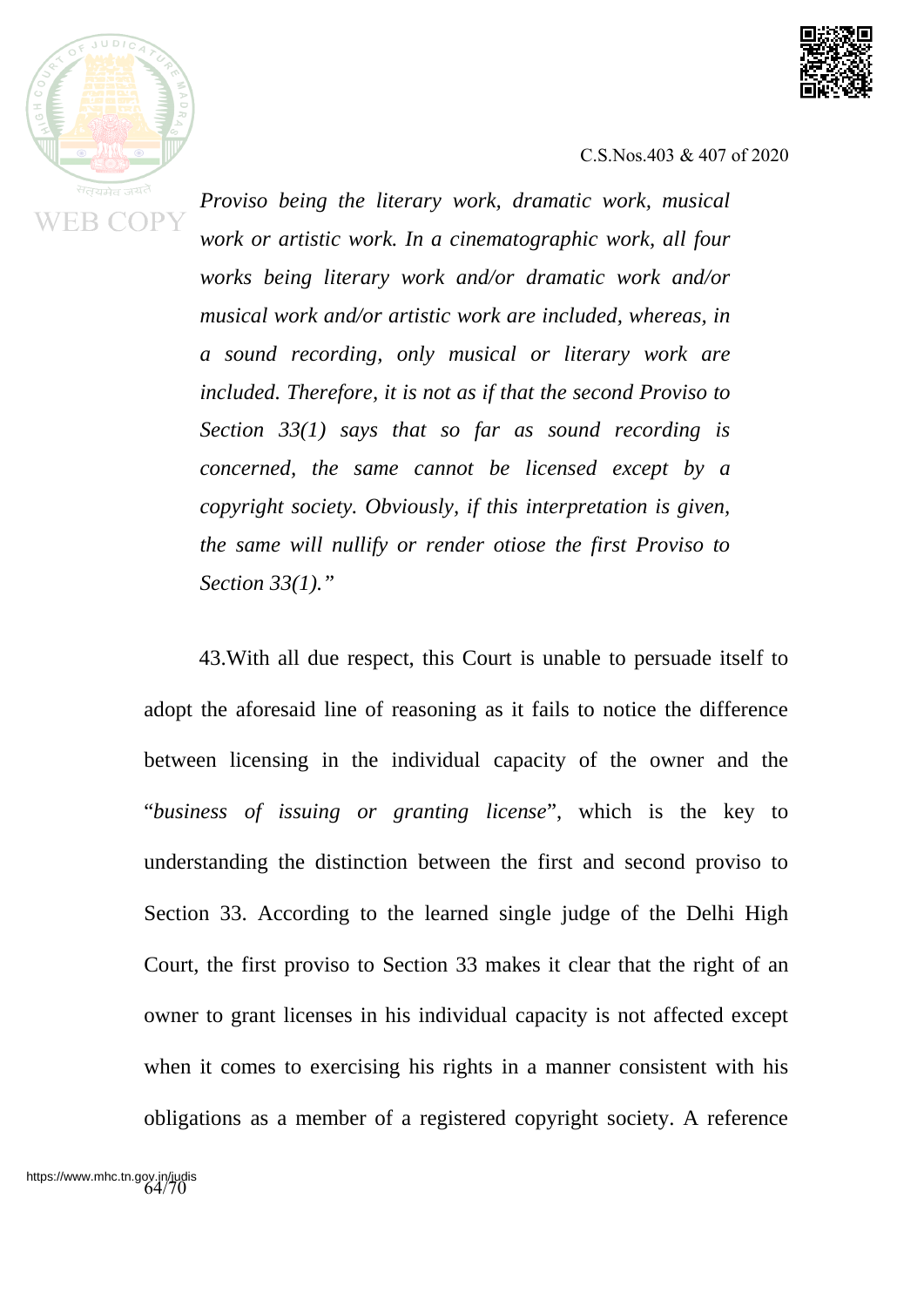



was then made to Section  $34(1)(a)$  to conclude that copyright societies can have exclusive right to grant licenses only when it obtains an exclusive authorization under Section 34(1) (a), from the owners.

44.It appears that the attention of the learned single judge was not drawn to the legislative history which culminated with the insertion of the second proviso, which would clearly demonstrate that the applicability of the second proviso to Section 33 had nothing to do with Section 34(1)(a). Furthermore, the second proviso is clear to the effect that the "*business of issuing or granting licenses*" shall be carried out only through a copyright society. By authorizing entities other than copyright societies to engage in the business of granting licenses, the Court would be clearly rendering the legislative emphasis on the word "*only*", occurring in the second proviso to Section 33, completely redundant. This would fly in the face of the settled cannons of interpretation that no word or provision should be considered redundant or superfluous in interpreting the provisions of a statute. In the field of interpretation of statutes, the courts always presume that the legislature inserted every part thereof with a purpose, and the legislative intention is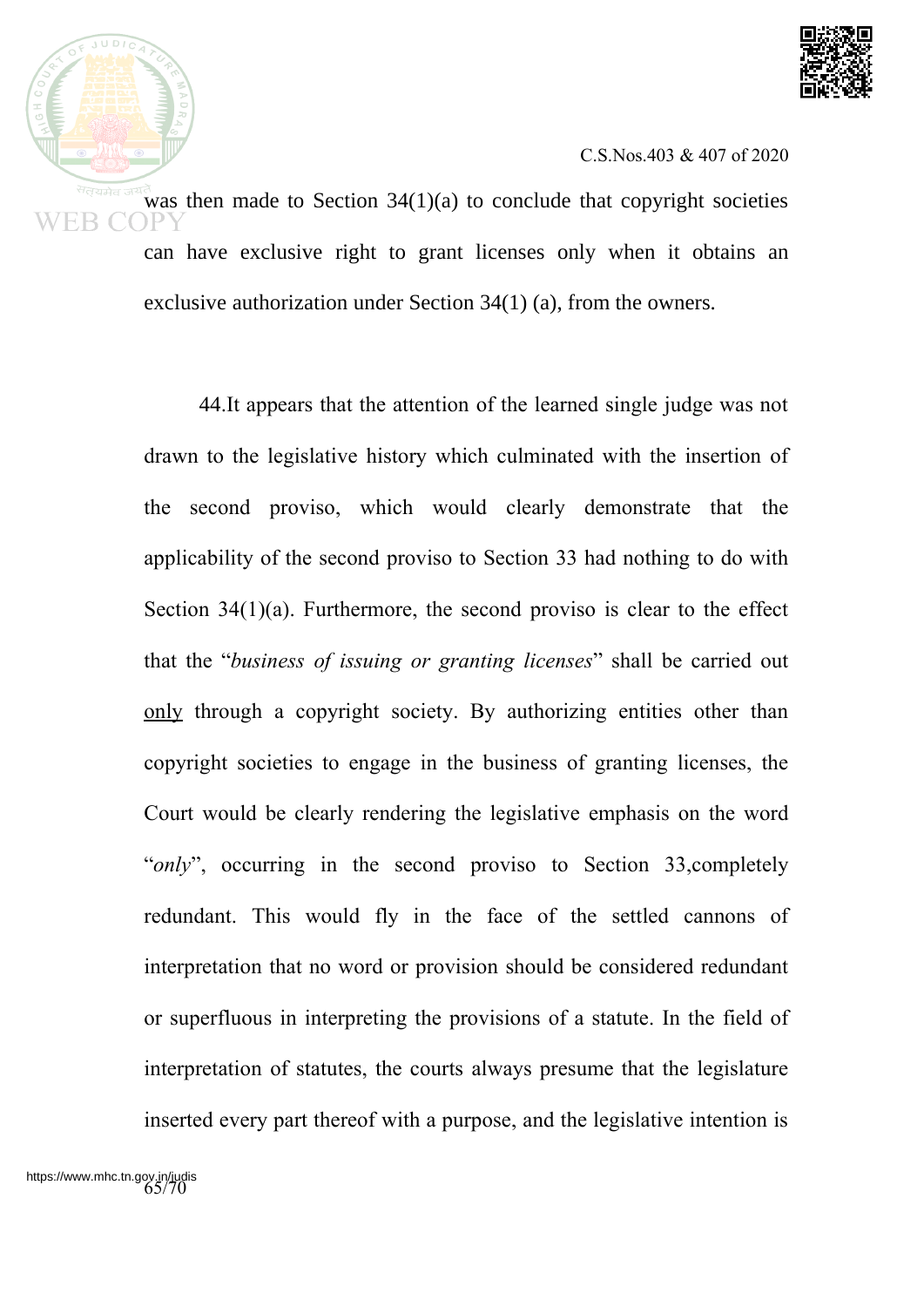



that every part of the statute should have effect.(*Sankar Ram & Co. v. Kasi Naicker***, (2003) 11 SCC 699).**

> 45.This Court is also unable to subscribe to the observations in the aforesaid judgment to the effect that the second proviso is intended only for cases where copyright societies have acquired an exclusive authorization from the owners under Section 34(1)(a) of the Act. This would completely obliterate the well-defined classes to which the first and second proviso to Section 33 applies. At the risk of repetition, the first proviso, operates only qua an issuance of a license by an owner, in his individual capacity. If the entity involved is in the business of issuing licenses, like the plaintiff in these cases, it would fall within the net of the second proviso, if the work is incorporated into a cinematograph film or a sound recording.

> 46.Finally, the decisions in *Gramophone Company of India Ltd v Super Cassette Industries Ltd.* reported in *2010 SCC OnLine Del 4743*, and *ICSAC v. Aditya Pandey* reported in *(2017) 11 SCC 437* deal with cases prior to the Copyright (Amendment) Act, 2012, and therefore, do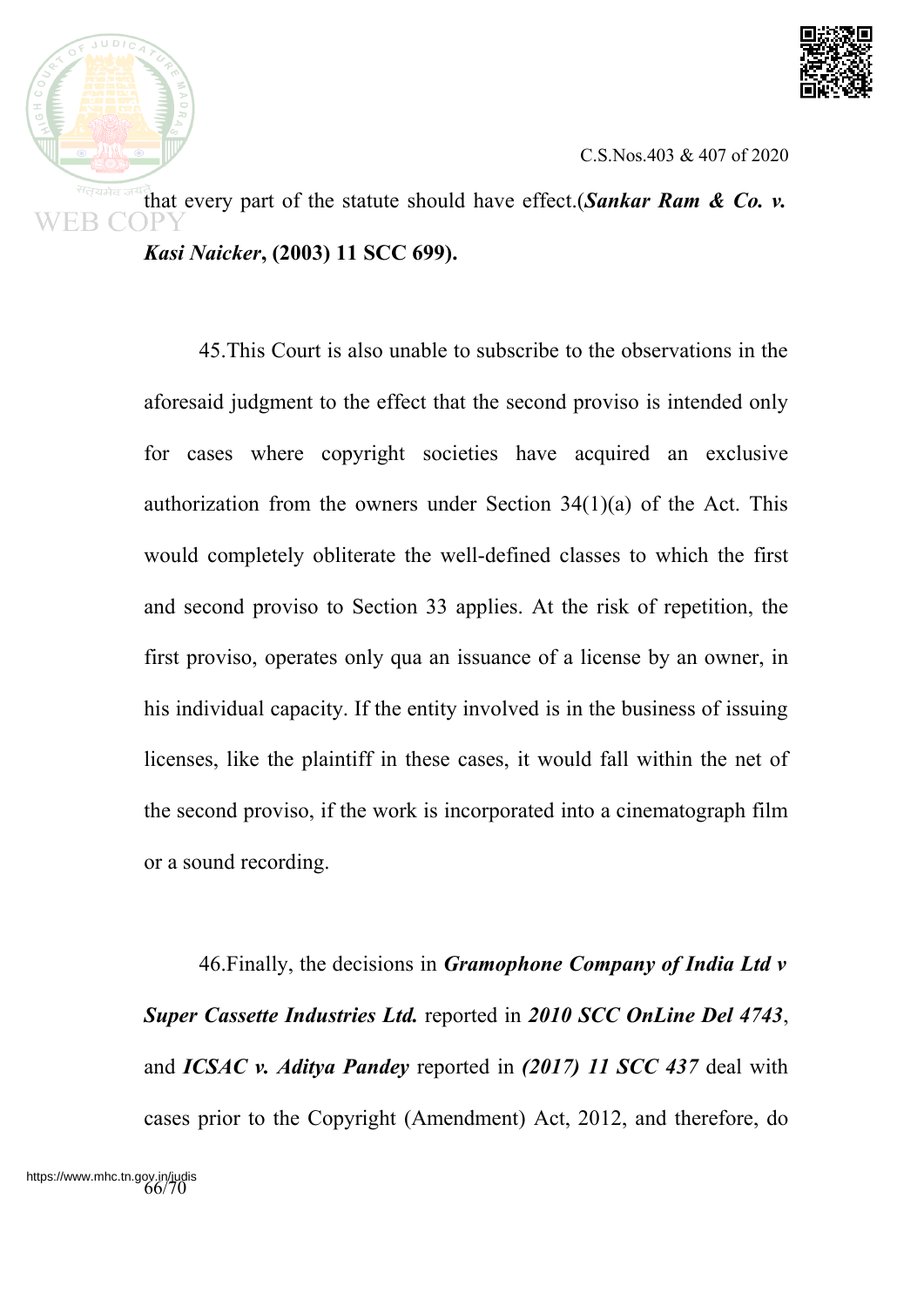



not directly deal with the issue presently under consideration.

47.The learned counsel for the plaintiff contended that joining a copyright society is purely optional as is evident from Section 34 of the Act. The right to issue licenses cannot, therefore, be made contingent upon the owner being a member of any copyright society. However, this argument fails to impress this Court. There is no doubt true that an owner need not necessarily join a copyright society. The first proviso to Section 33 makes it clear that the right of an owner to issue licenses, in his individual capacity, remains unimpacted, subject to the rider that such a right must be consistent with his obligations as a member of any copyright society. However, once the grant of license moves from the owner in his individual capacity,and transcends into the realm of a business, Section 33(1) and/or the second proviso applies. The legislative intent is manifestly clear that the business of licensing must be routed only through a copyright society.

48.Reverting to the facts on hand, it is not in dispute that the plaintiff in the two suits is in the business of issuing licenses for on-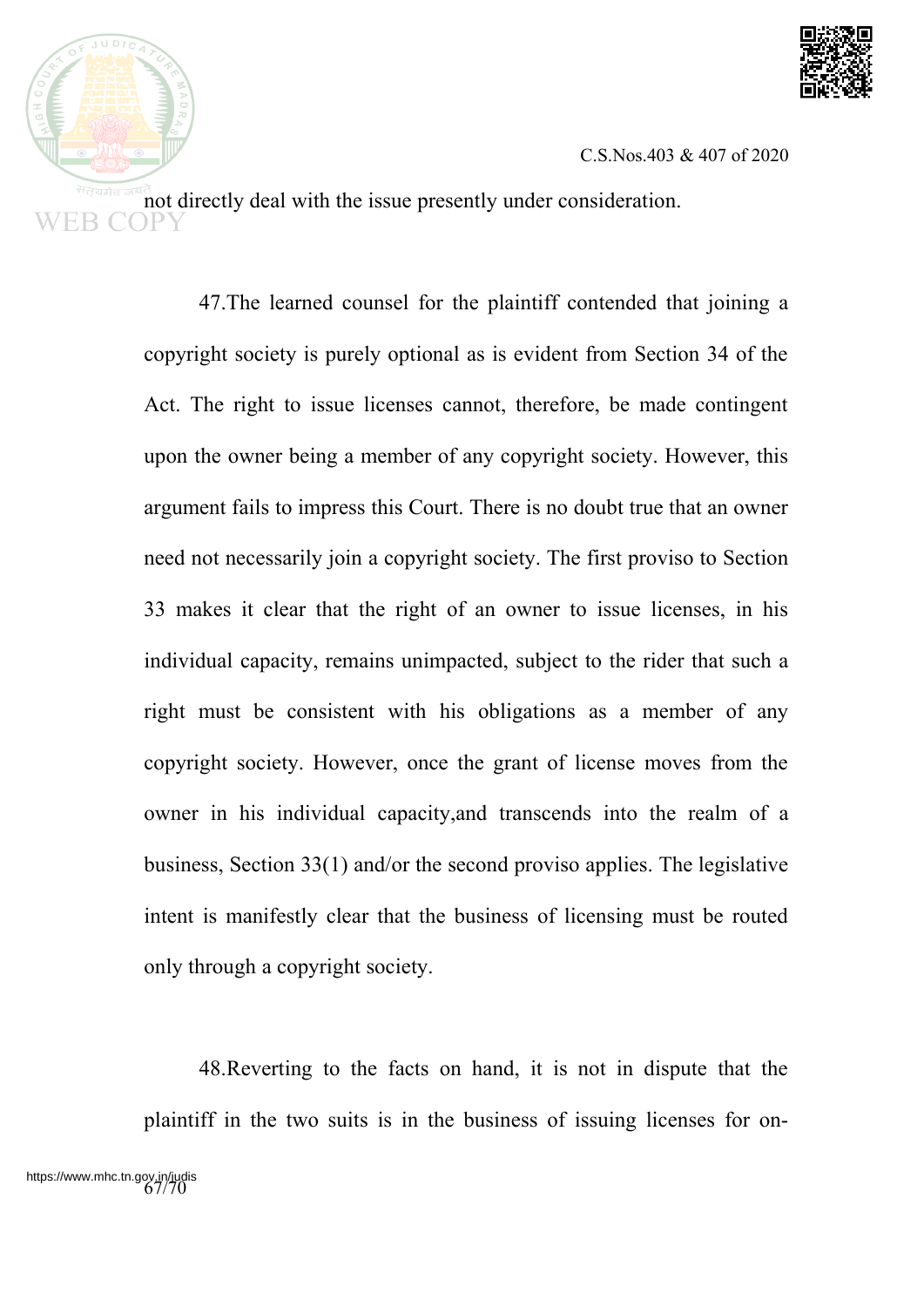

ground performance rights in various sound recordings, and that they do not fall within the meaning of a copyright society under Section 33. It must follow that the statutory embargo on the business of issuing licenses in Section 33 applies. The entire cause of action for the suits are therefore misconceived, in as much as it is predicated on a fictitious assumption that the defendants have violated the rights of the plaintiff by failing to obtain licenses from it for on-ground performance rights of various sound recordings. Once it is found that the plaintiff is statutorily barred from issuing licenses in view of Section 33, there can be no question of the defendant being mulcted with liability failing to obtain a license which the plaintiff cannot, in law, grant. It must necessarily follow that the very substratum for the relief of injunction and damages, claimed in the two suits, must crumble like a pack of cards.

> 49.The preliminary issue is thus answered against the plaintiff in the two suits.

> 50.In the result, C.S.No. 407 of 2020 and C.S.No. 413 of 2020 will stand dismissed. Considering the facts and circumstances of the case, the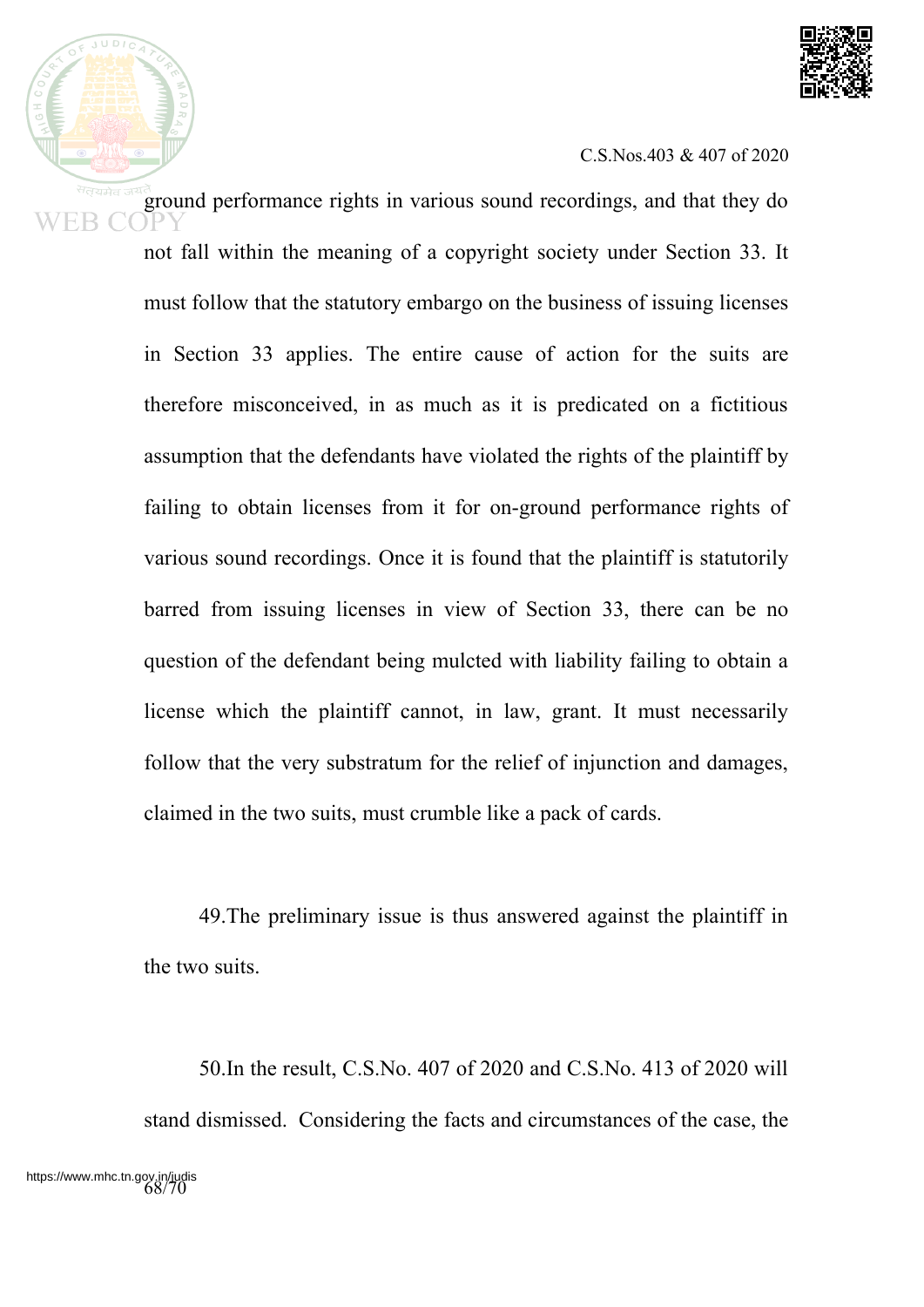



plaintiff in each suit is directed to pay costs of Rs.1,00,000/- [Rupees EB (

One Lakh Only] to the respective defendant. Consequently, all the connected applications are closed.

**08.12.2021**

Internet: Yes Index : Yes/No KP

..

## **N.ANAND VENKATESH, J.**

KP